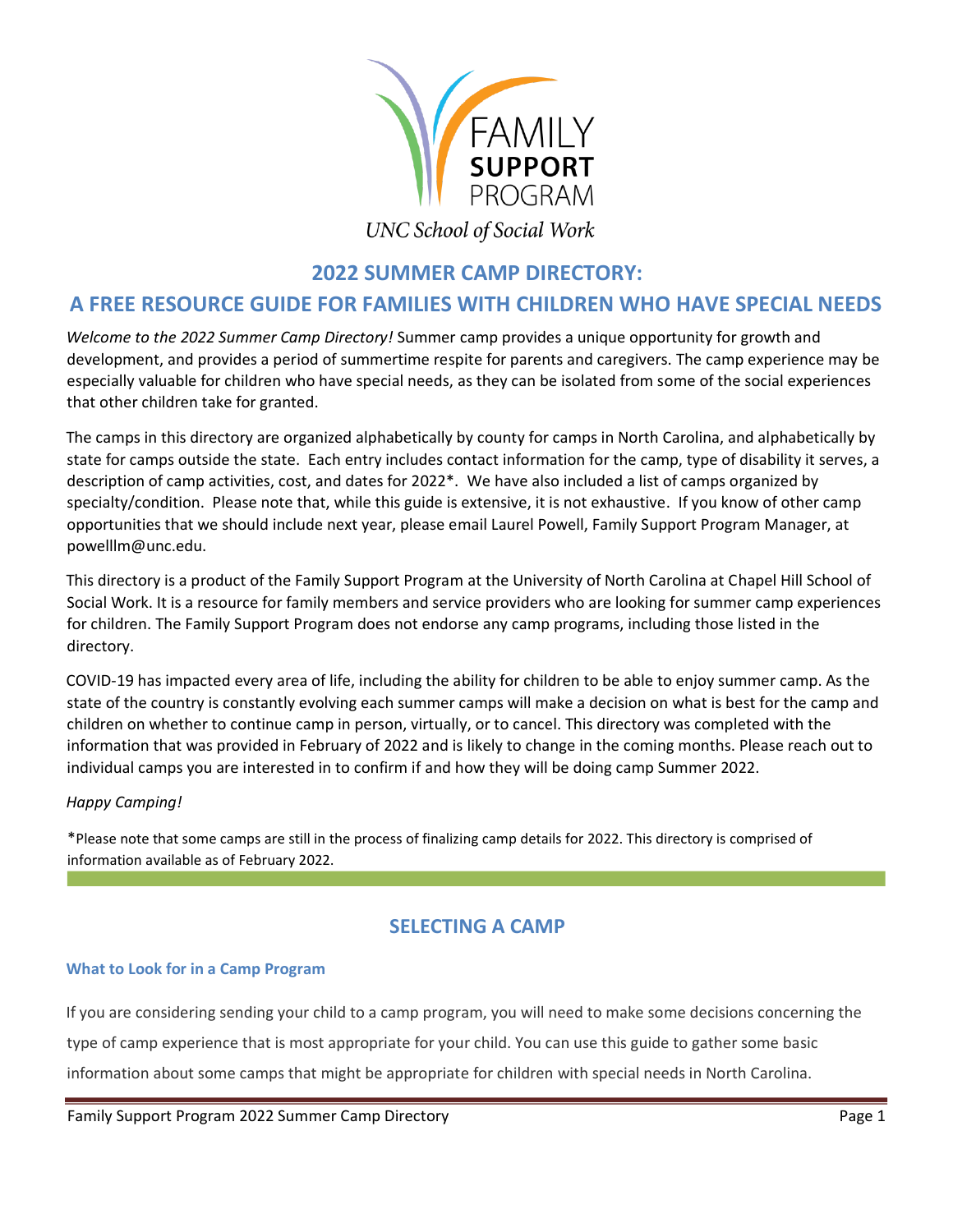There are camps specifically for children with special needs and camps where children with special needs are included. You can choose a camp that best suits your child's abilities and interests. You may begin by considering whether you are looking for a day camp or a residential (overnight) camp.

#### **Day Camps**

Day camps usually offer a variety of recreational activities designed to promote your child's physical and mental wellbeing. Programs may run full days or half days, five days a week or several days a week, all summer or only a few weeks. Advance registration and a physical exam with complete medical history are usually required. Day camp activities typically include music, swimming, a variety of sports, arts and crafts, hobby clubs, and trips. Most camps accept children 5 years of age and older.

If a program is offered by your local community or municipal recreation department, a fee is often charged. Most private camps typically charge higher fees, although they may offer scholarships or fee reductions based on financial need.

#### **Residential Camps**

Residential camps are those in which your child may spend two days, two weeks, or an entire summer away from home. These programs provide a unique living experience for children. In addition to offering some of the same activities available at day camps, "sleep away" camps enable children to live together in cabins or tents under the supervision of qualified staff. A major emphasis of these programs is increasing the independence and self-help skills of each child. Most children are between the ages of 5 and 16.

Advance registration and a complete physical examination are usually required. Fees are generally charged; however, a scholarship program may be available.

#### **Religious Affiliation**

Some camps are religiously affiliated. Most of these welcome campers of all faiths. Camp staff can provide more information about camp philosophy and practices.

#### **Suggested Questions**

Once you have decided on the type of camp program (day or residential), you may use the list of questions below to help you decide which camp will best meet your child's needs and interests.

- How do you apply?
- What is the deadline for submitting applications?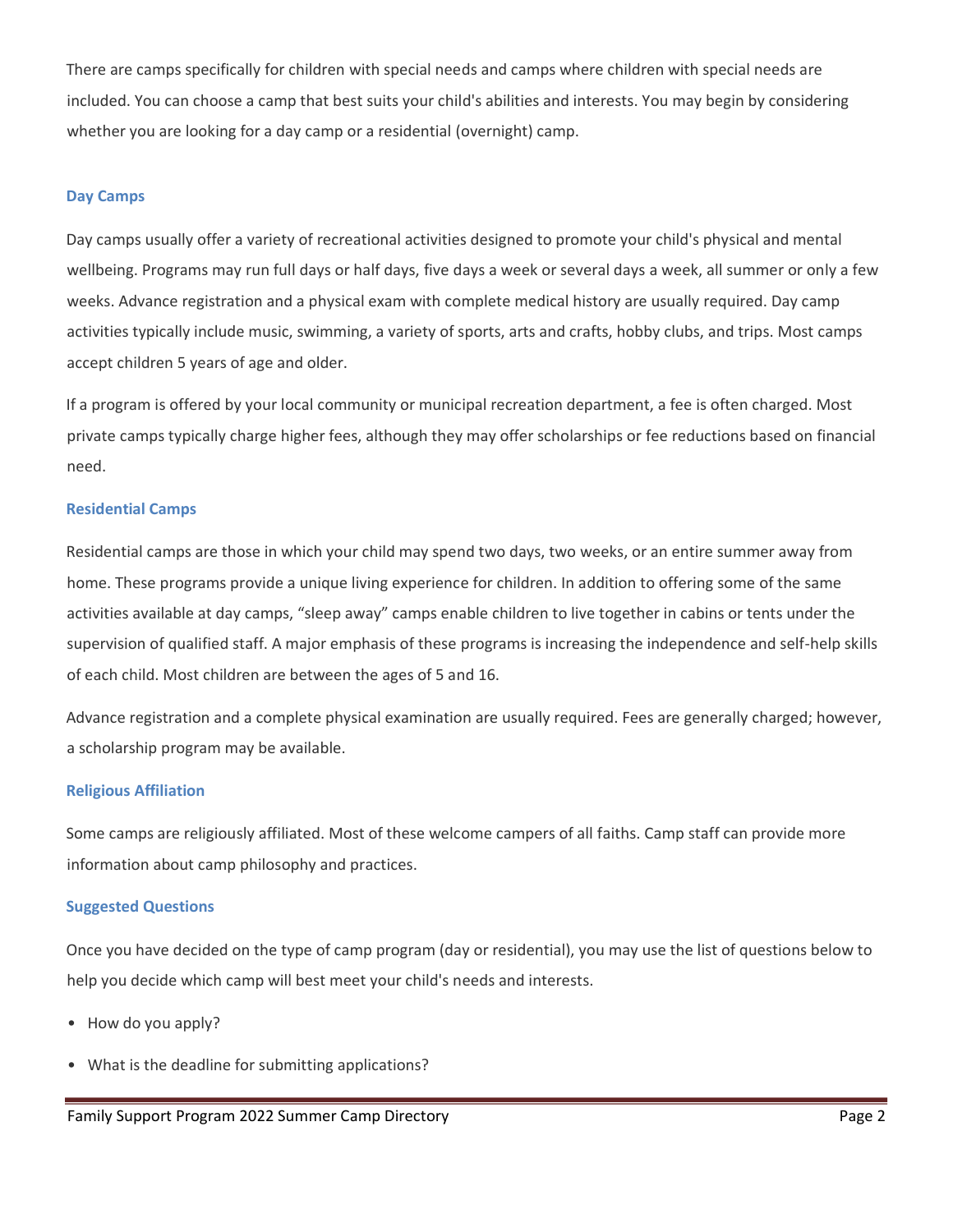- What are the camp's opening and closing dates?
- Are there clothing requirements and clothing checklists?
- Is transportation to and from the camp provided?
- Is the program designed for children with specific disabilities?
- Is the program accessible for children with physical disabilities?
- Does the American Camping Association (ACA) accredit the camp?
- Does the camp meet state and local health standards and regulations for the operation of day and residential camps?

#### **General Information**

Some general information can be obtained by visiting the camp's web site, requesting a brochure, calling the camp organization directly, or visiting the camp facility to get more specific answers to your questions. Parents can usually make appointments with camp directors in the spring.

#### **Staff**

- What are the criteria for selecting a counselor (i.e., what education or experience is required by the camp)?
- What are the counselors' duties?
- What is the ratio of counselors to children?
- Are counselors hired for short periods or for the entire summer?
- Does the staff include a nurse and a doctor?
- (For residential camps) How many counselors live in each of the cabins, tents, or bunkhouses? **Facilities**
- What types of facilities are available?
- What is the overall condition of the facilities?
- Are the toilet and shower facilities adequate and accessible?
- (For residential camps) How many children are housed in campers' quarters?
- Is there a well-equipped infirmary on the premises?

#### **Health Emergencies**

• Is the camp insured?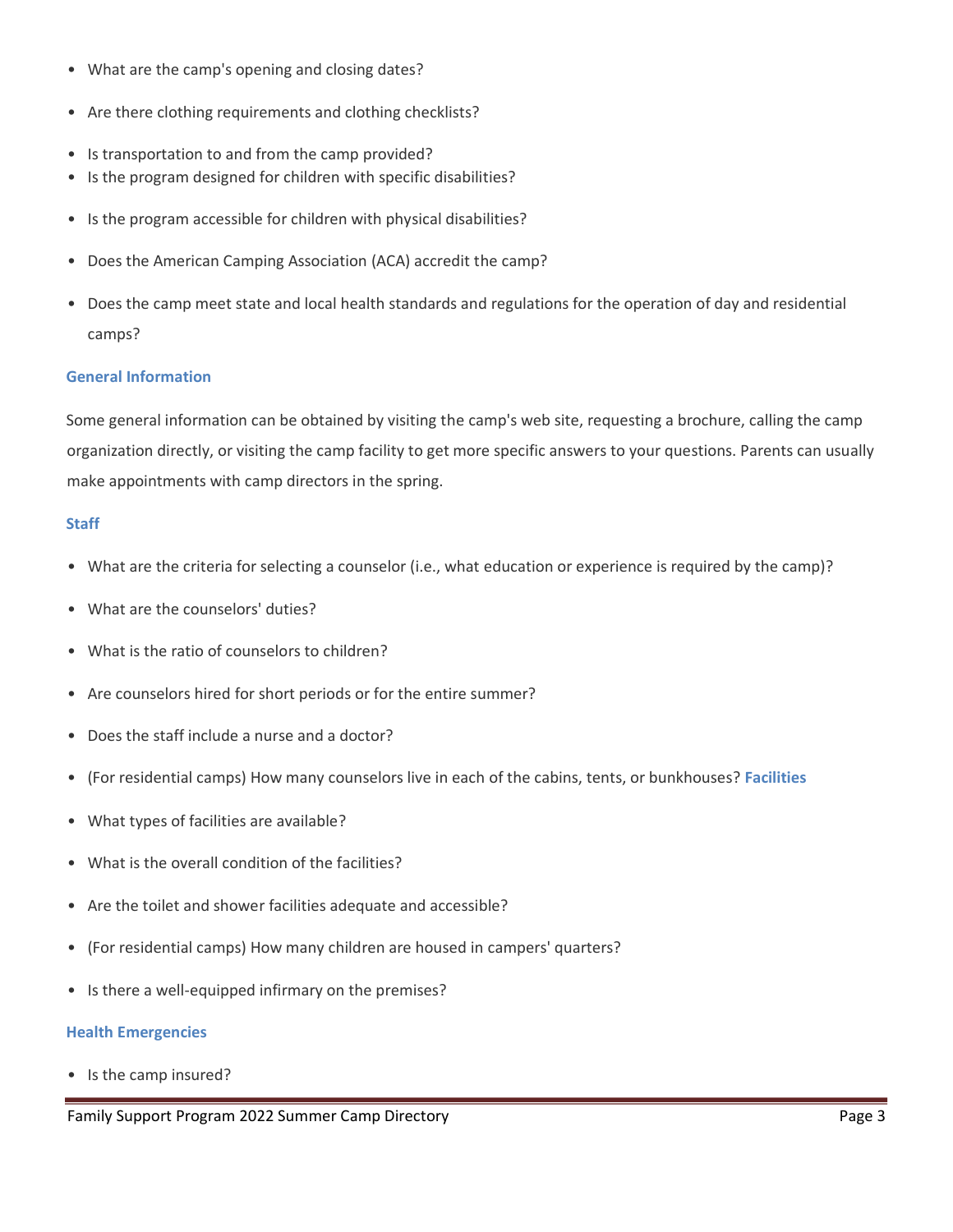- Is your child covered under that insurance policy?
- Is the doctor/nurse on duty 24 hours a day?
- Is there a hospital close by?

#### **Activities**

- What types of activities are offered?
- Are activities coordinated and designed according to the age or development of the child?
- Is the program flexible or is it highly structured and formal? **Fees**
- Is there a fee?
- What is included with this fee? Does it cover transportation, meals, insurance, linens, laundry, special trips, entrance fees, canteen, health services, and use of equipment? Ask the camp director to itemize any services for which an additional fee is required.
- Is there a membership fee? (Must you join the sponsoring organization in order for your child to participate?)
- Are scholarships or fee reductions available?

#### **Transportation**

- What kind of transportation is provided?
- Is it door-to-door or group pick-up?
- Is a counselor or chaperone available to take care of your child while in transit?
- Do the vehicles meet state and local safety regulations for operation of vehicles that transport children?
- How long does your child have to travel to and from camp?
- For long trips, is there a bathroom on the bus?

#### **Meals**

- Are lunches provided by the day camp?
- Are the camp menus prepared by a dietitian?
- Are snacks provided during the day? What kind?
- Are special meals available if needed?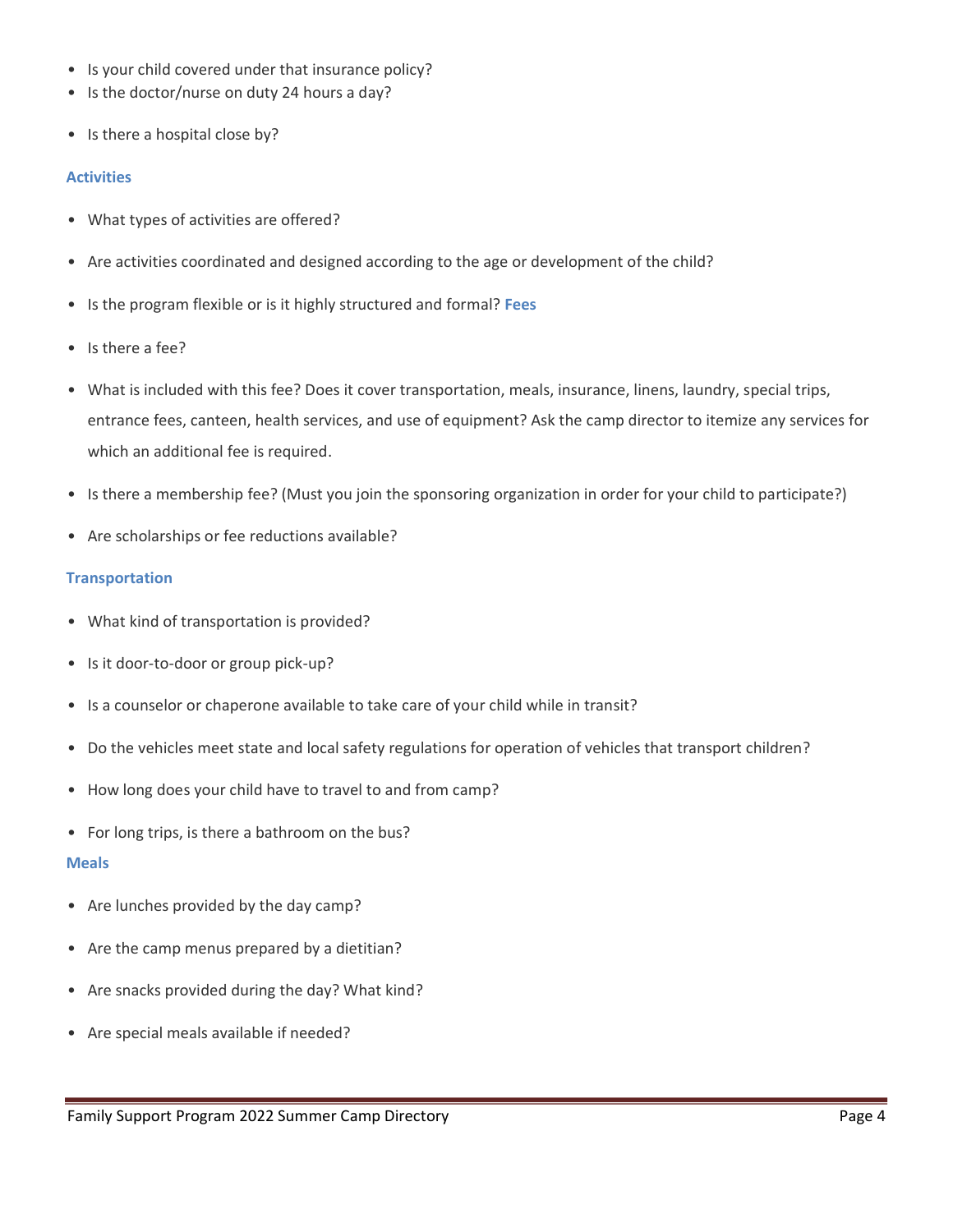*Note:* Remember to advise camp personnel of any food allergies or special dietary needs that your child may have.

#### **More Things to Remember about Camps**

- Camp is intended to be fun, so you can expect it to be a bit messy!
- Remember the setting and make sure your child is appropriately dressed. Good sneakers are a must!
- It is a good idea to label all clothing.
- It is a good idea to keep an extra set of clothes at day camp. Some have cubbies or lockers for this purpose.
- Talk to your child's counselor about your child's likes and dislikes.
- Beware of overstuffing backpacks. They get heavy and can become a nuisance.
- Sunscreen!
- HAVE FUN!

Don't be afraid to ask questions. The more you and your child know, the better the camp experience will be.

Sometimes the best references for a camp are previous campers. Camps should be able to provide references.

*The preceding section on selecting a camp was adapted from materials prepared by the Department of Recreation and Leisure Studies at the* 

*University of North Carolina at Chapel Hill.*

#### **Additional Resources**

The following agencies have offices in most counties in North Carolina, and they often sponsor camps or have information about camps. You can call them to find out about local camps.

- [Family Support Network](http://fsnnc.org/)[™](http://fsnnc.org/) [of North Carolina Affiliates](http://fsnnc.org/)
- The <u>Arc of NC chapters</u>
- Churches, synagogues, other faith organizations
- Municipal and county parks and recreation departments
- Public and private schools' summer programs
- [United Way](http://www.unitedwaync.org/)
- YMCA, YWCA, YMHA, YWHA
- [4-H Clubs](http://www.nc4h.org/)

#### [American Camping Association](http://www.acacamps.org/)

The American Camping Association (ACA) is a community of camp professionals who for nearly 100 years have joined together to share knowledge and experience and to ensure the quality of camp programs. The ACA accredits over 2,300 camps. ACA-accredited camps meet up to 300 standards for health, safety, and program quality. The purpose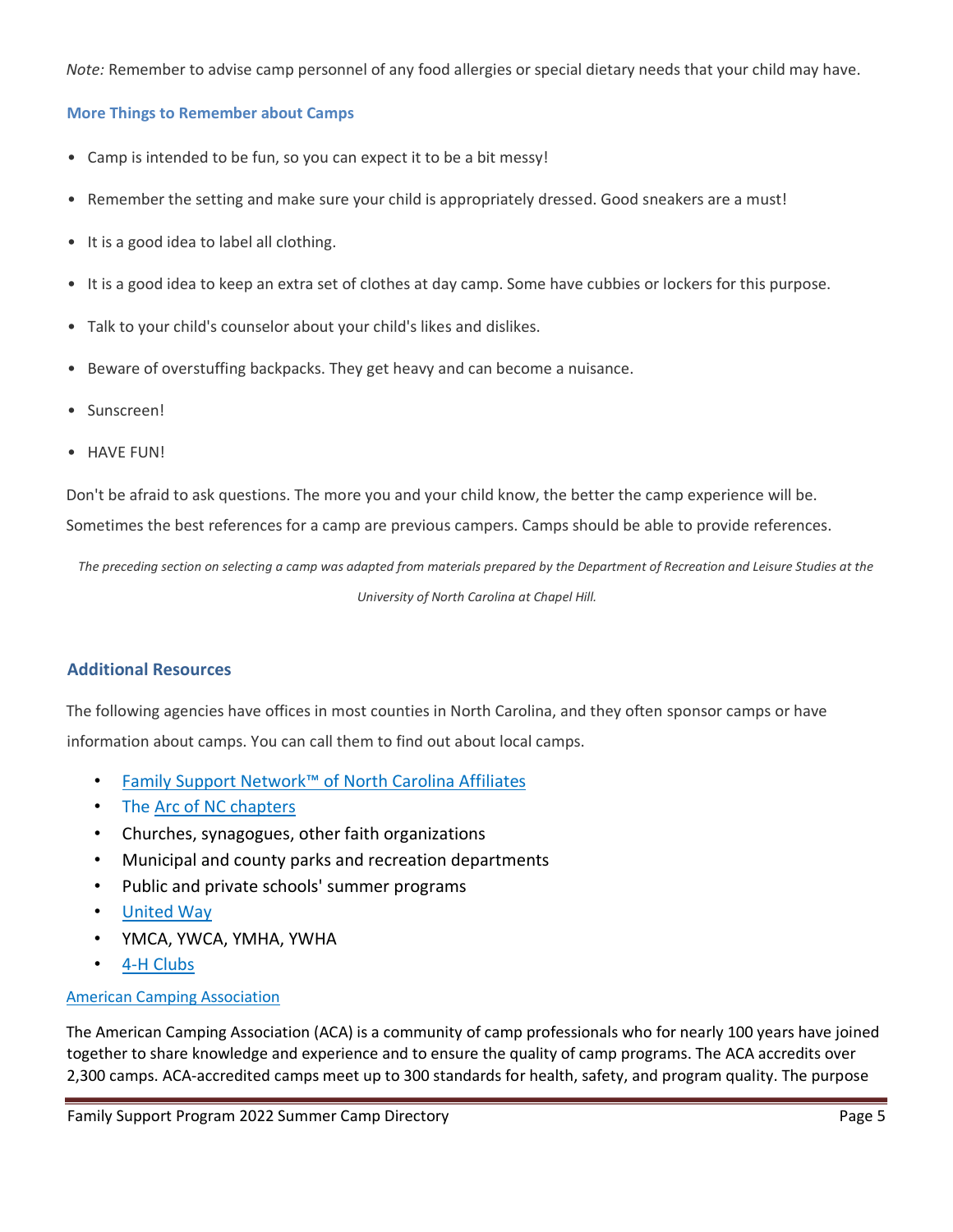of ACA is to serve as a knowledge center; to educate camp owners and directors in the administration of camp operations, particularly program quality, health, and safety; and to assist the public in selecting camps that meet industry--accepted and government-recognized standards. The ACA has an interactive Camp Database on their web site, where you can search accredited camps by specialty, interest area, affiliation, etc. *Other Resources* 

- [Association of Hole In The Wall Camps](http://www.holeinthewallcamps.org/)
- [Allen's Guide](http://www.allensguide.com/)
- [The Camp Channel](http://www.campchannel.com/)
- [Camp](http://www.camppage.com/) [Page Summer Camp Directory](http://www.camppage.com/)
- [CampResource.com](http://www.campresource.com/)
- [DayCamps.net](http://www.daycamps.net/)
- [Disability Resources, Inc.](http://www.disabilityresources.org/)
- [goCamps.com](http://www.gocamps.com/)
- [Kids' Camps](http://www.kidscamps.com/)
- [SummerCamps.com](http://www.summercamps.com/)
- [MySummerCamps.com](http://www.mysummercamps.com/)

#### *Can't Find What You're Looking For?*

Contact a Resource Specialist at 1.800.852.0042 or FSP.CDR@unc.edu

## **CAMPS LISTED BY SPECIALTY/CONDITION**

This listing includes both residential and day camps. Please note that some camps may be listed in more than one category. For more information on each camp, please see the listing of summer camps organized by county.

### **Asthma**

Camp Breathe Easy

## **Attention Deficit Hyperactivity Disorder**

Camp Ginger Cascades Camp Pisgah Girl Scout Camp Keyauwee Program Center SOAR (Success Oriented Achievement Realized) Talisman Camp

### **Autism**

ABC School of Winston-Salem Camp Boomerang Camp G.R.A.C.E. Camp Holiday Trails Camp Lakey Gap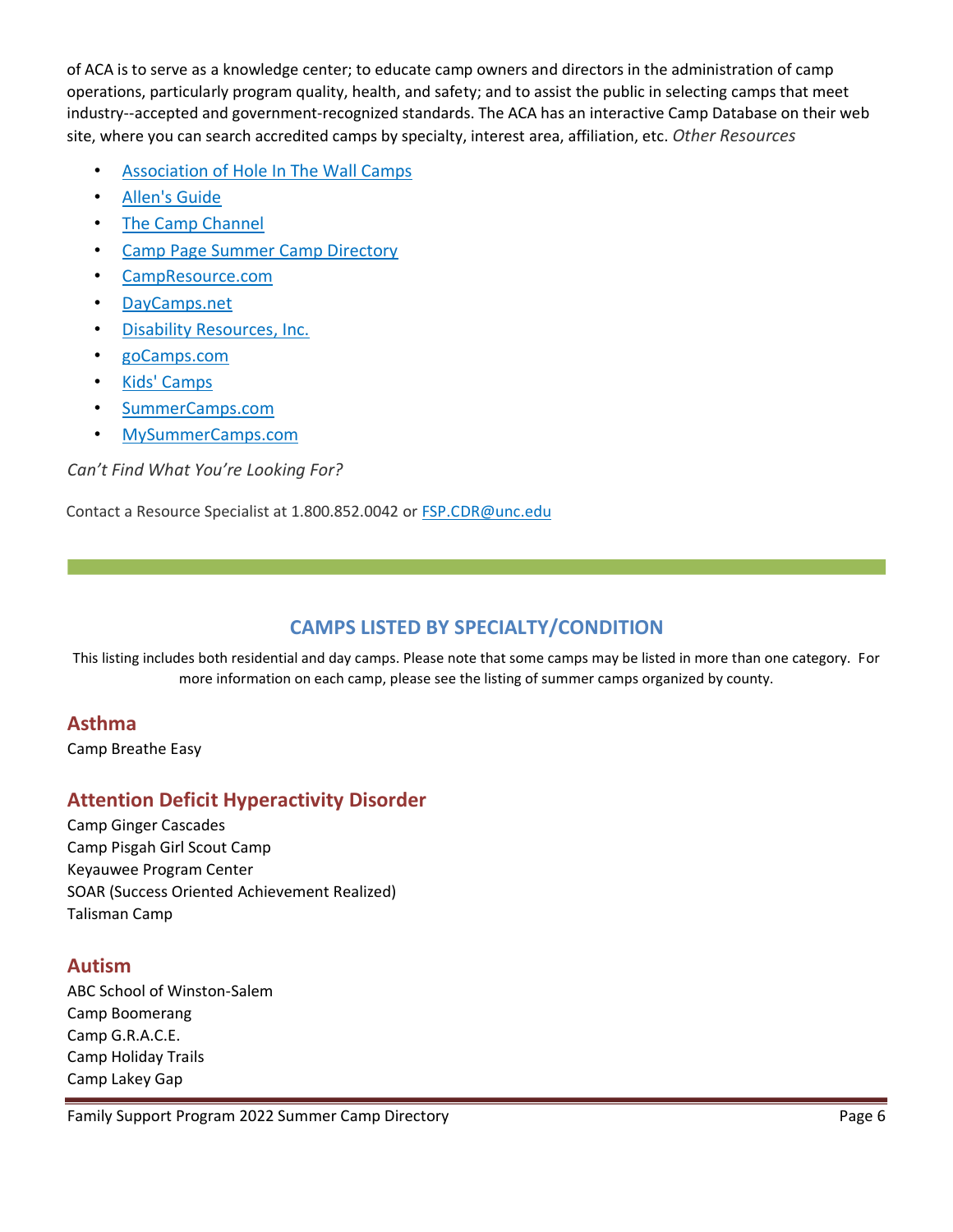Camp Royall Camp Tikvah Camp Virginia Jaycee Talisman Camp

### **Burns**

Camp Celebrate Camp Holiday Trails

### **Cancer**

Camp Carefree Camp Sunshine at Sebago Lake

## **Chronic Illness**

Camp Carefree Camp Holiday Trails Camp Sunshine at Sebago Lake Victory Junction

## **Crohn's Disease**

CCFA Camp Oasis

## **Deaf or Hard of Hearing**

Camp Ginger Cascades Camp Joy Camp Pisgah Girl Scout Camp Camp Sertoma Happiness Retreat Kayauwee Program Center

## **Developmental Disabilities/Delays**

Camp Ann Camp Escape Camp Ginger Cascades Camp G.R.A.C.E. Camp Green Leaves Camp Joy Camp Lee Mar Camp Living Wonders Camp Pisgah Girl Scout Camp Camp Trusted Parents Camp Virginia Jaycee Happiness Retreat Happy Day Camp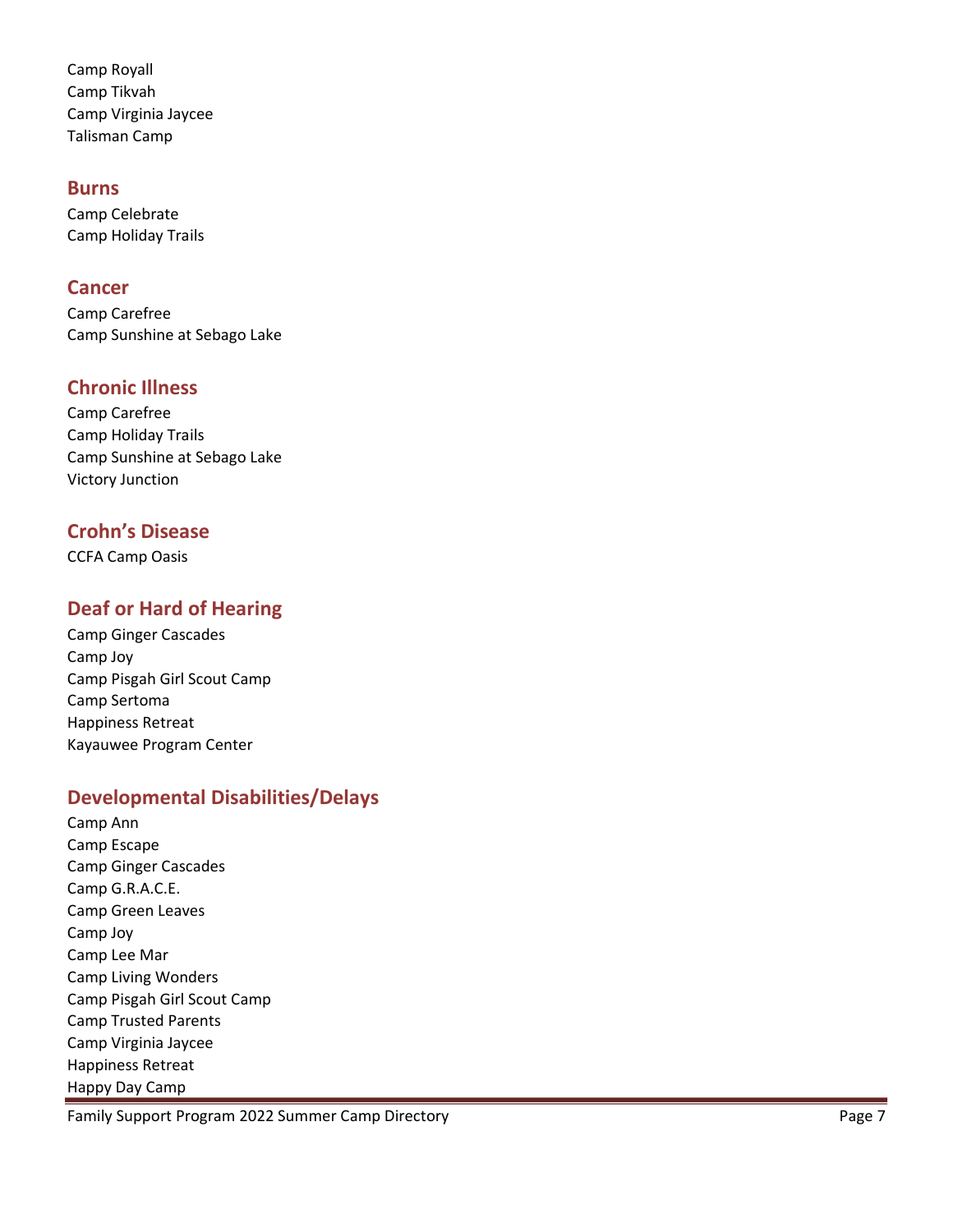Keyauwee Program Center Mecklenburg Therapeutic Recreation Programs Summershine Camp at Lutheridge

### **Inclusive of All Disabilities**

Blended Abilities Camp Camp Ann Camp Easter Seals UCP Camp Exploration Camp Explore Camp Friendly Camp Hanes YMCA Carrboro Recreation and Parks Camps Durham Parks & Recreation Summer Camp Durham Arts Council Summer Camps Johnston Summer Day Camps Hugs Camp McCrorey YMCA Summer Day Camps Summer Enrichment Camp Wings of Eagles Ranch YMCA Camp Watia YMCA of Western North Carolina Summer Camps

## **Learning Disabilities/Cognitive Delays**

Camp Lee Mar Camp Living Wonders Camp Trusted Parents Camp Virginia Jaycee SOAR (Success Oriented Achievement Realized) Summershine Camp at Lutheridge Summer Teen Camp

**Lupus**  Camp Sunshine at Sebago Lake

## **Muscular Dystrophy**

Camp Carefree MDA Summer Camp at Bethelwoods

## **Physical Disabilities**

Adventure Amputee Camp Camp Escape

Family Support Program 2022 Summer Camp Directory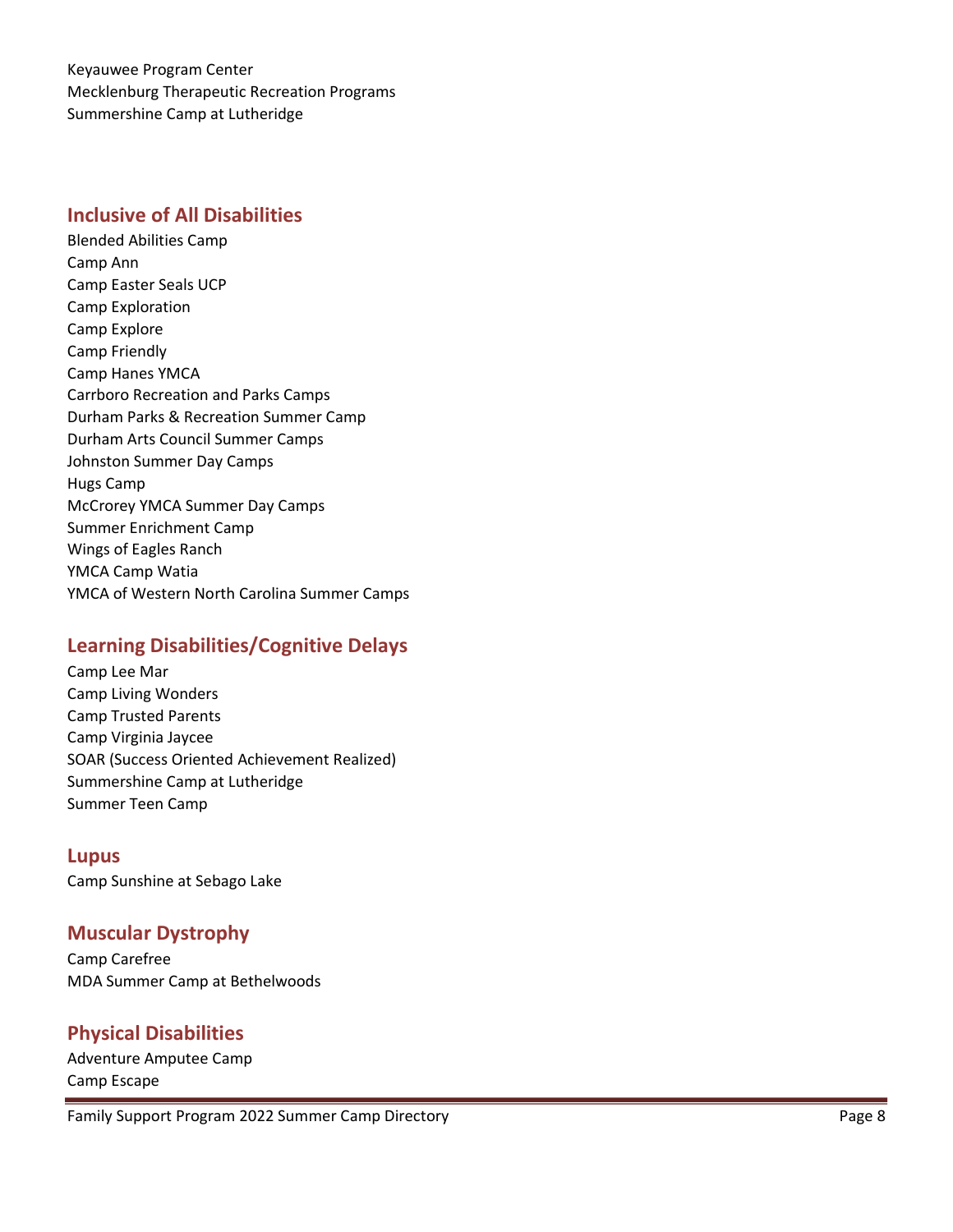Camp Ginger Cascades Camp Joy Camp Pisgah Girl Scout Camp Camp Virginia Jaycee Happiness Retreat Kayauwee Program Center

### **Sickle Cell Anemia**

Camp Carefree Camp Sunshine at Sebago Lake Sickle Cell Camp

## **Vision Impairments**

Camp Ginger Cascades Camp Joy Camp Pisgah Girl Scout Camp Keyauwee Program Center Student Adventure Camp (SEE) at Nantahala Outdoor Center Student Enrichment Experience (SEE) – Asheville Student Enrichment Experience (SEE) – Winston-Salem SEE Camp Abilities H2O at Camp Dogwood

## **CAMPS LISTED BY COUNTY**

## **Alamance County**

## **Camp Green Leaves**

Registration forms sent to: Burlington Recreation and Parks Main Office 1333 Overbrook Road Burlington, NC 27215 Camp location: Lake Cammack Park and Marina – Citivan Building 4790 Union Ridge Road Burlington, NC 27217 [www.burlingtonnc.gov/specialpops](http://www.burlingtonnc.gov/specialpops) 336-222-5072 **Type:** Day **Age**: Children and adults, grouped by age **Type of disability:** Developmental disabilities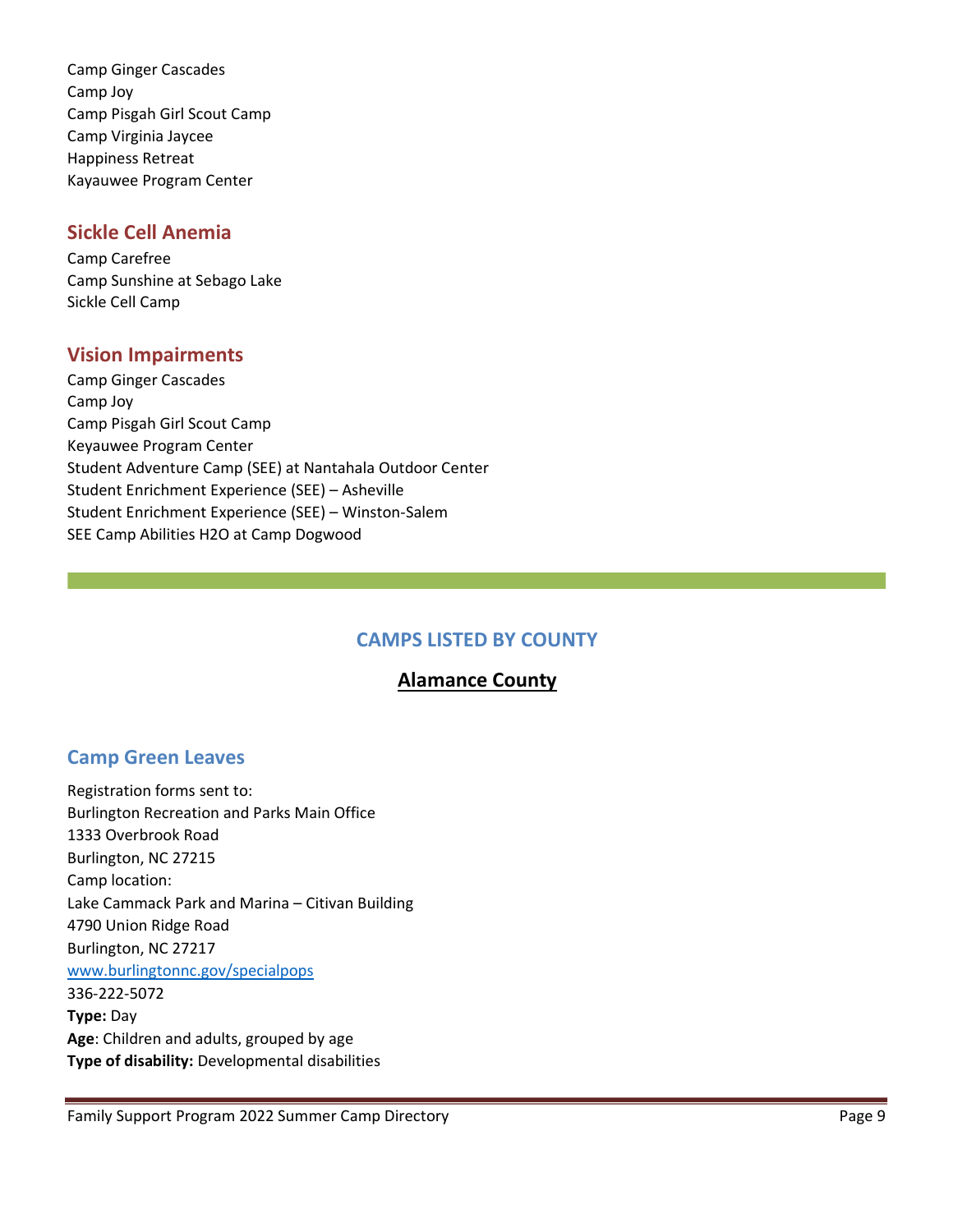**Description:** Camp Green Leaves is a summer day camp coordinated by the City of Burlington Recreation & Parks Department for children and adults with developmental disabilities. The camp schedule includes activity rotations in the outdoors, including swimming, arts and crafts, music, sports and games, and supervised free time. The camp also features daily active field trips on busses/vans to local parks and recreation facilities, as well as trips around the Piedmont area. Participants are grouped by age.

All participants must be independent with mobility, feeding, toileting and all self-care needs. Participants should participate in group activities and must be able to stay with the group. Participants who are not self-sufficient will be required to have a one-on-one personal assistant, which the parent/guardian must provide. Participants must have manageable behaviors and healthcare needs. They must be exempt from any extreme health-care conditions or needs. Camp Green Leaves is not able to accommodate participants needing assistance with ambulation due to uneven and rugged terrain. Staff to participant ratio is 1:2.

**Cost:** See website for details

**2022 Camp Dates:** See website for details

## **NC Therapeutic Riding Center Inclusive Summer Camp**

4705 Nicks Rd. Mebane, NC 27302 <https://www.nctrcriders.org/inclusive-summer-camp> (919) 304-1009 [info@nctrcriders.org](mailto:info@nctrcriders.org) **Type:** Day **Ages:** 5 - 12 **Type of Disability:** Inclusive

**Description:** Hosted by the North Carolina Therapeutic Riding Center, this camp is open to children with and without disabilities. Campers participate in a variety of activities, including horseback riding, arts and crafts, learning about farm animals and painting ponies.

**Cost:** \$375 per week

**2022 Camp Dates:** Exact dates to be determined.

**Notes:** Some scholarships are available, as well as sibling and multi-week discounts.

## **Buncombe County**

### **YMCA of Western North Carolina Summer Camps**

[40 N. Merrimon Ave., Suite 301](https://maps.google.com/?q=40+N.+Merrimon+Ave.,+Suite+301+%0D+Asheville,+NC%C2%A028804&entry=gmail&source=g) [Asheville,NC](https://maps.google.com/?q=40+N.+Merrimon+Ave.,+Suite+301+%0D+Asheville,+NC%C2%A028804&entry=gmail&source=g) [28804](https://maps.google.com/?q=40+N.+Merrimon+Ave.,+Suite+301+%0D+Asheville,+NC%C2%A028804&entry=gmail&source=g) [www.ymcawnc.org/day-camp](https://www.ymcawnc.org/programs/camps/summer-day-camps) (828) 251-5910 **Type:** Day Camp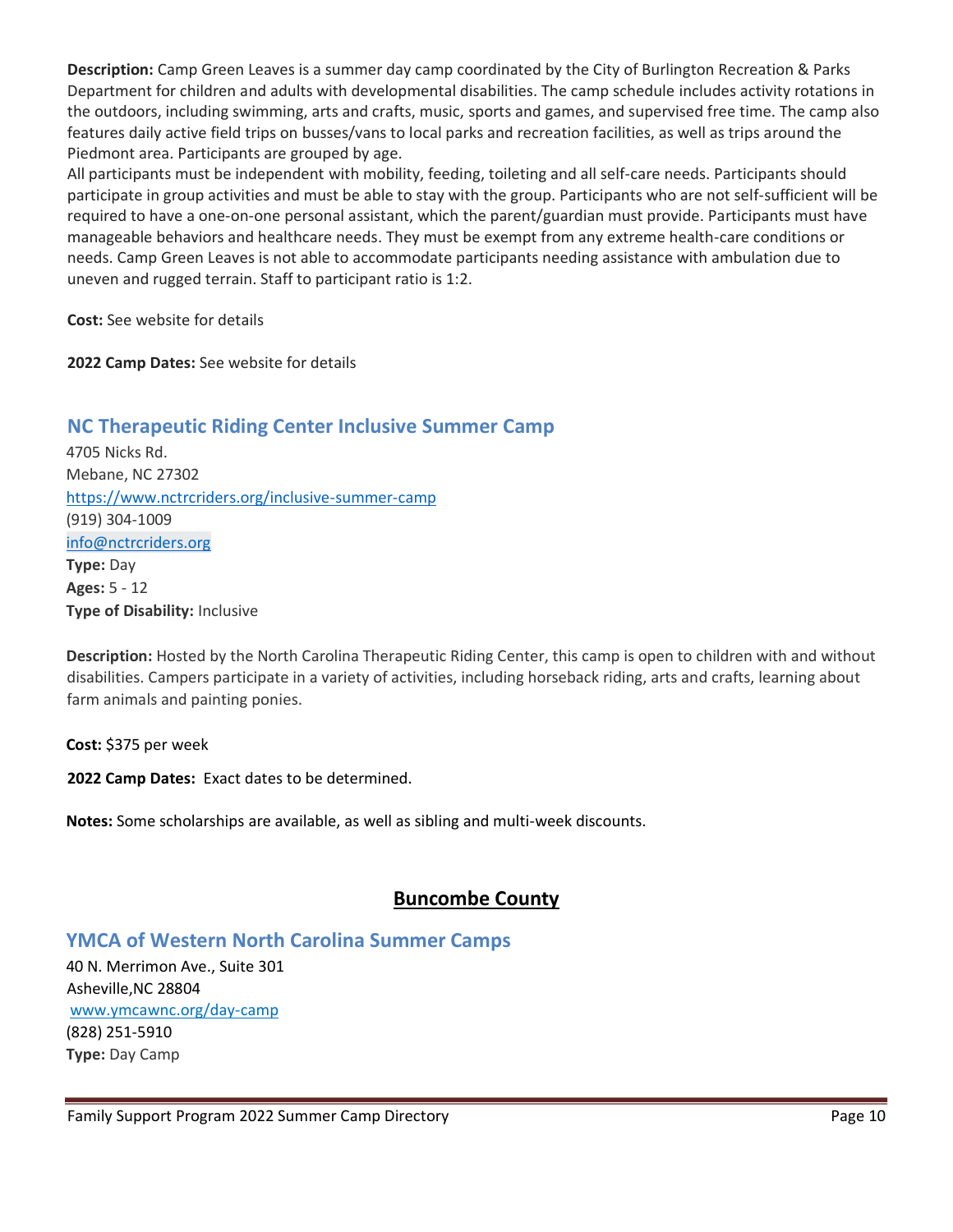**Ages:** Varies by Camp: <u>Camp Discovery and Explorer:</u> Rising K-5<sup>th;</sup> Adventure Camp: Rising 4<sup>th</sup> – Rising 8<sup>th;</sup> CIT (Counselors in training): Rising 9<sup>th</sup>-12th

**Type of Disability:** Inclusive for all abilities

**Description:** Activities include nature hikes, camp songs, group games, arts & crafts, swimming, outdoor exploration, water play, drama, sports and games, and weekly field trips.

**Cost:** \$210 per week.

**2022 Camp Dates:** Various week-long sessions June August, organized by camper age and theme. See website for exact dates.

**Notes:** The Y accepts vouchers for camps at the Buncombe and McDowell locations. There is also financial assistance available.

## **Camp Lakey Gap**

222 Fern Way Black Mountain, NC 28711 [www.camplakeygap.org](http://www.camplakeygap.org/) (828) 669-8977 jon@camplakeygap.org **Type:** Overnight **Ages:** 4-18+ **Type of Disability:** Autism Spectrum Disorder

**Description:** Camp Lakey Gap welcomes anyone on the autism spectrum to come and enjoy a summer camp experience. It offers a unique program approach of therapeutic recreation using visually structured programming, 1:1 and 1:2 positive support from well-trained college and graduate students, development of independent living skills, and opportunities for engaging in social interaction with peers. All activities cater to a camper's individual needs and interests, whether they include insects, reptiles, outer space, Pokemon, Star Wars, or anything else.

**Cost:** \$200 deposit with application; \$2,250 (includes the \$200 deposit) per week for the first child and \$2,050 per week for a second child.

**2022 Camp Dates:** Dates have not been confirmed

**Notes:** Payment plans and some scholarship options are available based on family income.

## **Camp Tikvah**

Asheville Jewish Community Center 236 Charlotte St. Asheville, NC 28801 [Click here for website](https://www.jcc-asheville.org/youth/camp-ruach/camp-tikvah-for-children-with-autism/) 828) 253-0701, x107 (Camp Director) daniel@jcc-asheville.org **Type**: Day Camp **Ages:** Rising 1st-8th grade **Type of Disability:** Autism Spectrum

Family Support Program 2022 Summer Camp Directory **Page 11** November 2022 11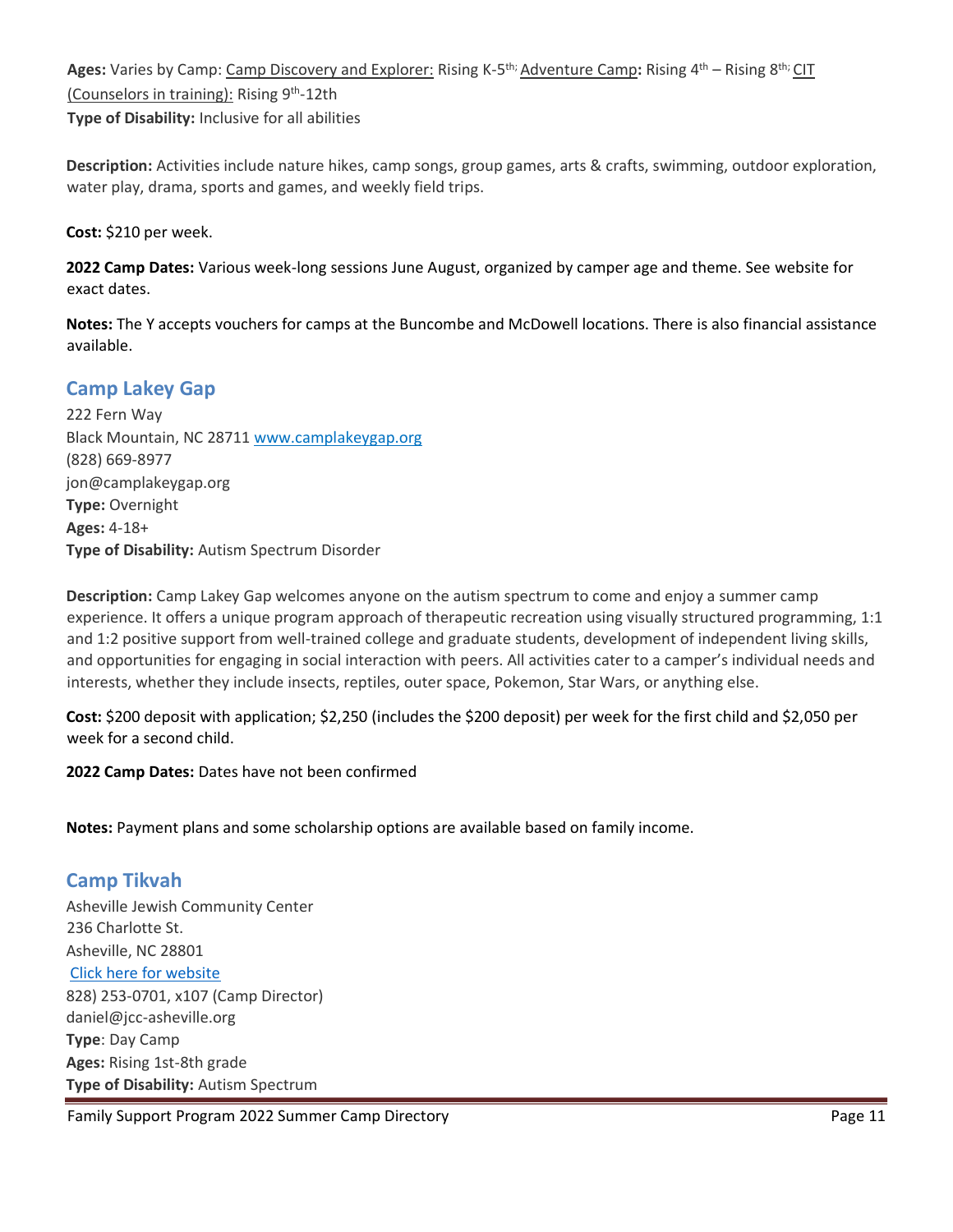**Description:** The only summer day camp of its kind in Western North Carolina, Camp Tikvah enables children on the autism spectrum to enjoy the fun and community of Camp Ruach in an individually monitored and highly structured program. Each one-week session runs interwoven with Camp Ruach (9 am -3:30 pm) — and enables these awesome kids to participate in as many peer activities as are individually appropriate. Specially-trained counselors continuously monitor each camper's sensory environment to help facilitate communication, socialization, and of course, community and fun. All Camp Tikvah staff complete an intensive training with the Camp Tikvah Program Co-Director, Jennifer Lingle, M.Ed., who is also the Director of [Autism Educates.](http://www.autismeducates.com/) Camp Tikvah is open to rising 1st graders and up. To ensure it is the right setting for each child, and because space is limited to six campers per session, families must be interviewed prior to registration.

**Cost:** Camp Ruach - \$280. Camp Gesher for middle schoolers - \$300 Camp Tikvah - \$355 Gesher Tikvah - \$400

**2022 Camp Dates:** Dates have not been confirmed.

## **Student Enrichment Experience (SEE) Day Camp - Asheville**

West Asheville [https://ifbsolutions.org/programs-services/see-summer](https://ifbsolutions.org/programs-services/see-summer-camps/day-camp-asheville/)[camps/day-camp-asheville/](https://ifbsolutions.org/programs-services/see-summer-camps/day-camp-asheville/) 828-335-1136 jhardwig@ifbsolutions.org **Type**: Co-Ed Day Camp **Ages:** • Ages 5-18

**Description:** It's our 12th year of SEE Summer Day Camp in Asheville, and we've got two special weeks in store:

- June 27 June 30: Foods and Cooking Camp for kids who want to learn their way around the kitchen. We'll plan, shop, chop, cook, and clean, and learn about local food and flavors.
- July 11 July 14: Young Explorers Camp for kids who love the outdoors. We'll walk, ramble, listen, learn, hike, splash, and paddle in the woods and wilds around Asheville.

Each week, we'll also work on independent living skills, and provide functional opportunities for kids to use their braille, assistive technology, and cane skills. Camp instructors include certified Teachers for the Visually Impaired, Orientation & Mobility Specialists, and adults with blindness and visual impairment. Come to one, or come to both!

**Cost:** Free.

**2022 Camp Dates:** June 27-30 and July 11-14, 9 am-2:30 pm

## **Therapeutic Recreation Youth Summer Camp**

West Asheville Recreation Center [970 Haywood Road](https://maps.google.com/?q=970+Haywood+Road+%0D+Asheville,+NC*%C2%A0*28802&entry=gmail&source=g)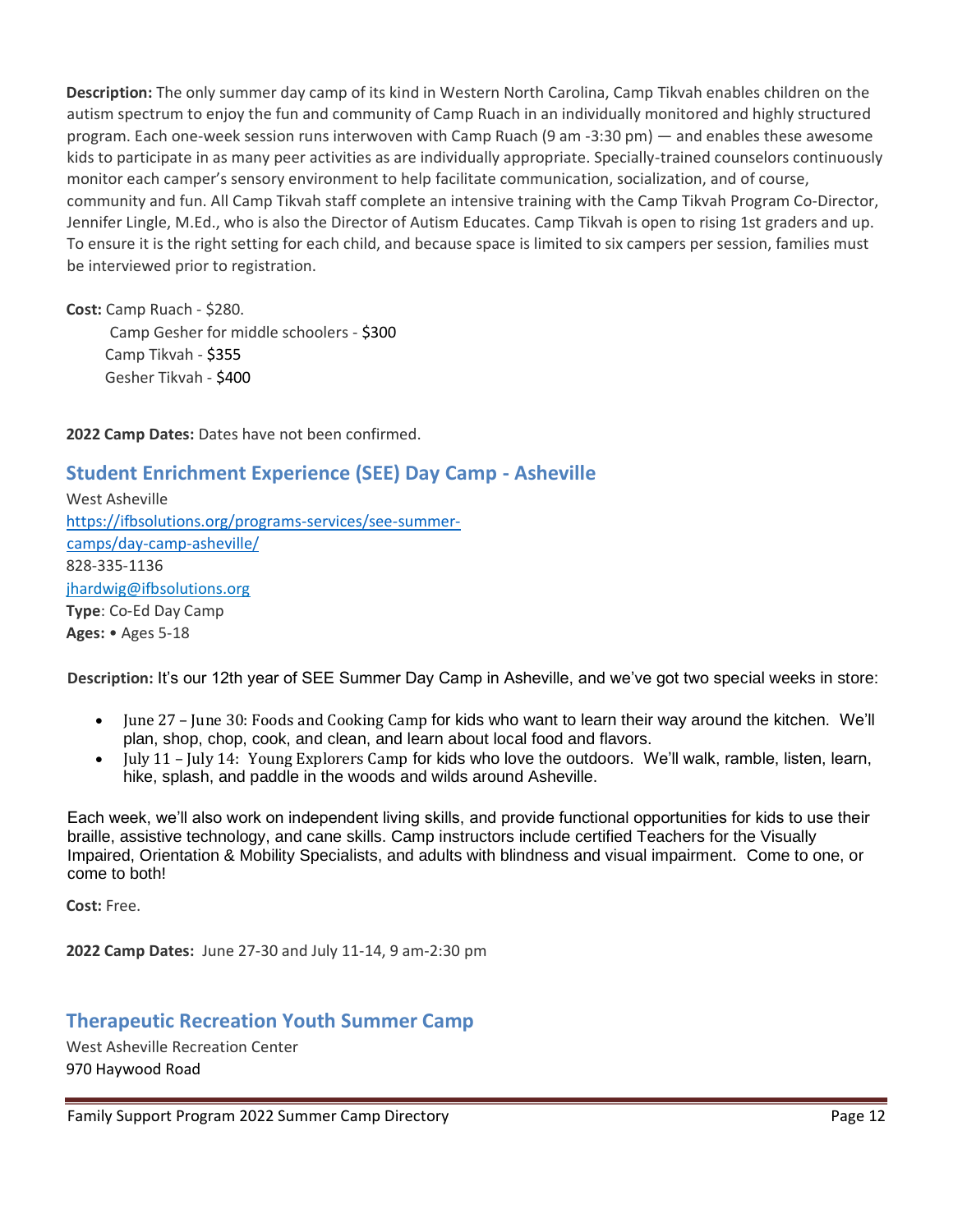Asheville, N[C](https://maps.google.com/?q=970+Haywood+Road+%0D+Asheville,+NC*%C2%A0*28802&entry=gmail&source=g) [28802](https://maps.google.com/?q=970+Haywood+Road+%0D+Asheville,+NC*%C2%A0*28802&entry=gmail&source=g) <https://www.ashevillenc.gov/department/parks-recreation/recreation/therapeutic-recreation/> (828) 232-4529 **Type:** Day **Age:** 6 – 22

**Description:** A recreation program developed for youth with mild to moderate cognitive or developmental delays who meet eligibility requirements. Daily activities include group games, arts and crafts, nature exploration, special events and field trips. There is a camp for youth 6 – 12 and teens 13 – 22.

#### **Cost**: See registration page for details -

[https://webtrac.ashevillenc.gov/wbwsc/webtrac.wsc/search.html?module=ar&category=therapeutic%20recreation.](https://webtrac.ashevillenc.gov/wbwsc/webtrac.wsc/search.html?module=ar&category=therapeutic%20recreation)

**2022 Camp Dates:** Dates have not been confirmed.

### **Summershine Camp at Lutheridge**

2049 Upper Laurel Drive Arden, NC28704 [Click Here for Website](https://lutheridge.org/summer_camps/summershine-hilltop-lakeside/) (828) 209-6329 **Type:** Overnight **Age:** 15+ **Type of Disability:** Mild to moderate learning and developmental disabilities.

**Description:** Teens 15+ and adults with developmental delays who can manage self-care and walk unassisted will love camp with modified activities. Campers make friends and engage with other campers. Rough terrain and trails are a poor fit for campers in wheelchairs. There are daily activity periods and afternoon rest**.** 

**Lakeside SummerShine for ACTIVE Campers**: SummerShine Campers enjoy *active* games, hiking, crafts, swimming, canoeing, Bible lessons, and worship! Campers participate in CHRISTMAS in JULY festivities: Christmas Crafts, a visit from St. Nicholas, acting out the Christmas story, and Christmas worship. Counselor-to-Camper ratio is 1:4. **Hilltop SummerShine for LESS ACTIVE Campers**: Hilltop campers *less mobile and active* and reside near the dining hall and meeting spaces. They sleep in lower bunks--up to three campers per room and counselor in a nearby room. Activities include: crafts, games, Bible lessons and worship, "Show & Tell," Talent Show, Karaoke. Counselor-to-Camper ratio is 1:3

#### **Cost:**

\$539 through April 1 (Early Birds) \$579 through April 30 \$614 after May 1

#### **2022 Camp Dates:**

**Hilltop Summershine** – for campers with less mobility June 12-18, 2022 **Lakeside Summershine** – July 3-9, 2022

**Notes:** Scholarships are available based on need. Campers may attend more than one week of camp but will need to call the registration office to check availability. (828) 209-6329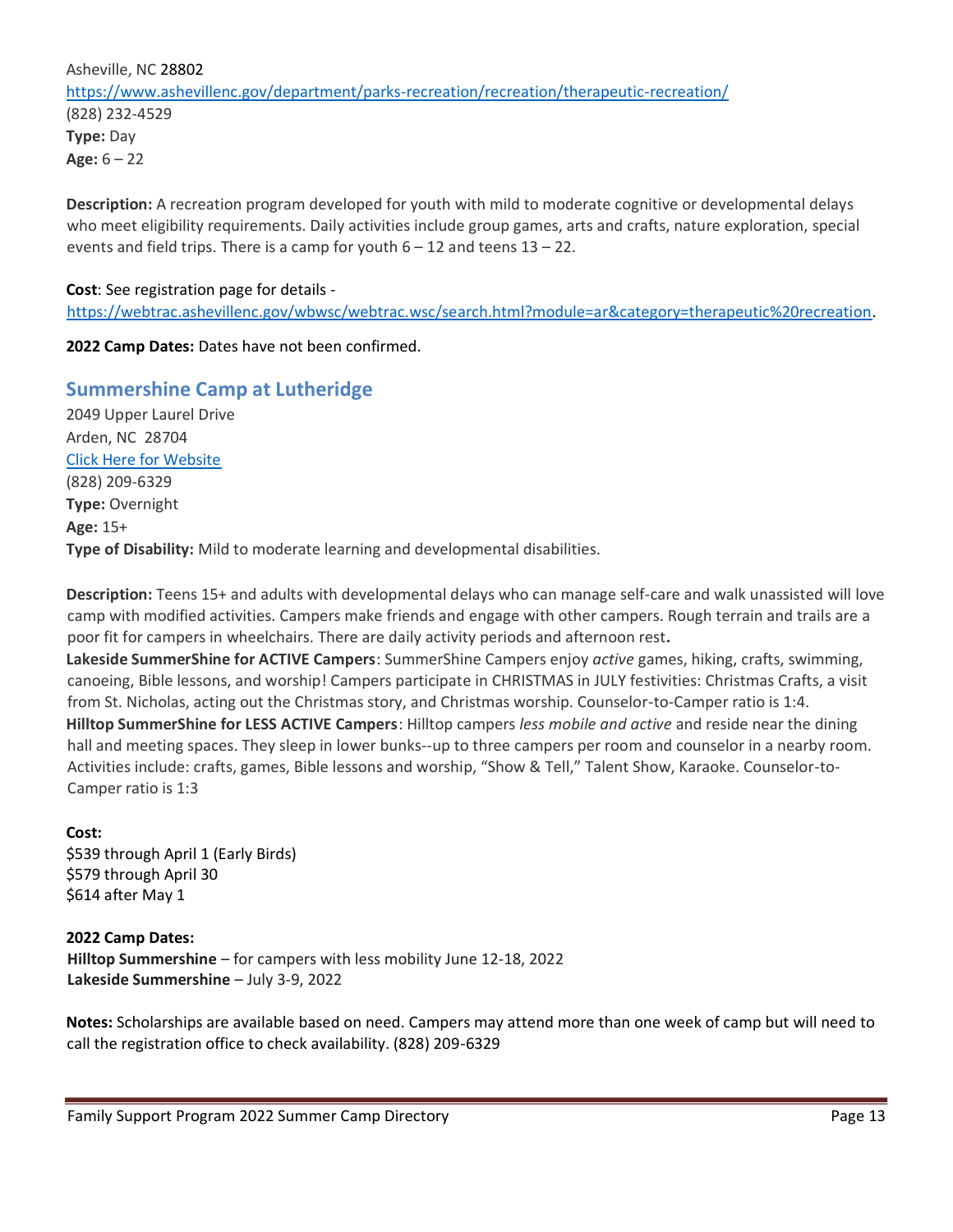## **Cabarrus County**

## **Wings of Eagles Ranch**

4800 Faith Trails Concord, NC28025 <http://wingsofeaglesranch.org/summer-camps.html> (704) 784-3147 **Type:** Day **Ages:** 4 and up **Type of Disability:** All disabilities

**Description:** Wings of Eagles Ranch is a nonprofit specializing in therapeutic horseback riding, which provides benefits such as increased flexibility and balance, increased confidence and self-esteem, enhanced socialization skills and more. Camp activities include organized therapeutic horseback riding, a ropes course and other outdoor activities. A variety of themes are offered during different weeks throughout the summer, please see website for more details.

**Cost:** \$50 deposit; \$275 per week (Outdoor Adventures) or \$400 per week (Horse Lover's Camp).

**2022 Camp Dates:** Various week-long camps June-August, see website for exact dates. Day Camps are Monday - Friday, 8am-3pm (Outdoor Adventures) or 8am-5:30pm (Horse Lover's Camp).

Our summer camps serve the special needs community along with their typically developing peers.

#### **June 27-July 1 [OUTDOOR ADVENTURE I \(Ages 4 & up\)](http://www.signupgenius.com/go/30e044da5ae2ba6fa7-outdoor)**

This camp is specifically designed to accommodate our special needs population as it is staffed with the OTA students from Cabarrus College of Health Sciences. Camper Hours - 8:00 - 3:00 \$250.00/Week (Deposit \$50)

#### **July 11-15 OUTDOOR ADVENTURE II (Ages 4 & up)**

Designed for persons with special needs who are more independent and their typical developing peers. Camper Hours - 8:00 - 3:00

#### **July 25-29 OUTDOOR ADVENTURE III (Ages 4 & up)**

Designed for the special needs who are more independent and their typical developing peers. Camper Hours - 8:00 - 3:00

#### **June 13-17 [HORSE LOVER'S CAMP \(Ages 7 & up\)](http://www.signupgenius.com/go/30e044da5ae2ba6fa7-horse)**

**Notes:** New campers must attend the open house.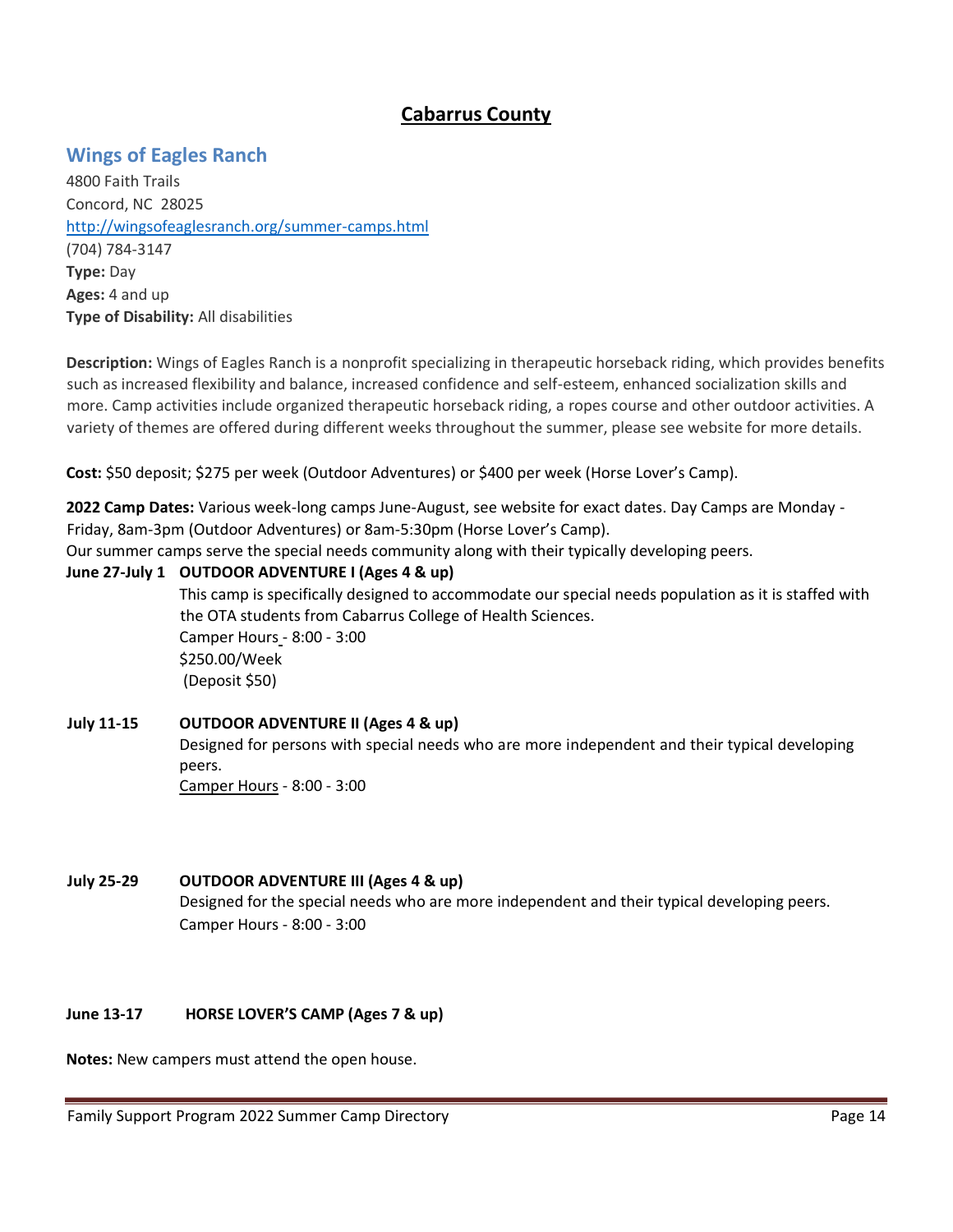## **Caldwell County**

## **Camp Ginger Cascades**

2090 Scout Rd Lenoir, NC 28645 [Click Here for Website](file:///C:/Users/powelllm/AppData/Local/Microsoft/Windows/INetCache/Content.Outlook/ZO38871Q/camplikeagirl.org) (336) 369-7427 **Type:** Day and Overnight **Ages:** 5-17 (Girls only) **Type of Disability:** Inclusive of physical disabilities, mild to moderate developmental disabilities, deaf or hard of hearing, vision impairments and ADHD

**Description:** Girl Scout camp is the perfect place to make new friends, try something new and just have fun! Our camps are open to any girl, whether she is a registered Girl Scout or not. The camp offers an inclusive environment and aims to help campers develop into strong, confident leaders with a passion for the outdoors and a dedication for helping. There are a wide variety of day and overnight camp options throughout the summer, organized by length, age group and theme. Activities may include boating, climbing, archery, nature, arts & crafts, swimming, etc.

**Cost:** \$200 to \$720 per session, depending on length and type (day or overnight). See website for exact prices[.](http://www.camplikeagirl.org/) [www.camplikeagirl.org.](http://www.camplikeagirl.org/) "Camperships" are available for those with financial need. Campership applications will not be accepted after March 31<sup>st</sup>, 2022.

**2022 Camp Dates:** There are many sessions that vary in length, from 3 days to 2 weeks, during June-August, organized by age and theme. See website for exact dates.

Notes: Girls do not have to be a member of the Girl Scouts to attend this camp. Prices increase after March 31<sup>st</sup> 2022.

# **Catawba County**

## **Camp Dogwood**

**Location:** 750 Camp Dogwood Road Cherrills Ford, NC <https://nclionscampdogwood.org/> (828) 478-2135; Ext. 230 tammy@nclionsinc.org **Type:** Overnight **Ages:** 18 - 100 Adult Camps **Type of Disability:** Blindness and Visual Impairment

**Description**: Camp Dogwood is a recreational facility located on Lake Norman in Catawba County. We operate a recreational program consisting of one week overnight sessions for adults with blindness and visual impairment. This recreational/vacation experience includes but is not limited to boating, fishing, swimming, tubing, art, crafts, mini golf, and off campus trips to shopping, seminars, bowling, the art museum and zoo. The staff to camper ratio is usually one to six. In addition to staffing the various activities, our staff serve as sighted guides, assist serving meals, and in other capacities that serve our visually impaired and blind guests. Our goal is to provide a week of fun and fellowship. Campers must be able to provide their own self-care. If they need assistance with self-care they may bring a caregiver with them.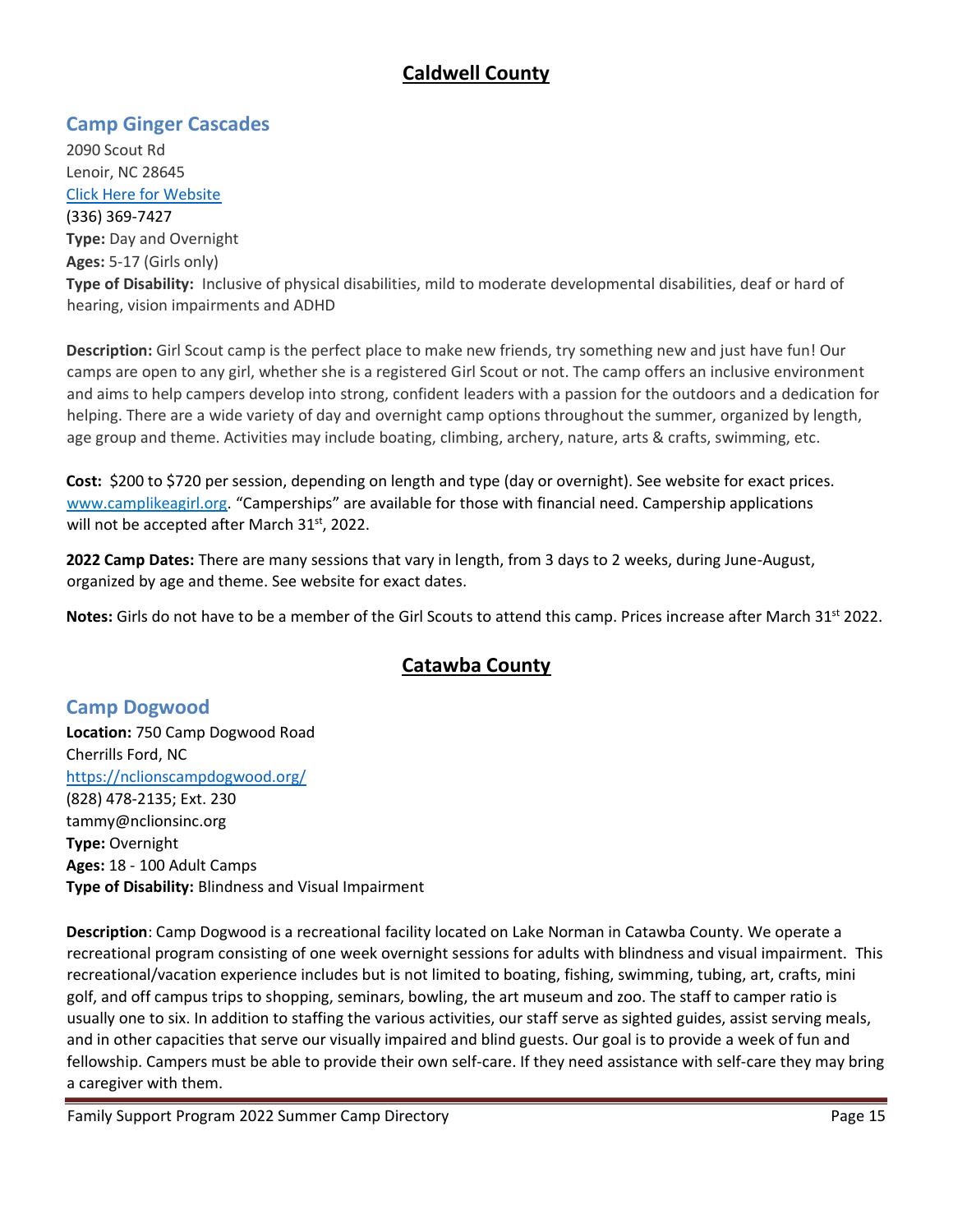**Costs:** \$225 for NC resident campers/\$400 for sighted companions/\$275 for a caregiver

\$40 transportation fee to and from bus/train stations in Charlotte

### **2022 Camp Dates: Contact Tammy Thomas (Camp Administrator) at Tammy@nclionsinc.org**

## **SEE Camp Abilities H2O at Camp Dogwood**

7602 Camp Dogwood Drive Sherrill's Ford, NC 28673 <https://ifbsolutions.org/programs-services/see-summer-camps/see-camp-h2o/> (336) 437-2170 Chris Flynt at [cflynt@ifbsolutions.org.](mailto:cflynt@ifbsolutions.org) **Type:** Residential **Ages:** Grades 8-12 **Type of Disability:** Blind or visually impaired

**Description:** SEE Camp Abilities H20 is an overnight water sports camp for co-ed rising 8th-12th graders who are blind or visually impaired. We'll swim, row, kayak, water-ski, and splash around from our home base on the shores of Lake Norman as well as throw in a trip to the National Whitewater Center in Charlotte for good measure. Novices are welcome, and life jackets plentiful: all that's required is a willingness to try new things and get wet. We'll have evening activities too.

**Cost:** Free

**2022 Camp Dates:** Email Jay Hardwig at [jhardwig@ifbsolutions.org](mailto:jhardwig@ifbsolutions.org) for dates

## **Chatham County**

## **Camp Royall**

250 Bill Ash Rd Moncure, NC 27559 [www.camproyall.org](http://www.camproyall.org/) (919) 542-1033 [camproyall@autismsociety-nc.org](mailto:camproyall@autismsociety-nc.org) **Type:** Residential and Day **Ages:** 4 to Adult **Type of Disability:** Autism Spectrum Disorder

**Description:** Operated by the Autism Society of North Carolina, this is the nation's largest summer camp for people on the Autism spectrum. Campers participate in typical camp activities such as swimming, hiking, boating and arts and crafts in a structured environment designed to meet the unique needs of each camper. Counselor to camper ratios are 1:1 or 1:2. Campers are assigned to weeks according to their age and level of functioning.

**Cost:** \$1,850 per residential session, \$750 per day session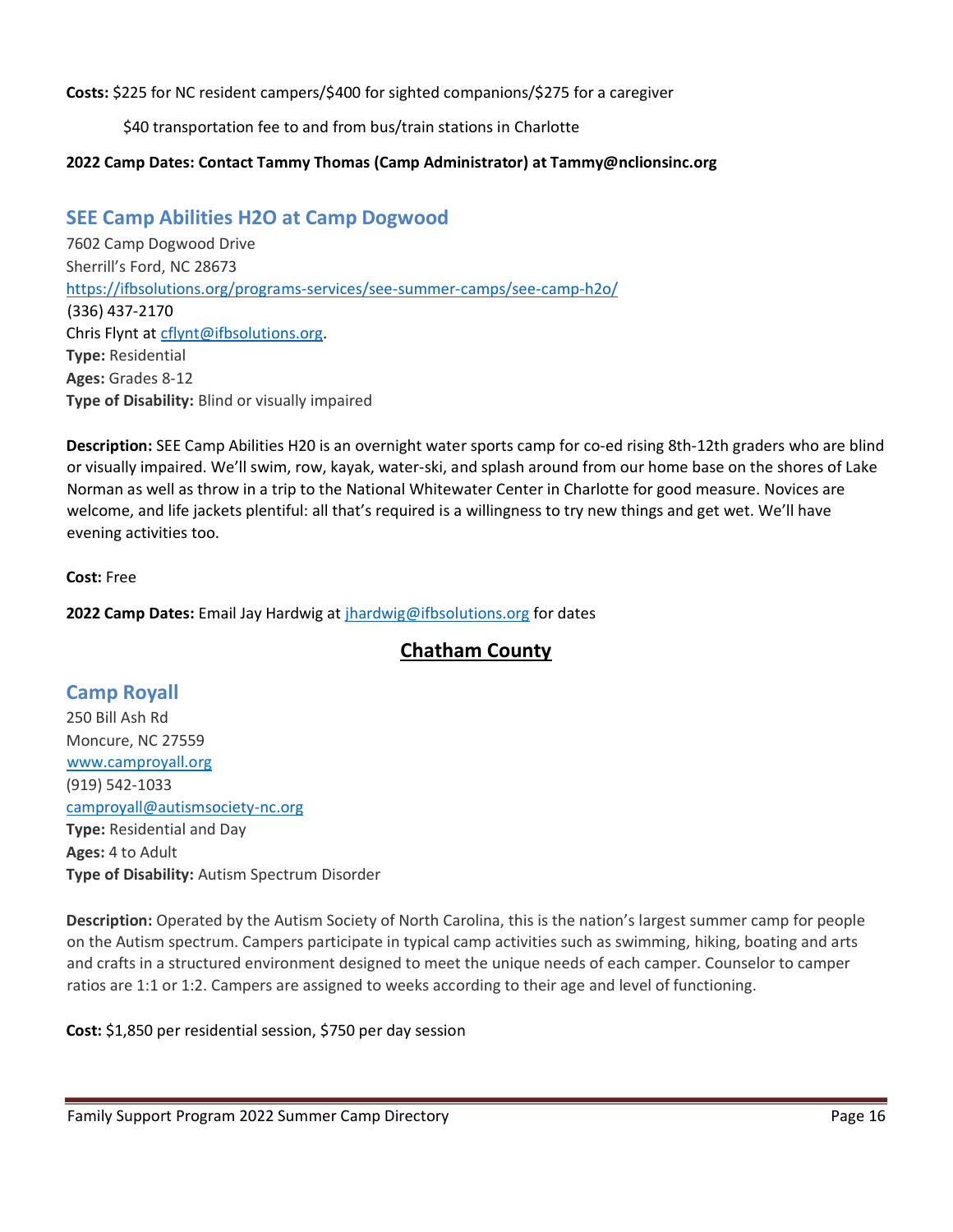**2022 Camp Dates:** Various week-long sessions June-August organized by age and level of functioning, see website for exact dates. Each residential camp week begins on Sunday afternoon and ends on Friday afternoon, Day Camp is Monday-Thursday 9am - 5pm and Friday 9am – 2:30 pm.

**Notes:** Camp Royall has scholarship funding to help any family in need. Sibling discounts and payment plans are available.

Campers may only attend one week of residential camp per summer, but may attend more than one week of day camp.

# **Durham County**

## **Camp Shelanu**

[1937 W Cornwallis Rd](https://maps.google.com/?q=1937+W+Cornwallis+Rd%0D+%0D+Durham+NC+27705&entry=gmail&source=g) [Durham NC 27705](https://maps.google.com/?q=1937+W+Cornwallis+Rd%0D+%0D+Durham+NC+27705&entry=gmail&source=g) www.jewishforgood.org/cam p Inclusion program: www.jewishforgood.org/cam p 919-354-4948 jreitz@jewishforgood.org **Type:** Day **Ages:** 5 - 13 **Type of Disability:** Physical, social, sensory, or behavioral

**Description:** Camp Shelanu offers an inclusion program integrated in our traditional summer camp offerings, which include activities like swimming, arts, sports, music, science, electives, and more. We provide additional staffing and individualize accommodations but not one-on-one support or help with personal care. Campers learn about Jewish culture but campers come from all backgrounds.

**Cost**: \$273-\$338

**2022 Camp Dates**: Weekly sessions June 14 – August 20

**Notes**: Applications for inclusion program due January 29; financial aid available. Our facility is wheelchair accessible.

## **Durham Arts Council Camps**

120 Morris Street Durham, NC 27701 <https://durhamartscouncilcamps.com/summer-camp/> 919-560-2726

**Type**: Day **Ages**: 5-13 **Type of Disability**: Inclusive

**Description**: The Durham Arts Council offers one and two-week camp sessions. Our one week Mini Arts Camps are flexible daily or weekly programming to fill the space right after schools gets out and right before school begins. DAC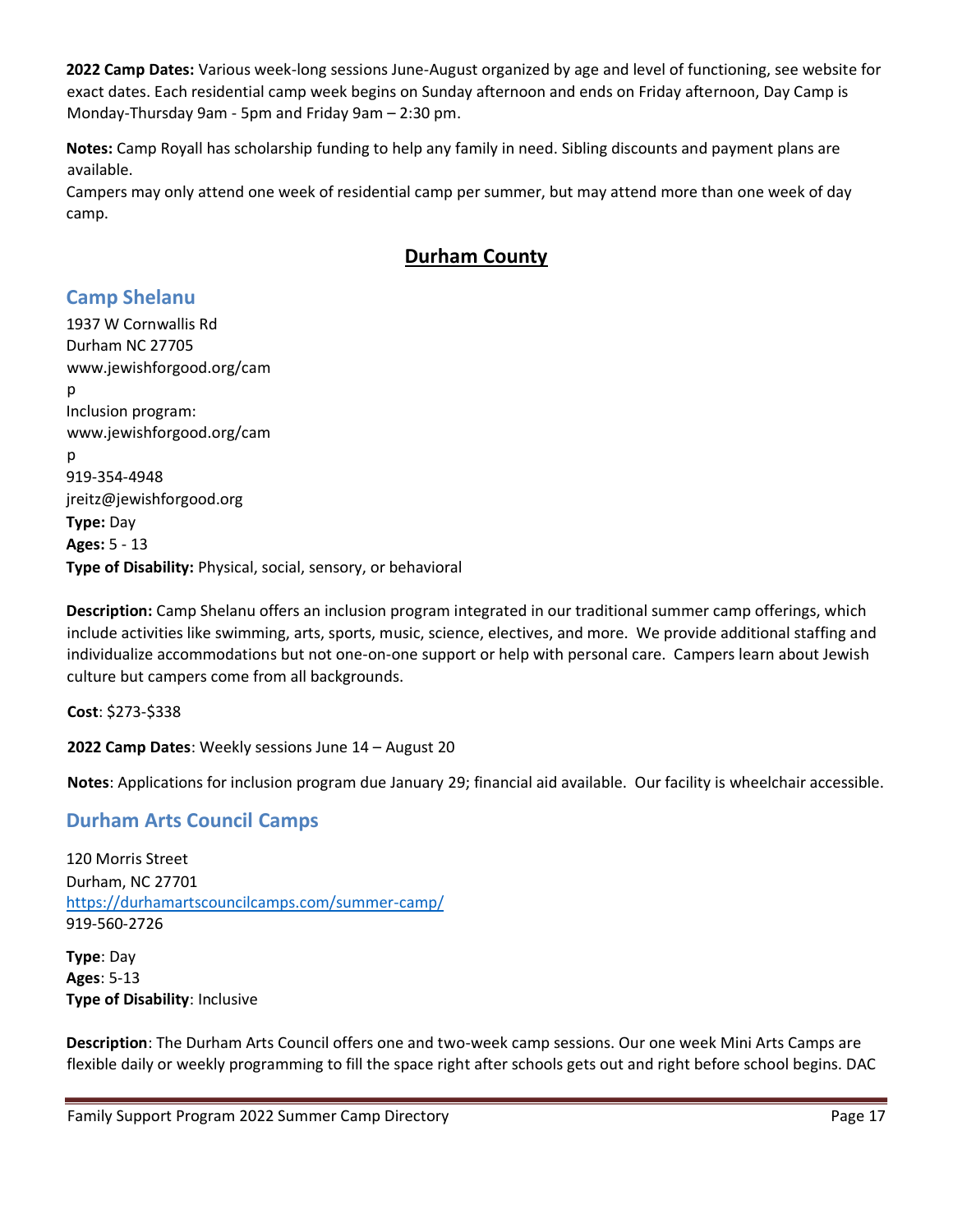two week Cultural Camps are centered on global themes that introduce youth to the arts of the world. Each session offers a variety of tracks so students can choose the area of interest.

**Cost**: Varies, see website for details.

**2022 Dates**: Dates have not been confirmed yet.

**Notes**: Multi-child discounts and scholarships available

## **Durham Parks & Recreation Summer Camp**

Durham, NC 27701 [Click Here for Website](https://www.dprplaymore.org/366/Summer-Camp) 919-560-4355 **Type:** Day **Ages:** Ages vary depending on camp **Type of Disability: Inclusive** 

**Description:** Durham Parks and Recreation (DPR) summer camp programs offer a safe, inclusive environment where all children are encouraged to participate. We are committed to the development of our campers' life skills through group activities and exposure to diverse athletic and educational experiences

**Cost:** City Resident: \$132 per week

Non-City Resident: \$157 per week

**2022 Camp Dates:** Dates have not been confirmed yet

**Notes:** Discounts available for families registering multiple children. Payments can be made based on a sliding scale fee based on family income. Application is available online.

DPR encourages participation of all school-age children in its School-Age Care (SAC) Program. To provide quality services and activities to all its participants, children needing significant assistance with personal care (i.e. toileting), behavior management, support to participate in activities, constant eyes-on supervision, and/or hands-on support, or who have trouble communicating needs/wishes for more than 30% of the time may be required to bring a care provider (at no expense to DPR) to provide 1:1 support. DPR will assess each participant's abilities and notify the parents/guardians if 1:1 support is required. DPR will reasonably accommodate participants needing such support. 1:1 care providers must pass a background check prior to supporting a participant in the SAC program

## **Forsyth County**

## **Student Enrichment Experience (SEE) Day Camp – Winston-Salem**

Tracy's Little Red School House Winston-Salem, NC [https://ifbsolutions.org/programs](https://nam10.safelinks.protection.outlook.com/?url=https%3A%2F%2Fifbsolutions.org%2Fprograms-services%2Fsee-summer-camps%2Fday-camp-winston-salem%2F&data=04%7C01%7Ckflanagan%40ifbsolutions.org%7C5e415a402ee34349099c08d89ac4e588%7Cc4c306491f0e4498a21e1a065f4e8d1c%7C0%7C1%7C637429518036557419%7CUnknown%7CTWFpbGZsb3d8eyJWIjoiMC4wLjAwMDAiLCJQIjoiV2luMzIiLCJBTiI6Ik1haWwiLCJXVCI6Mn0%3D%7C3000&sdata=I2uRbTuJm%2ByjkK%2FjFtkoT%2Bm3MVSdczcvo%2B%2FYMvcAJc8%3D&reserved=0)[services/see-summer-camps/day-camp](https://nam10.safelinks.protection.outlook.com/?url=https%3A%2F%2Fifbsolutions.org%2Fprograms-services%2Fsee-summer-camps%2Fday-camp-winston-salem%2F&data=04%7C01%7Ckflanagan%40ifbsolutions.org%7C5e415a402ee34349099c08d89ac4e588%7Cc4c306491f0e4498a21e1a065f4e8d1c%7C0%7C1%7C637429518036557419%7CUnknown%7CTWFpbGZsb3d8eyJWIjoiMC4wLjAwMDAiLCJQIjoiV2luMzIiLCJBTiI6Ik1haWwiLCJXVCI6Mn0%3D%7C3000&sdata=I2uRbTuJm%2ByjkK%2FjFtkoT%2Bm3MVSdczcvo%2B%2FYMvcAJc8%3D&reserved=0)[winston-salem/](https://nam10.safelinks.protection.outlook.com/?url=https%3A%2F%2Fifbsolutions.org%2Fprograms-services%2Fsee-summer-camps%2Fday-camp-winston-salem%2F&data=04%7C01%7Ckflanagan%40ifbsolutions.org%7C5e415a402ee34349099c08d89ac4e588%7Cc4c306491f0e4498a21e1a065f4e8d1c%7C0%7C1%7C637429518036557419%7CUnknown%7CTWFpbGZsb3d8eyJWIjoiMC4wLjAwMDAiLCJQIjoiV2luMzIiLCJBTiI6Ik1haWwiLCJXVCI6Mn0%3D%7C3000&sdata=I2uRbTuJm%2ByjkK%2FjFtkoT%2Bm3MVSdczcvo%2B%2FYMvcAJc8%3D&reserved=0) 336-245-5669 [kflanagan@ifbsolutions.org](mailto:kflanagan@ifbsolutions.org)

Family Support Program 2022 Summer Camp Directory **Page 18** Page 18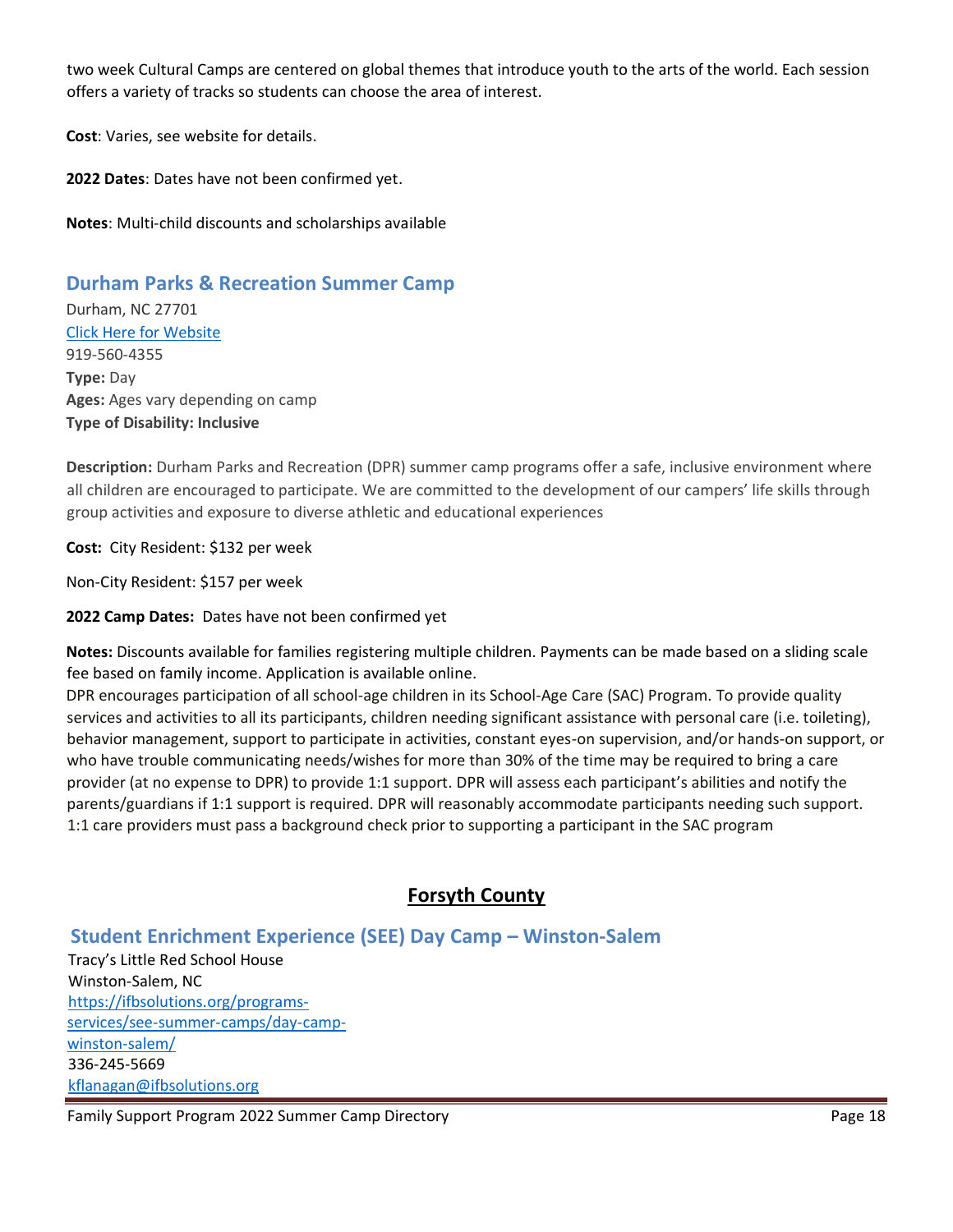**Type:** Day Grades: Kindergarten through 12<sup>th</sup> grade, co-ed **Type of Disability**: Blind or visually impaired

**Description:** It's our 15th year of SEE Summer Day Camp in Winston-Salem and this year we're focusing on fun. We'll cook, act, make, sing, learn, laugh, and play. We'll also work on independent living skills, and provide functional opportunities for kids to use their braille, assistive technology, and cane skills. Camp instructors include certified teachers, community educators, and adults with blindness and visual impairment.

**Cost:** Free

**2022 Camp Dates:** Traditional Day Camp: June 20-30; Virtual Day Camp: July 11-28 (via Zoom)

## **Guilford County**

### **Camp Ann**

High Point Lake City Park 602 W. Main St Jamestown, NC 27282 https://sites.google.com/site/guilfordinventory/social-recreational/camp-ann (336) 883-3481 or (336) 883-3477 **Type:** Day **Ages:** 6 and older **Type of Disability:** Inclusive **Description:** Campers can participate in activities such arts & crafts, swimming, outdoor recreation and field trips in an inclusive environment. Lunch and snack will be provided.

**Cost:** \$50 per week for campers receiving transportation to & from camp, \$35 per week for campers not receiving transportation to & from camp

**2022 Camp Dates:** Camp is on this year! Check Dates on Website.

**Notes**: Transportation to and from camp is provided at \$15/week for residents of High Point. Scholarships are available for High Point residents.

## **Camp Carefree**

275 Carefree Lane Stokesdale, NC 27357 [www.campcarefree.org](http://www.campcarefree.org/) (336) 427-3123 [directors@campcarefree.org](mailto:directors@campcarefree.org) **Type:** Overnight

**Ages:** 6 to 16

**Type of Disability:** Neurological disorders, cancer, spina bifida, hemophilia, sickle cell, muscular dystrophy, siblings of children with a chronic illness, children of a chronically ill parent.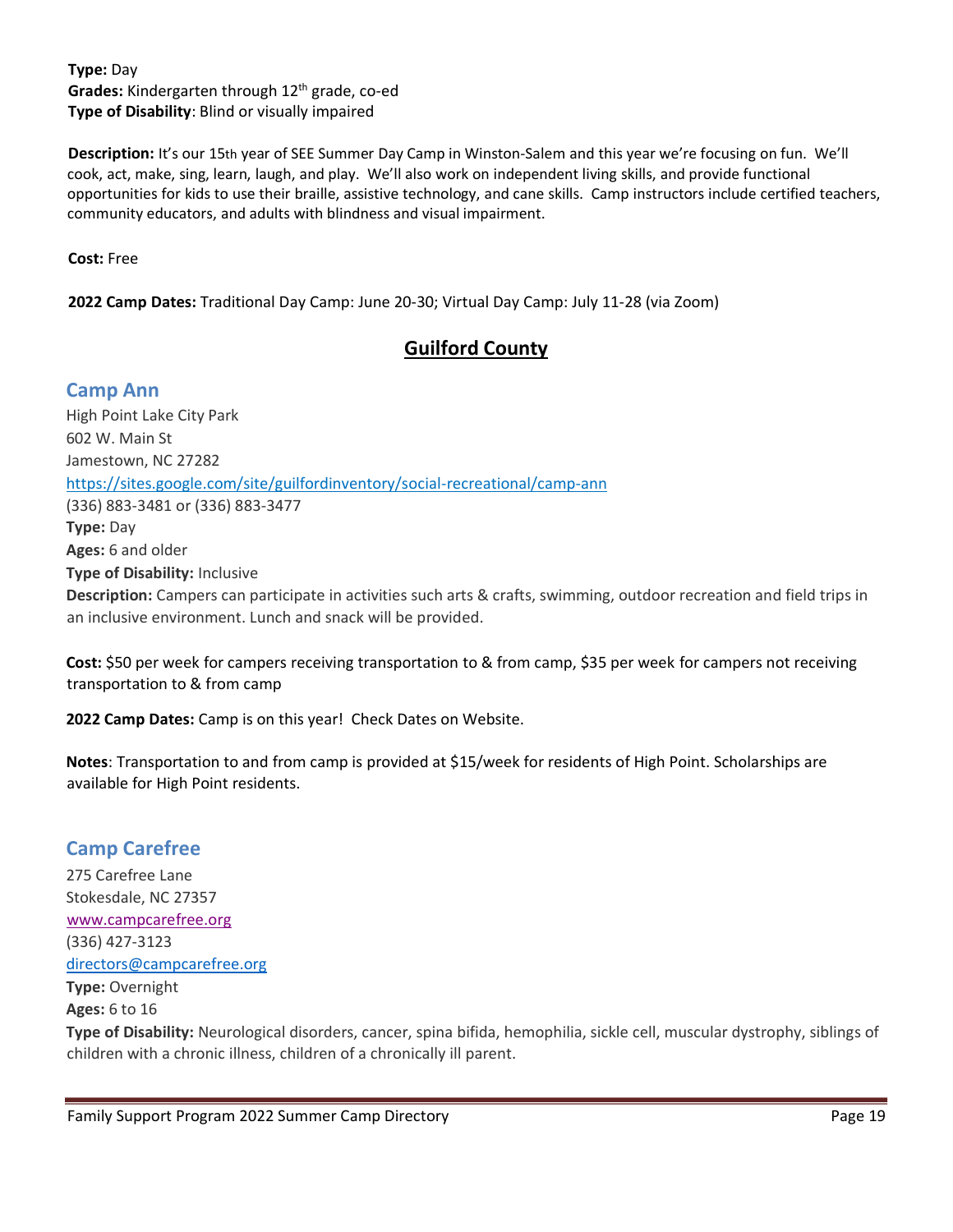**Description:** Camp Carefree provides children with serious health problems an opportunity to play, learn and have fun with other who encounter similar difficulties. Activities include horseback riding, canoeing, fishing, climbing a rock wall, zip lining, arts & crafts, and more.

#### **Cost:** Free

**2022 Camp Dates:** Check The Website, More News to Come!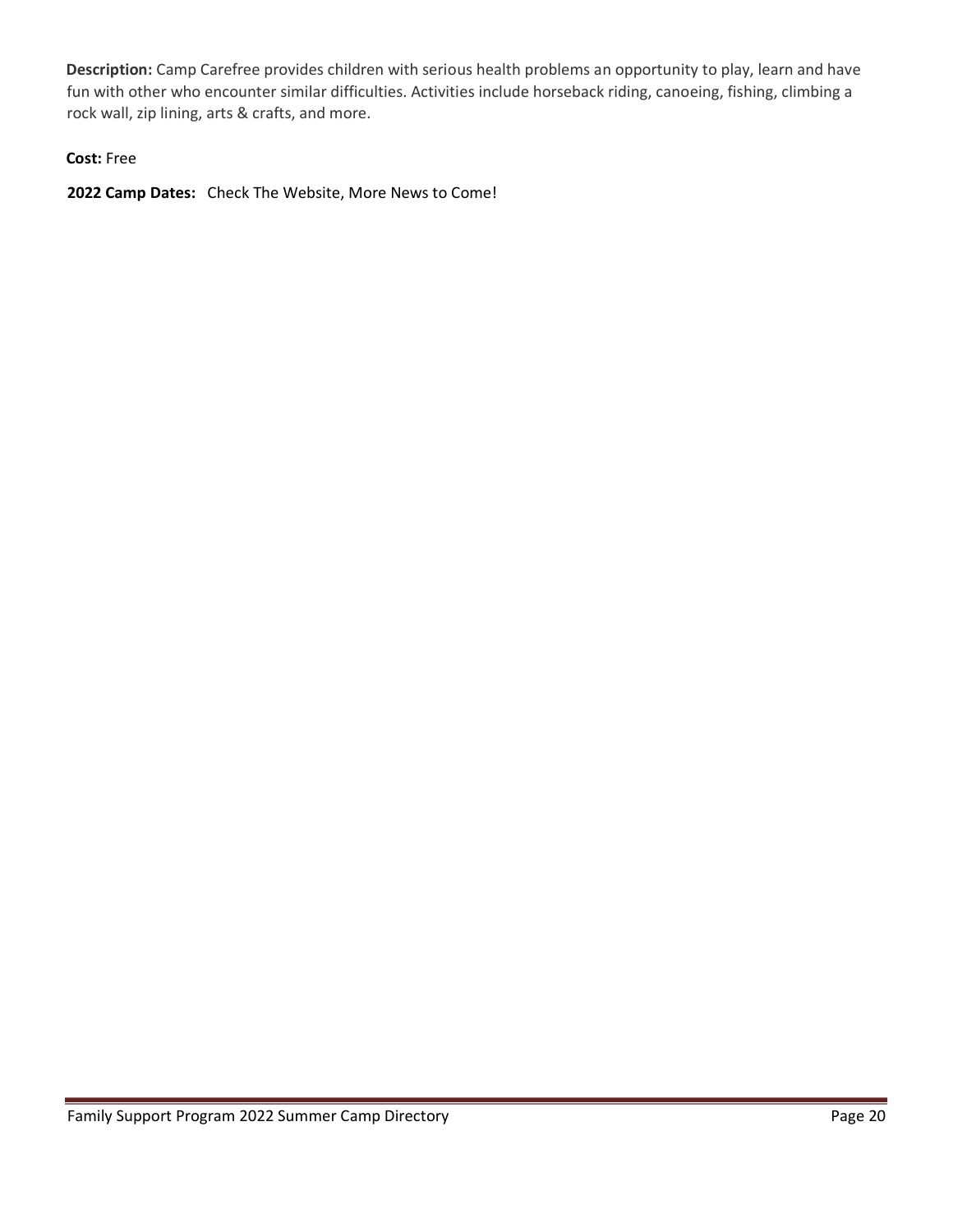## **Camp High Five**

Haynes-Inman Education Center 200 Haynes Road, Jamestown NC 2728[2https://www.camphig](https://www.camphighfive.org/) [hfive.org](https://www.camphighfive.org/) (336)-207-1178 info@camphighfive.org **Type: Ages:** 5-12 **Type of Disability**: Hemiplegia

**Description**: A Constraint Induced Movement Therapy (CIMT) Camp. Campers are selected by invitation only; basic criteria for campers is they should have hemiplegia and be at least 5 years old. All campers are required to have the Covid-19 vaccine.

**2022 Camp Dates:** June 13-June 17

**Cost:** Free

\*Potential campers or therapists with recommendations should contact Ashley Collier at 336.207.1178 or [info@camphighfive.org.](mailto:info@camphighfive.org)

### **Camp Joy**

5920 Hagan-Stone Park Road Pleasant Garden, NC 27313 Sharon Williams at (336) 373-2954 <https://www.greensboro-nc.gov/departments/parks-recreation/adaptive-inclusive-recreation/camp-joy> **Type:** Day, 9am-3pm (9:30 am – 2:30 pm during Blended Mobility Week). **Ages:** 5 and up **Type of Disability:** Various abilities including developmental, vision and hearing impairments, and physical disabilities

**Description:** Camp Joy is an inclusive camp for ages 5 and up of all abilities. The camp is a program of the Greensboro Parks and Recreation Department, provided through the Adaptive and Inclusive Recreation Services. Campers are accepted on a first-come, first-served basis with a completed and approved application and medical form. There are a limited number of spaces available in each cabin.

There are several weeks designed for campers with various abilities, including but not limited to developmental disabilities and visual and hearing impairments. Blended mobility week is specifically designed for persons with physical disabilities. Facilities include six cabins, a multipurpose building, an arts and crafts shelter, a playground, and a pool. Activities include arts and crafts, music, swimming, sports and outdoor activities as well as talent shows, dances, movie days, and theme weeks. Campers who need personal assistance are welcome to have a personal assistant accompany them at camp.

**Cost:** \$65 per week

#### **2022 Camp Dates:**

Various disabilities: June 21 - 25, June 28 – July 2, July 6 – 9, July 19 – 23, July 26 – 30, August 2 -6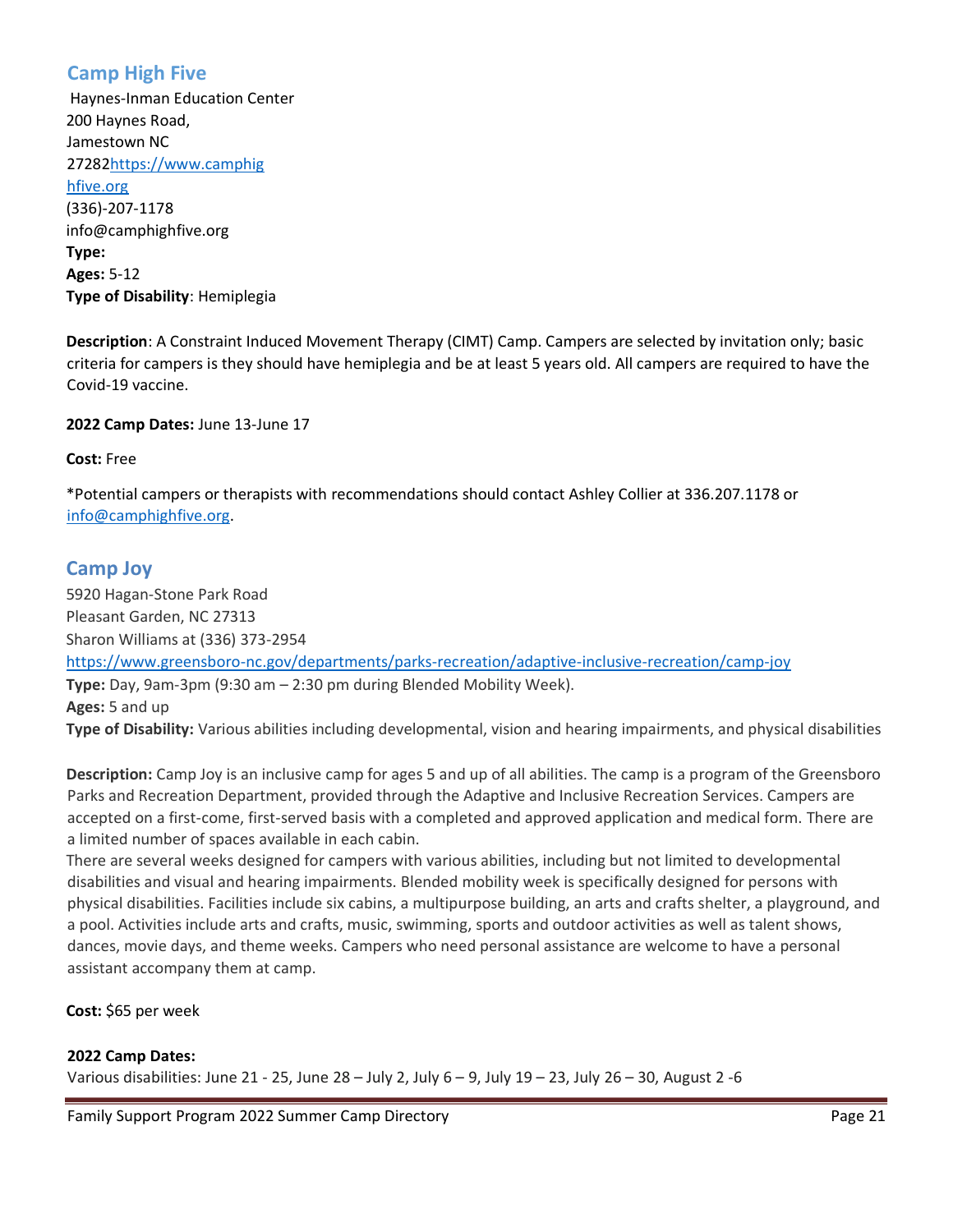## **Camp LEAP-IN**

**Mailing Address for registration**: SENSES Therapies, LLC-6 Beech Grove Court Greensboro, NC 27455 **Camp Location:** Canterbury School Greensboro, NC https://sensestherapies.org/camp-leap-in/ (336) 314 - 0760 **Type:** Half-day, 9:00 am – 1:00 pm **Ages:** 5 – 12 **Type of Disability:** Sensory processing skills, motor skills, and social skills

**Description:** This camp will provide a sensory-rich environment for all children to encourage the development of age appropriate sensory processing skills, motor skills, and social skills. Camp is sure to be loads of sensory fun and social enrichment as children Learn to Explore and Play in Nature (LEAP IN)!

**2022 Camp Dates:** Dates have not been confirmed.

**Cost:** \$280/week (this includes a \$25 supplies fee) for all weeks; A \$50 deposit is required with your application to reserve a spot for each camper. Some scholarships are available.

## **Camp Reach**

Summerfield First Baptist Church 2300 Scalesville Road Summerfield, NC 27358 <http://campreach.org/> (Visit the Camp REACH facebook page to register for camp) **Type:** Half-days, Monday – Friday **Ages:** Various ages from children to young adults **Type of Disability**: Severe language challenges, Augmentative Communication Issues

**Description:** Camp R.E.A.C.H. is a summer camp for children and young adults with special needs who have severe language challenges. Augmentative communication is addressed for each individual camper. We will be offering 6 summer camps over three weeks this summer.

**Cost:** \$150.00 per session

**2022 Camp Dates: Week 1-July 18-22**, in-person: "How Does Your Garden Grow?" Note that July 22 will NOT take place at Summerfield First Baptist. It will take place in the garden at Four Farms Place.

**Week 2-July 25-29**, in-person: "All About Music"- a Music Festival. Note that July 29th will be a combined session and Music Festival at the church, 10-1230. Families welcome for live music and food.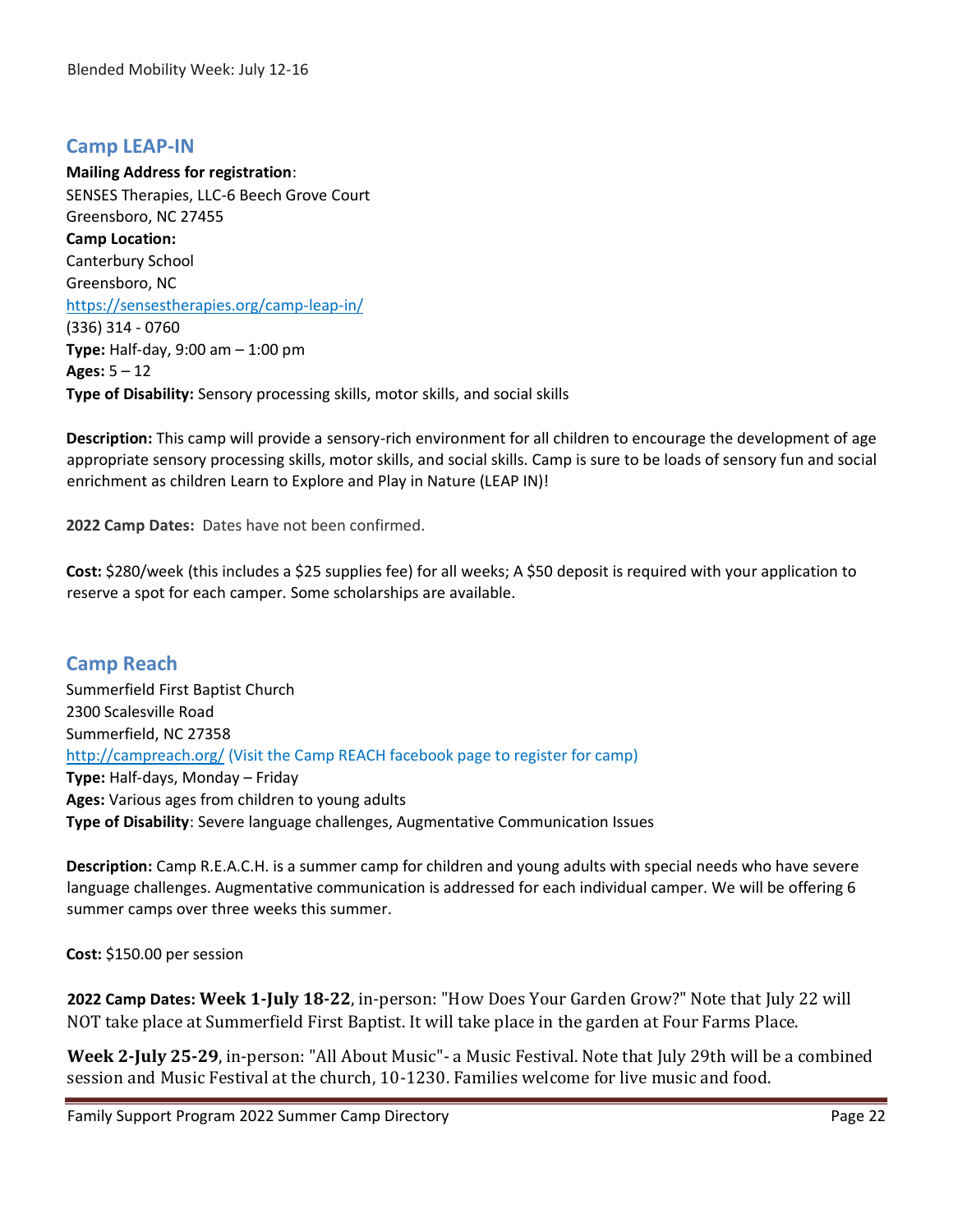### **iCan Swim Greensboro**

Greensboro Aquatic Center 1921 W Gate City Blvd Greensboro, NC 27403 <https://icanshine.org/ican-swim-greensboro-nc/> 336-207-1178 [icanswimgreensboro@gmail.com](mailto:icanswimgreensboro@gmail.com) **Type:** Day **Ages:** 3 and up **Type of Disability:** Any disability

**Description:** The iCan Swim goal is to teach the foundation for safely enjoying the aquatic environment and promoting as much independent movement in the water as possible. The iCan Swim program is not aquatic therapy, rather a program to teach and encourage enjoyment of the water as a leisure recreational activity.

**Cost**: TBD

**Camp Dates:** Check Website!

### **iCan Bike Greensboro**

Greensboro Coliseum 1921 W Gate City Blvd Greensboro, NC 27403 <https://icanshine.org/ican-bike-greensboro-nc/> 336-587-4698 [icanbikegreensboro@gmail.com](mailto:icanbikegreensboro@gmail.com) **Type:** Day **Ages:** 3 and up **Type of Disability:** Any disability

**Description:** The iCan Bike goal is to teach participants how to ride a two wheel bicycle independently. Camp is open to those with disabilities, age 8 or older, and who meet other criteria such as minimum height and maximum weight.

**Cost:** Check Website

**Camp Dates:** August 8-12, 2022

**Notes:** A parent, guardian, or caregiver must remain on-site during the program.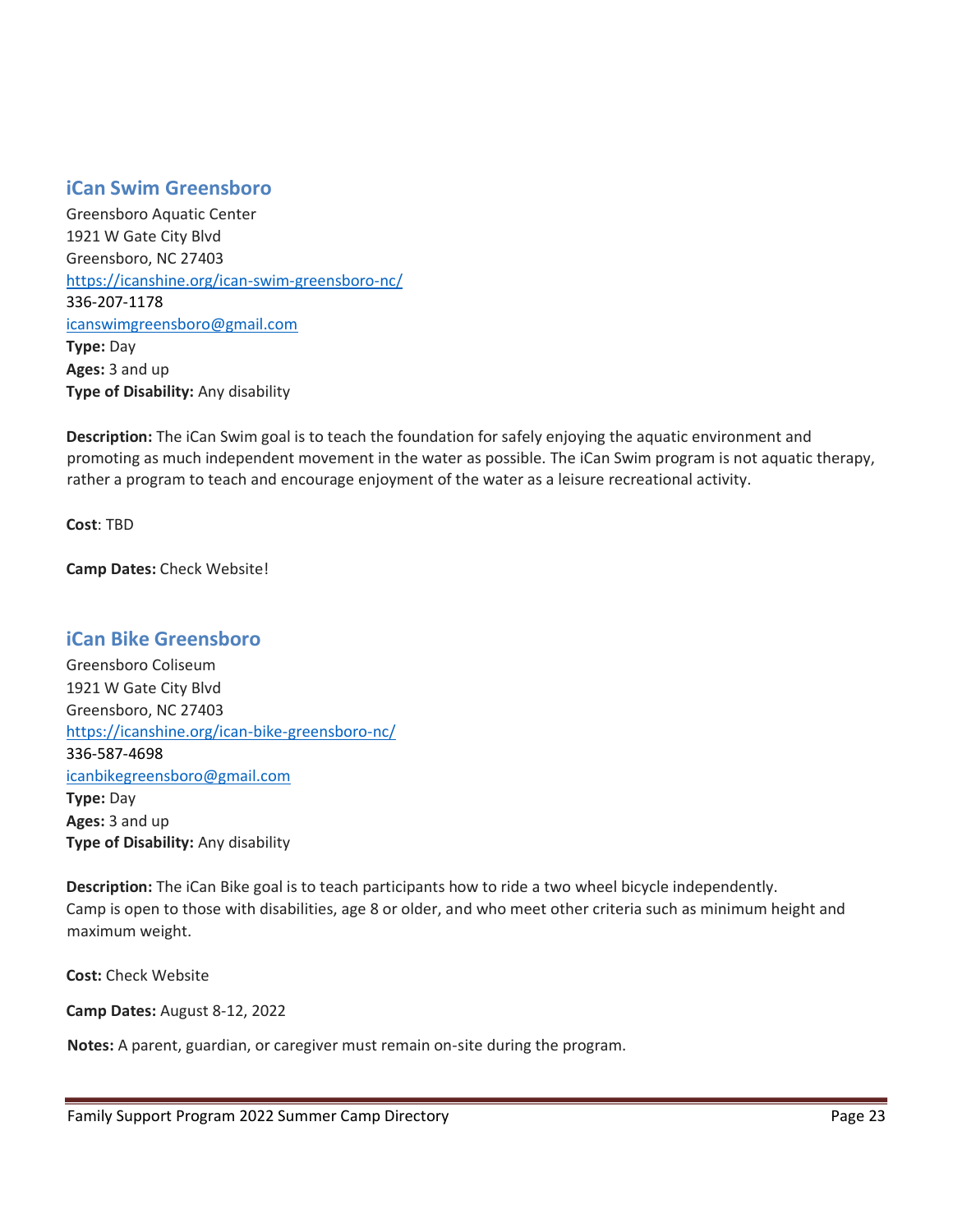## **Our Lady Of Grace Summer Camps**

201 S Chapman St. Greensboro, NC 27403 [Click Here for Website](https://sites.google.com/olgsch.org/olgsummer/) 336-275-1522 [jfergus@olgsch.org](mailto:jfergus@olgsch.org) **Type:** Day **Ages:** 4-12 **Type of Disability:** Various disabilities

**Description:** Each week will have a different camp theme. You may register your child for one, for multiple camps, or for all of them if you wish! Camps are open to any child ages 4-12. If your children are OLG students, please register under the 'OLG Student Registration' tab. If your children are not students, please visit the page titled 'Camp Registration' in order to sign up. Our Lady of Grace Catholic School has a history of providing fun and educational camps for children ages 4-12. The camp is open to the general public.

**Cost:** 

**Camp dates:** Dates have not confirmed yet.

## **Sickle Cell Camp**

PO Box 20964 Greensboro, NC27420 <https://www.piedmonthealthservices.org/sickle-cell-camp> (336) 274-1507 **Type:** Overnight **Ages:** 6 – 16 **Type of Disability:** Sickle Cell Disease

**Description:** The goal of this camp is to foster the social, emotional, and physical growth of children with sickle cell disease and encourage self-confidence and independence, social skill-building and development of peer relationships. Activities include swimming, horseback riding, arts and crafts, fishing, talent show, field trips, motivational speakers, game night, movie night and dance.

**Cost:** Free- space is limited

**2022 Camp Dates:** Dates have not been confirmed yet.

**Notes:** The camp is held at Camp Carefree in Stokesdale, NC. Scholarships are available. For more information, contact Monica Summers, Program Director, Piedmont Health Services and Sickle Cell Agency at (336) 274-1507.

## **Henderson County**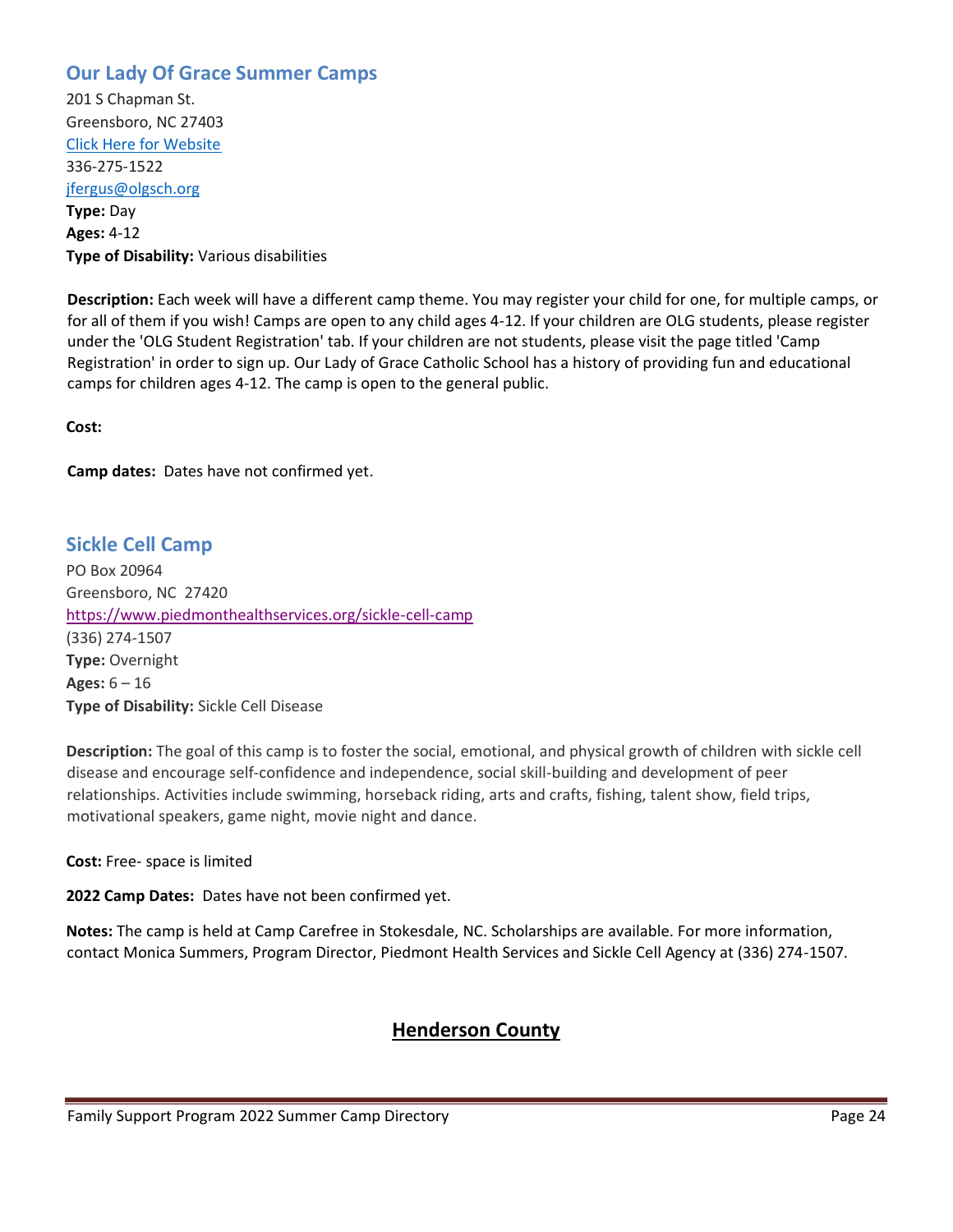## **Talisman Camp**

64 Gap Creek Road Zirconia, NC 28790 <http://talismancamps.com/> (828) 697-6313 **Type:** Co-ed, Overnight **Ages:** 6-22 **Type of Disability:** Autism Spectrum Disorder, Asperger's, ADHD

**Description:** Talisman programs provide exceptional summer camp opportunities for young people ages 6-22 with ADHD, Autism Spectrum Disorders, and other learning differences. Since 1980, our ACA-accredited programs have been offering unique alternatives to ordinary summer camps. We provide a structured, nurturing environment within an exciting adventure program in which our campers can have a successful summer while increasing social skills, a sense of personal responsibility, and a more positive self-image.

**Cost:** Various on length of session (6 days, 13 days, or 17 days) from \$1500 to \$4250

**2022 Camp Dates:** [Check Out the Talisman Camp Catalog Here For 2022 Dates](https://talismancamps.com/wp-content/uploads/2021/11/Talisman-Summer-Camp-Catalog.pdf)

## **Jackson County**

### **SOAR (Success Oriented Achievement Realized)**

PO Box 388 Balsam, NC 28707 [www.soarnc.org](http://www.soarnc.org/) (828) 456-3435 [admissions@soarnc.org](mailto:admissions@soarnc.org) **Type:** Overnight **Ages:** 8 - 24 **Type of Disability:** Learning disabilities and ADHD

**Description:** Features a success-oriented, high adventure program for preteens, teens, and adults. Emphasis is placed on developing self-confidence, social skills, and life skills through incredible outdoor adventures. Activities include backpacking, rafting, rock climbing, llama trekking, fishing, surfing, kayaking, scuba diving and more. A weekend-long Family Weekend Adventure is offered in the spring.

**Cost:** \$3700-\$4800 depending on week

**2022 Camp Dates:** [Check Out Dates and Rates Here](https://soarnc.org/dates-rates/)

**Notes:** There are a limited number of scholarships available based on family income.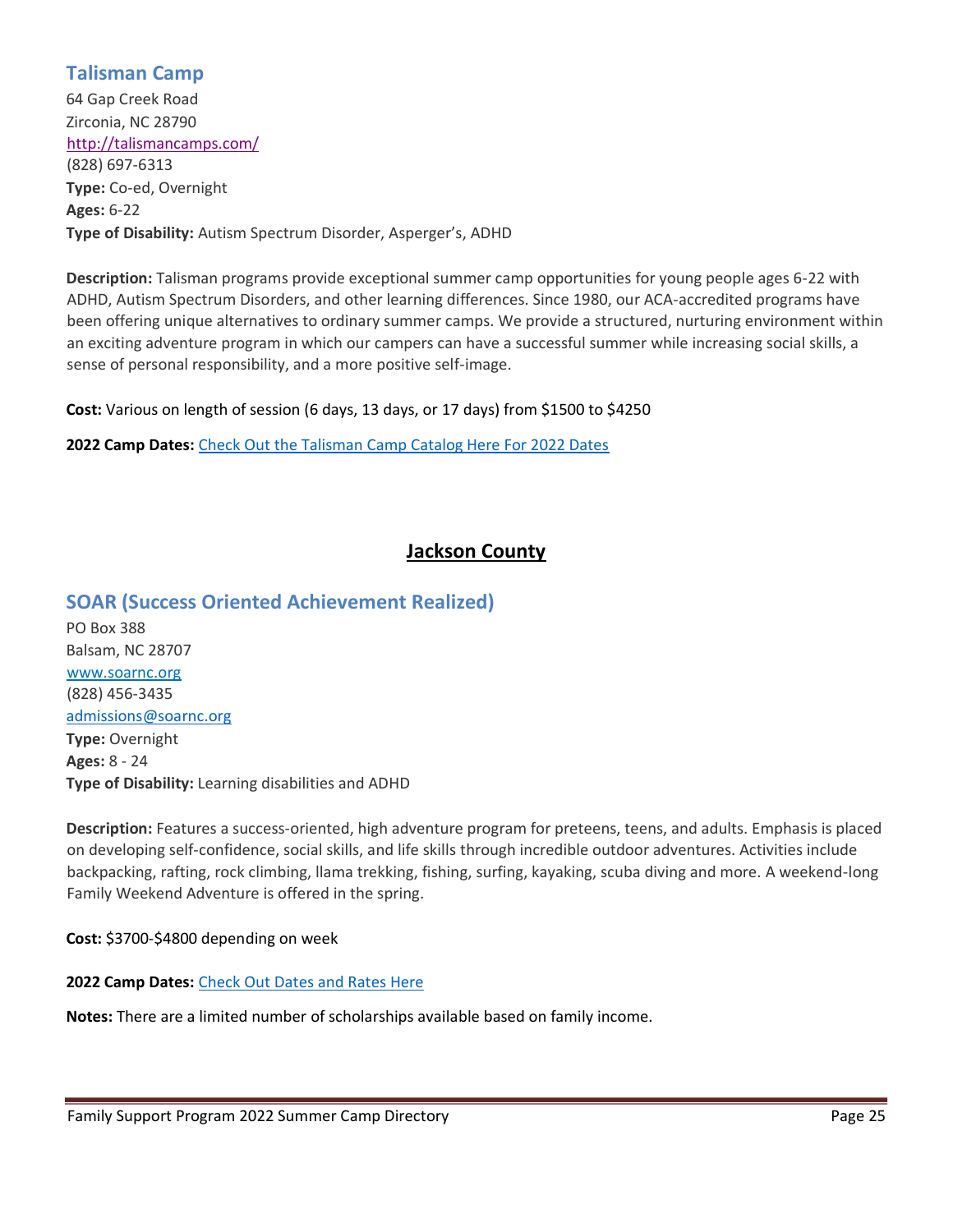## **Lee County**

## **Happy Day Camp**

Dalrymple Park 300 Globe Street Sanford, NC 27330 <https://leecountync.gov/Departments/ParksRecreation/RecreationPrograms> (919) 775-2107 Ext. 207 **Type:** Day **Age:** 5 to 15+ **Type of Disability:** Developmental Disabilities

**Description:** Happy Day Camp is designed to involve individuals with special needs in recreational activities to increase their self-esteem and confidence. One-week sessions are held for different age groups. During camp participants have the opportunity to interact with their peers through activities such as arts and crafts, nature studies, boating, swimming and special field trips.

**Cost:** Free to qualifying individuals

**2022 Camp Dates:** Dates have not been confirmed.

**Notes:** Applications are distributed to schools or may be picked up at the Parks & Recreation Office at 2303 Tramway Road.

## **Mecklenburg County**

## **Brace Family YMCA Camp Boomerang**

9760 Happy Valley Drive Charlotte, NC 28270 Mailing Address: 3127 Weddington Road Matthews, NC 28105 [Click Here for Website](https://www.ymcacharlotte.org/programs/accessible/camp-boomerang) (704) 716-4310 **Type:** Day **Ages:** 5 to 17 **Type of Disability:** Autism and special needs

**Description:** All campers will participate side by side in an inclusive environment with typically-developing children in age appropriate activities that include nature, parachute, field sports, low ropes, tower, fishing, swimming, devotions, and arts and crafts. Campers will also take part in specialized enrichment activities several times a week. Peer buddies, 1:2 and 1:1 support can be provided for campers who have autism and other special needs.

#### **Cost and 2022 Camp Dates:**

1. **Camp Boomerang™:** Camp Boomerang™ immerses children with diverse abilities (ages 5 – 15) into the conventional summer day camp experience at the Hemby Program Center. All campers participate side by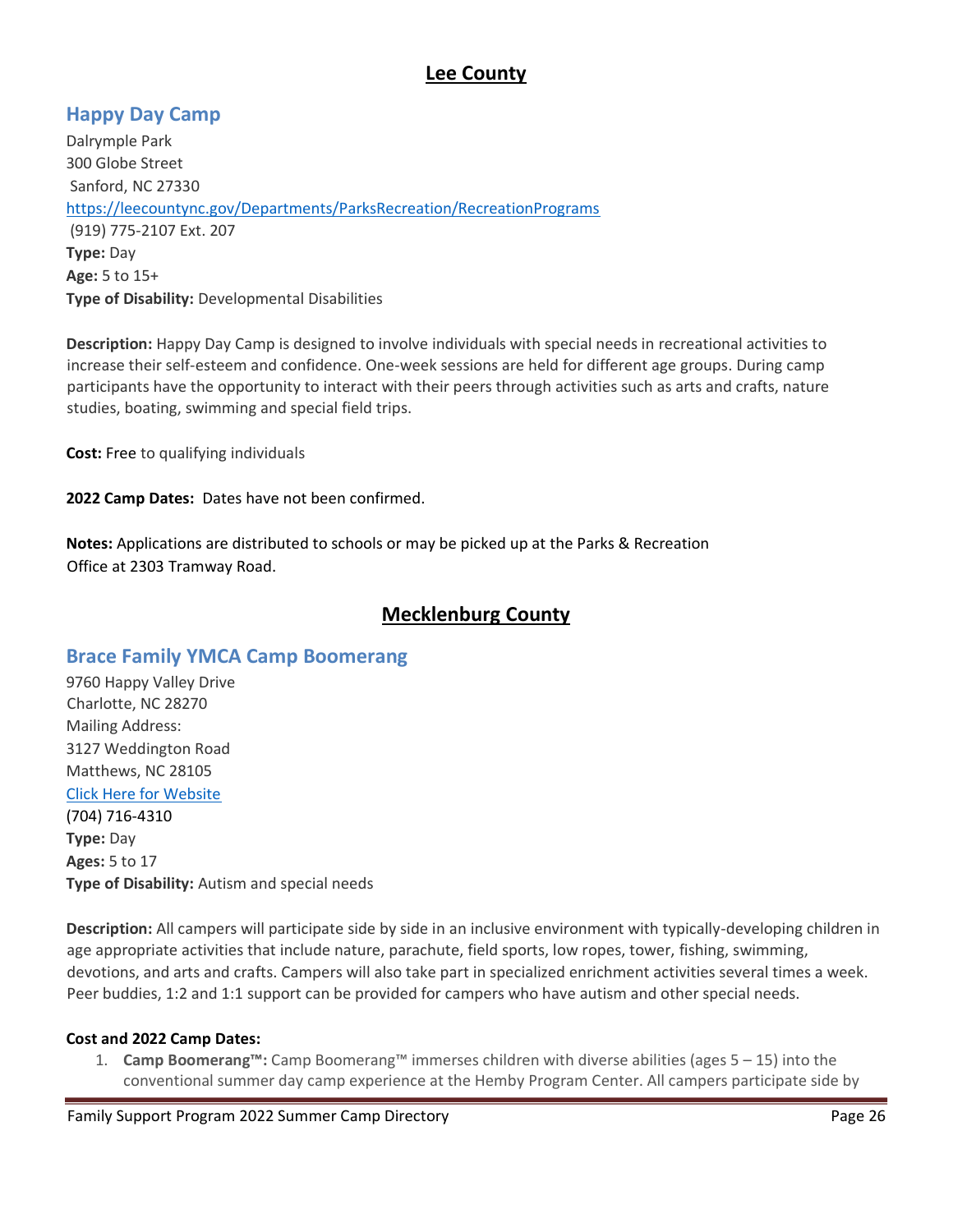side in age appropriate activities, sports and fitness. These activities include fishing, field sports, tower, swimming, archery, arts and crafts and much more. In addition, campers take part in specialized enrichment activities several times per week. Camp Boomerang™ runs Monday – Friday from 9:30 AM – 3 :30 PM. The cost is \$305 per week for YMCA of Greater Charlotte Members and \$395 per week for non-members.

- $\circ$  Camp Boomerang™ will take place for the following weeks: June 20 24 | June 27 July 1 | July 4 8 | July  $18 - 22$  | July  $25 - 29$  | August  $1 - 5$
- 2. **Camp Boomerang™ (AM) – NEW to 2022:** Camp Boomerang™ (AM) immerses children with diverse abilities (ages 5 – 10) into the conventional AM summer day camp experience at the Hemby Program Center. With campers being at camp only half the day, they are able to participate in a sampling of activities that take place during our full day program. Depending upon the week, these might include fishing, field sports, tower, swimming, archery, arts and crafts and much more. Camp Boomerang™ (AM) runs Monday – Friday from 9:30 AM – 1:15 PM. The cost is \$216 per week for YMCA of Greater Charlotte Members and \$296 per week for non-members.
	- o Camp Boomerang™ (AM) will take place for the following weeks: June 20 24 | June 27 July 1 | July  $4 - 8$  | July  $18 - 22$  | July  $25 - 29$  | August  $1 - 5$
- 3. **Camp Boomerang™ Teens – NEW to 2022:** Camp Boomerang™ (AM) immerses teens with diverse abilities (ages 16 – 17) into the conventional summer day camp experience at the Brace Family YMCA. All campers participate side by side in age appropriate activities, sports and fitness. These activities include fishing, field sports, tower, swimming, archery, arts and crafts and much more. In addition, campers take part in specialized enrichment activities several times per week that are geared for teens and developing life skills. This camp is for teens who do not require additional supports outside of the traditional 1 counselor to 10 campers ratio. No buddies will be provided for this program. Camp Boomerang™ Teens runs Monday – Friday 9:30 AM – 3:30 PM for select weeks only. The cost is \$305 per week for YMCA of Greater Charlotte Members and \$395 per week for non-members.
	- $\circ$  Camp Boomerang™ Teens will take place for the following weeks: July 18 22 | August 1 5

If you have any questions about Camp Boomerang, please contact [BraceFamilyCampBoomerang@ymcacharlotte.org.](mailto:%20BraceFamilyCampBoomerang@ymcacharlotte.org)

### **Camp Trusted Parents**

crutches

Camp Location: Queens University 1900 Selwyn Avenue Charlotte, NC 28207 Mailing Address: P.O. Box 480688 Charlotte, NC 28269 <http://www.trustedparents.org/camp> (980) 229-7253 [camp@trustedparents.org](mailto:camp@trustedparents.org) **Type:** Full day or half day **Ages:** 7 – 22 **Type of Disability:** Intellectual and developmental disabilities, including those who use walkers, wheelchairs, or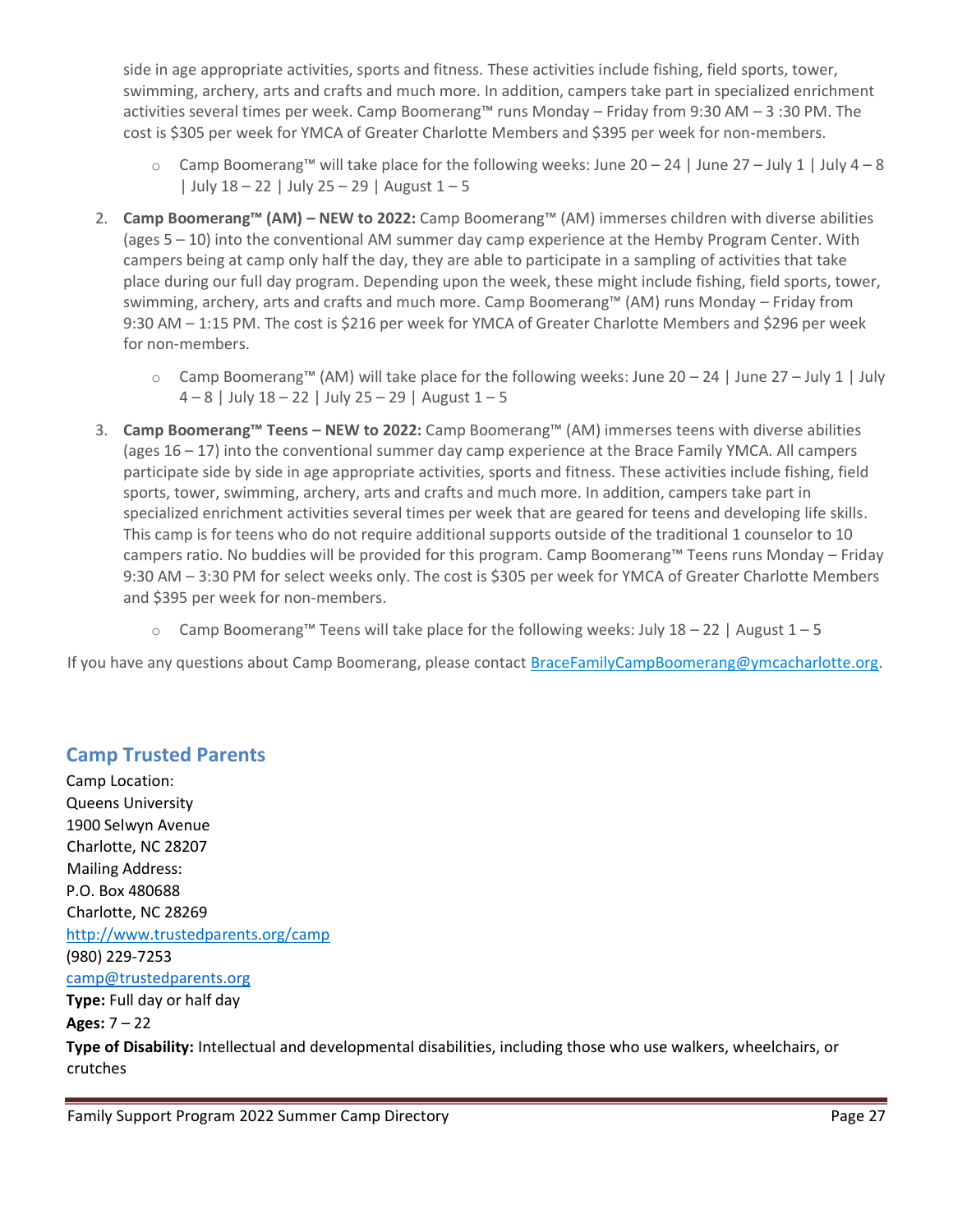**Description:** Our program offers a socialization opportunity that will minimize the invisible line that often separates individuals with special needs, from their typical behavior peers. Camp Trusted Parents focuses on building friendships between children with and without special needs, through the use of therapeutic activities and traditional camp recreation, designed to promote fun and socialization. Our campers will engage in playground fun, arts and crafts, field trips, therapy, and much more. Every child will experience a new and unique adventure every week at Camp Trusted Parents.

### **2022 Camp Dates:** Younger Camper (ages 7-13)

| <b>Available Theme Weekly Sessions:</b> |                   |
|-----------------------------------------|-------------------|
| Community Week 1:                       | June 13-17        |
| Sports Week 2:                          | June 20-24        |
| Science Week 3:                         | June 27-July 1    |
| Crazy Fun Week 4:                       | <b>July 5-8</b>   |
| Around the World Week 5:                | July 11-15        |
| Fury Friends Week 6:                    | July 18-22        |
| Motion Picture Week 7:                  | <b>July 25-29</b> |
| Carnival Week 8:                        | August 1-5        |
| Older Camper (ages 14-22)               |                   |
| <b>Available Weekly Sessions:</b>       |                   |
| Community Week 1:                       | June 13-17        |
| Sports Week 2:                          | June 20-24        |
| Science Week 3:                         | June 27-July 1    |
| Crazy Fun Week Week 4:                  | July 5-8          |
| Around the World Week 5:                | July 11-15        |
| Fury Friends Week 6:                    | July 18-22        |
| Motion Picture Week 7:                  | July 25-29        |
| Carnival Week 8:                        | August 1-5        |
|                                         |                   |

**Notes:** Financial assistance is available. Application is online. \$80 registration fee must still be paid. Camp Trusted Parents is accredited by the American Camp Association (ACA).

## **Johnston YMCA Summer Day Camps**

3025 N. Davidson St Charlotte, NC28205 [https://www.ymcacharlotte.org/branches/johnston](https://www.ymcacharlotte.org/programs/day-camp?b=9) (704) 716-6304 **Type:** Preschool, Traditional Day, Specialty half-day **Ages:** 1-12 **Type of Disability:** Inclusive

**Description:** Campers discover and build skills while working as a team doing activities like swimming, games and challenges. Several different camps with different themes are offered. Please see the website for more details. (June-August)

Family Support Program 2022 Summer Camp Directory Page 28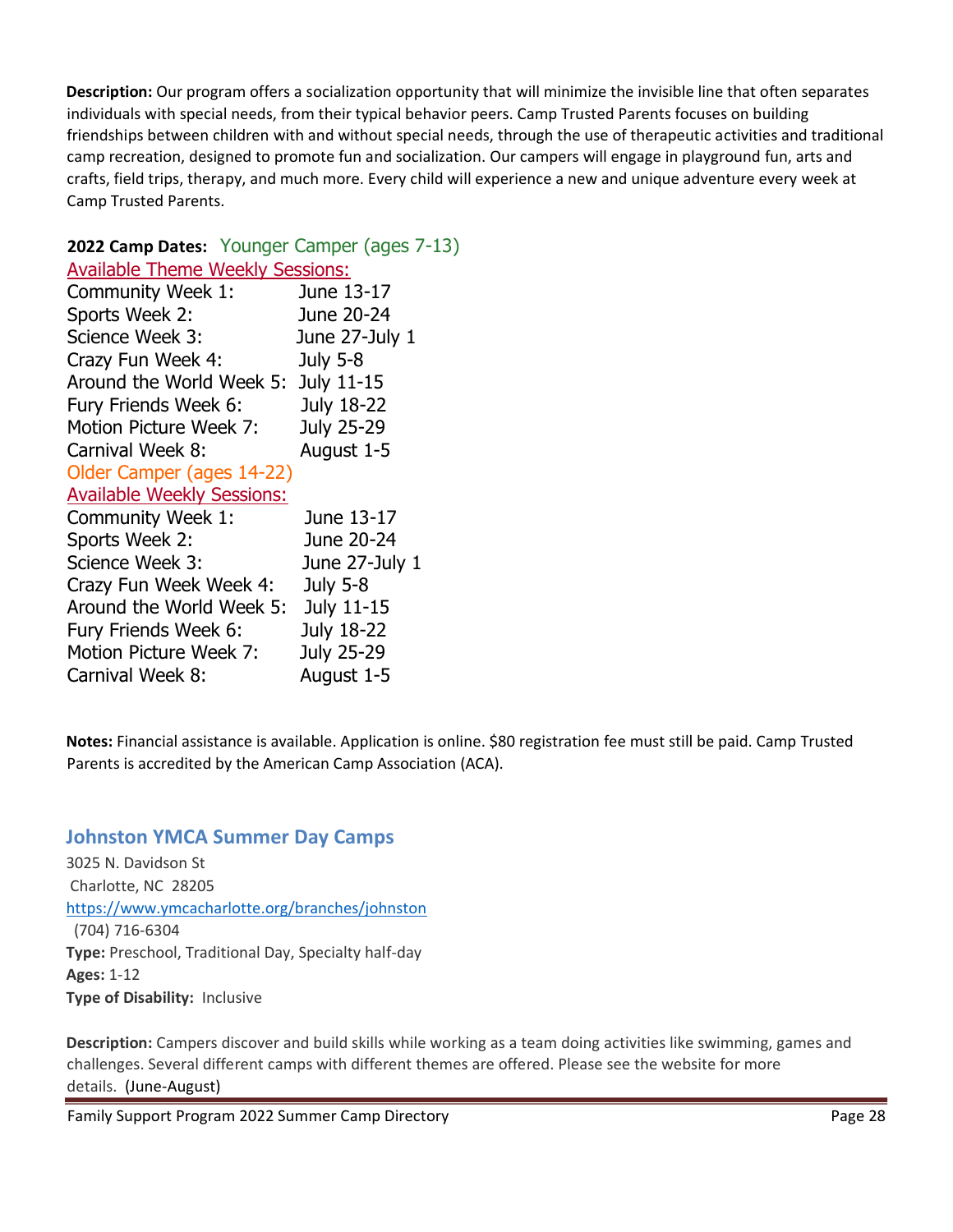**Cost:** Prices vary by session, see website for exact rates.

**2022 Camp Dates:** Various week-long full and half day sessions June-August, organized by age group and theme. Contact Johnston YMCA for exact dates.

### **MDA Summer Camp at Victory Junction**

1515 Mockingbird Ln. Charlotte, NC 28209 https://www.mda.org/summer-camp (704) 567-2912 **Type:** Overnight **Ages:** 8 - 17 **Type of Disability:** Muscular Dystrophy

**Description:** Activities include swimming, karaoke, boating, fishing, adaptive sports, archery, horseback riding, scavenger hunts, arts and crafts, dances and talent shows, and campfires. All activities are specially designed to be inclusive of campers who have limited mobility or who use wheelchairs.

**Cost:** Free

**2022 Camp Dates:** NC Camps will be virtual this summer. Visit the website above for details

**Notes:** Only children registered with the Muscular Dystrophy Association are eligible to apply.

### **Therapeutic and Inclusive Recreation Services- Mecklenburg County Park & Recreation** 5841 Brookshire Blvd Charlotte, NC 28216 <https://www.mecknc.gov/ParkandRec/Therapeutics/Pages/default.aspx> (980) 314-1192 [trinfo@mecknc.gov](mailto:trinfo@mecknc.gov) **Type:** Day Camp **Ages:** Youth camps ages 6-12; teen camps ages 13-21 (participants must still be in high school) **Type of Disability:** Developmental Disabilities

**Description:** Therapeutic and Inclusive Recreation Services offers a variety of day camps for individuals who have disabilities that focus on their abilities and encourage them to attain their highest level of functioning by increasing leisure skills, improving social and communication skills, increasing independent living skills and increasing awareness of and involvement in community recreation activities. There are various types of camps over the summer that are organized by age group, please see website for more details.

**Cost:** Cost for Residents: 5 day weeks \$125/week | 4 day weeks \$100/week

Cost for Non-Residents: 5 day weeks \$150/week | 4 day weeks \$120/week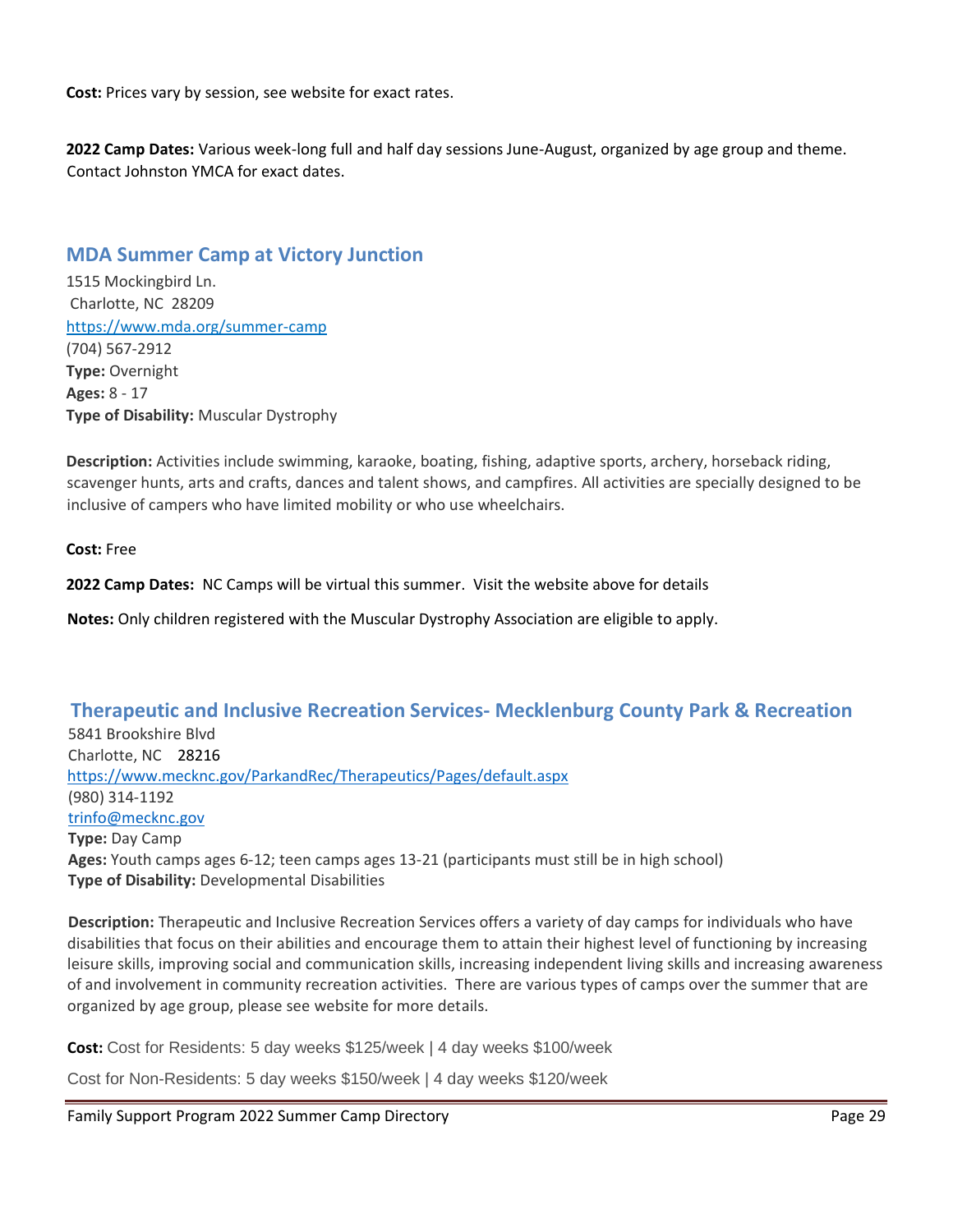#### **2022 Camp Dates:** June 21-August 2, 2022

### **Orange County**

### **Carrboro Recreation, Parks & Cultural Resources Camps**

100 N. Greensboro St. Carrboro, NC 27510 [http://www.townofcarrboro.org/DocumentCenter/View/1412/Current-Brochure-PDF?bidId=](http://www.townofcarrboro.org/DocumentCenter/View/1412/Current-Brochure-PDF?bidId) Camp info is on pages 7-11 of brochure. (919) 918-7364 **Type:** Day Camp **Ages:** 3 - 17 **Type of Disability:** Inclusive

**Description:** Multiple camp themes available including music, art, sports, crafts, nature and more, please see website for details. Placement based on Rec & Parks' ability to aid camper in fulfilling their needs.

**Cost:** \$40 registration fee (non-refundable); \$90-\$195 per week depending on camp

**2022 Camp Dates:** There are a variety of camps June-August organized by camper age and theme. Most camps are Monday-Friday and lasts for 3-4 hours per day. See website for exact dates.

**Notes:** Register online at carrbororec.org

**Camp Celebrate** Jaycee Burn Center 101 Manning Dr. Chapel Hill, NC 27514 <https://www.med.unc.edu/surgery/burn/burn-survivor-support/survivor-events/camp-celebrate/> 984-974-0150 **Type:** Overnight **Ages:** 7 – 15 **Type of Disability:** Burn Survivors

**Description:** An annual camping experience for children who are current or former patients of the NC Jaycee Burn Center at UNC Hospitals. This camp provides opportunities to play, run, laugh, talk and have fun with campers who have had similar experiences. Activities include swimming, canoeing, arts and crafts, fishing, and an annual Sunday family picnic. There is also a teen camp for adolescent burn survivors, ages 13 to 18 who have not graduated high school, at Camp New Hope. Teens ages 16-18 can serve as Counselors-in-Training.

#### **Cost:** Free

**2022 Camp Dates:** Dates To Be Determined

Family Support Program 2022 Summer Camp Directory Page 30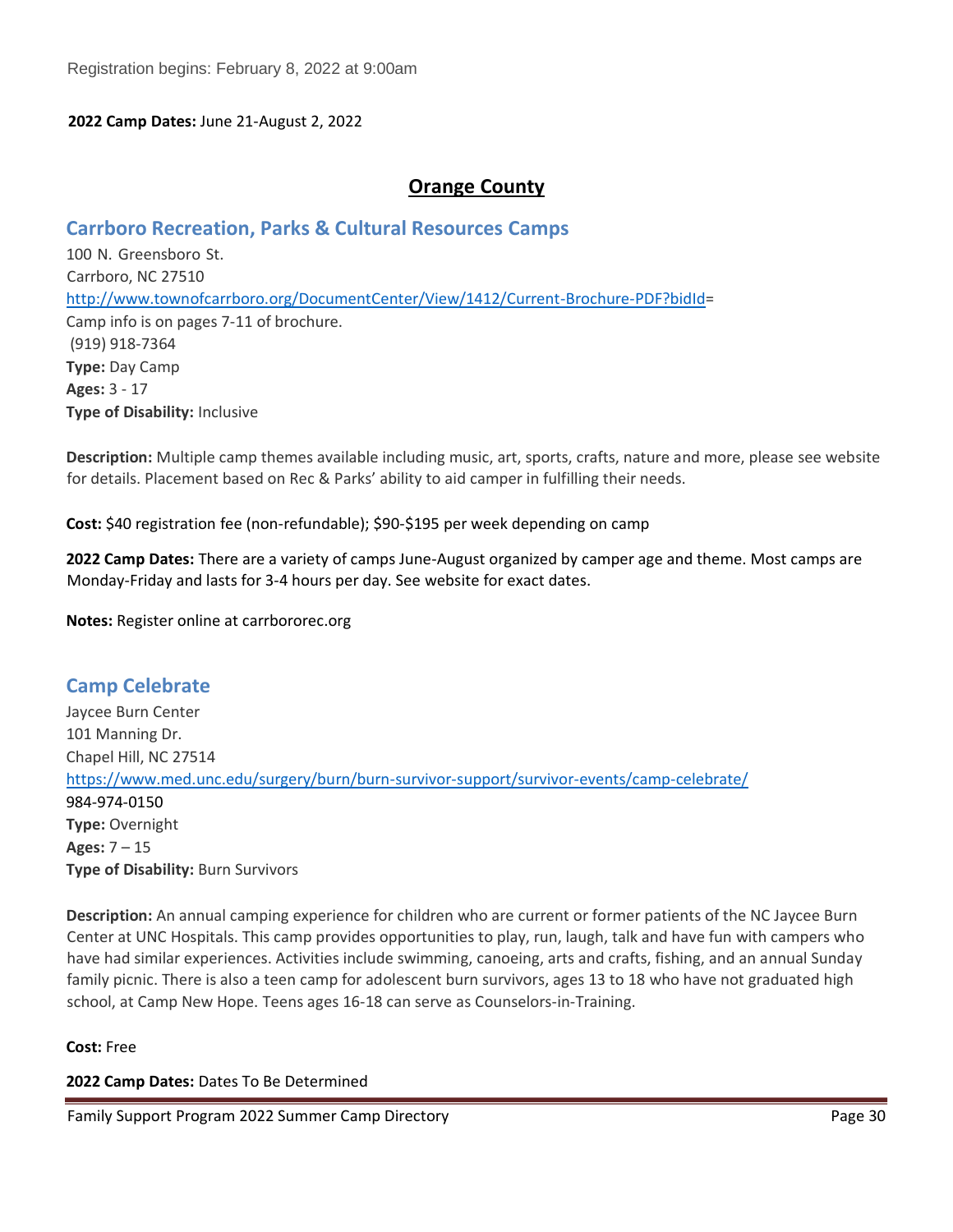**Notes:** More information will be available on the website soon.

## **Pitt County**

## **Adventure Awaits**

Drew Steele Center 1058 South Elm St. Greenville, NC 27858 [https://www.greenvillenc.gov/government/recreation-parks/camps/day-camps/camp](https://www.greenvillenc.gov/government/recreation-parks/camps/day-camps/camp-escape)[escape](https://www.greenvillenc.gov/government/recreation-parks/camps/day-camps/camp-escape) (252) 329-4270 [cmcfarland@greenvillenc.gov](mailto:cmcfarland@greenvillenc.gov) **Type:** Day **Ages:** 5 to 21 **Type of Disability:** Developmental or physical disabilities

**Description:** Adventure Awaits is a safe, alternative camp experience to Camp Escape. Each week of camp is four days long (M-Th) and has a different collection of activities, including art, dance, sports and nature. Please see website for more information about specific activities for each camp. There will be a youth camp (12 and younger) from 8am-12pm and a teen camp (13 and older) from 1pm-5pm.

**Cost:** \$90 per week for non-residents (\$72 for Session 1 & 3); discounted fee of \$60 per session for Greenville residents (\$48 for session 1 & 3).

#### **2022 Camp Dates:**

| Session 1 | June 21-24 (No Camp Monday) |
|-----------|-----------------------------|
| Session 2 | June 7-July 1               |
| Session 3 | July 5-8 (No Camp Monday)   |
| Session 4 | July 11-15                  |

Session 5 July 18-22

Session 6 July 25-29

# Session 7 August 1-5

**Notes**: Greenville Recreation & Parks Department (GRPD) continues to make strides to offer inclusive programming opportunities for individuals with disabilities. These inclusive camps allow individuals with disabilities to participate in a typical day camp. Camp activities are modified to meet the needs of the camper with disabilities. An Inclusion Specialist will work with the camper, as well as camp staff, to ensure the camper excels mentally, physically, and socially. GRPD has experienced growth in our inclusive camps each year and we look forward to continuing this success. All camps offered through Greenville Recreation & Parks are open to individuals with and without disabilities. Staff will work with parents to ensure proper accommodations are made for each camper. In an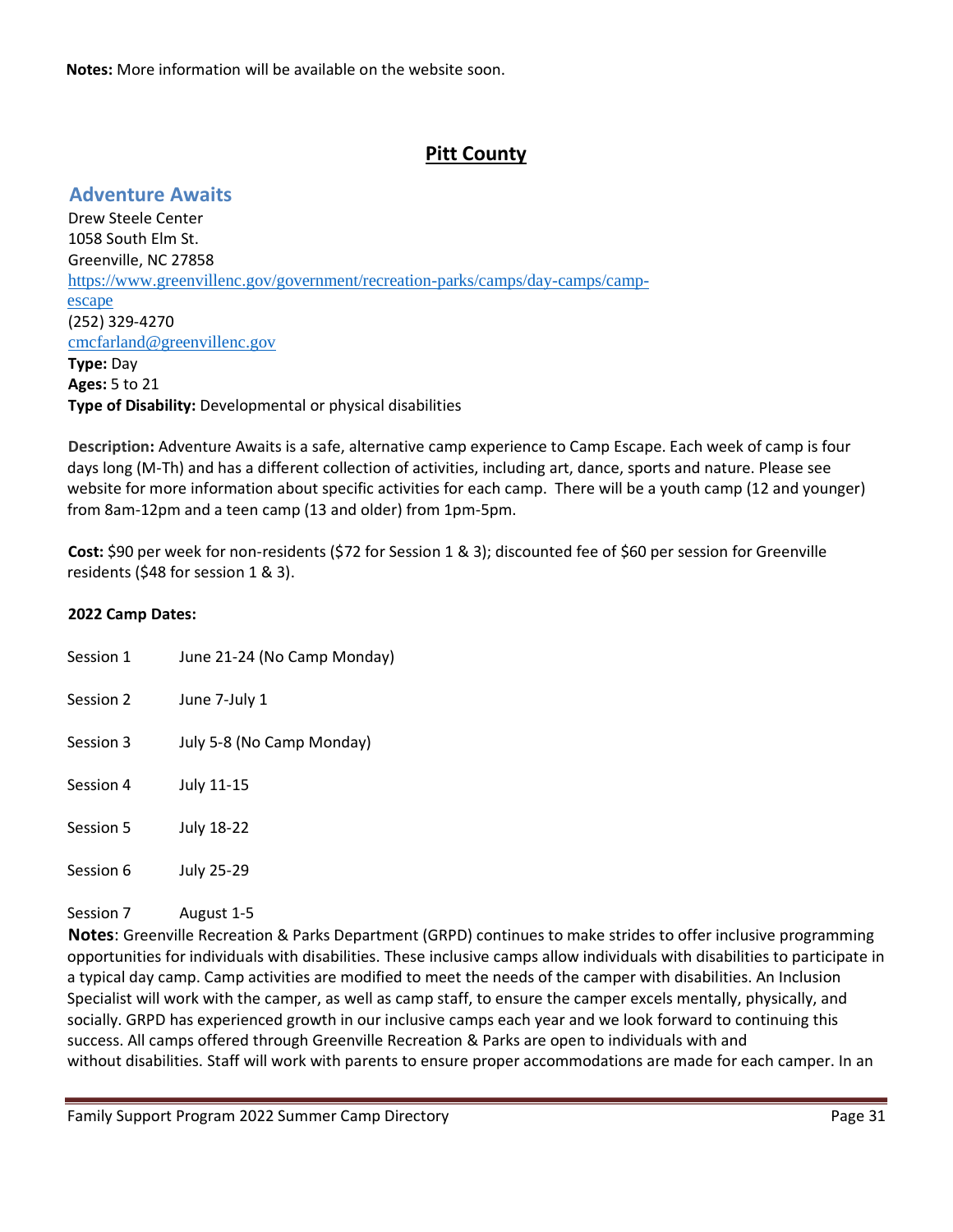effort to positively impact more individuals, GRPD offers financial assistance to those who qualify. For more information concerning camps, contact Cam McFarland at 252.329.4270 or email at [cmcfarland@greenvillenc.gov](mailto:cmcfarland@greenvillenc.gov).  $\sqrt{2}$ 

## **Randolph County**

### **Keyauwee Program Center**

2574 Sweetbriar Rd. Sophia, NC 27350 [Click Here for Website](http://www.keyauwee.com/) (336) 861-1198 **Type:** Day and Overnight **Ages:** Girls 6-17 **Type of Disability:** Inclusive of physical disabilities, mild to moderate developmental disabilities, deaf or hard of hearing, vision impairments and ADHD

**Description:** Keyauwee Program Center, an all-girls camp, is located just south of Greensboro in Randolph County on 350 acres. It is a multipurpose site with a swimming pool and diving well, riding stables with a covered arena, 50-foot Alpine Tower, archery range, sports court, several large playing fields, and a climbing tower. At Keyauwee, we allow children to enjoy being children! We keep the girls active, busy, and having fun as they climb, swim, ride, and craft their way through their time with us in a safe environment. Being an ACA-accredited camp means parents can rest assured their child will be safe, as they develop their courage, confidence, and character – without even realizing it!

**Cost:** \$125 to \$1200 per session, depending on length and type (day or overnight).

**2022 Camp Dates:** Dates have not been confirmed yet.

**Notes:** Girls do not need to be a Girl Scout to attend this camp. There are early bird discounts for those who register before TBD. Some camp scholarships are available; applications are due TBD.

### **Victory Junction**

4500 Adam's Way Randleman, NC 27317 [www.victoryjunction.org](https://nam11.safelinks.protection.outlook.com/?url=http%3A%2F%2Fwww.victoryjunction.org%2F&data=04%7C01%7Ccamperadmissions%40victoryjunction.org%7C49cfd85af0cc47483ae908d8c1312f76%7Cb77cacf54c484c32b258c2b63f42e835%7C0%7C0%7C637471764286522217%7CUnknown%7CTWFpbGZsb3d8eyJWIjoiMC4wLjAwMDAiLCJQIjoiV2luMzIiLCJBTiI6Ik1haWwiLCJXVCI6Mn0%3D%7C1000&sdata=CHujOVZTqZLrhlF9vn8fWjkh0vP5GRI%2F1tz2zuy4h9o%3D&reserved=0) (336) 498-9055 camperadmissions@victoryjunction.org **Type:** Family Day Camp (about 8 hour program) Family Retreats (3 day, 2 night) **Ages:** 6 - 16 **Type of Disability:** Chronic or serious medical conditions. Diagnoses/medical eligibility listed on the [Camper](https://victoryjunction.org/camperzone-2020/) [Zone](https://victoryjunction.org/camperzone-2020/) page of our website

**Description:** Victory Junction provides medically-safe camp experiences filled with discovery, laughter & fun- always at no cost to the families. Learn more about our upcoming 2022 Summer programs at victoryjunction.org. Space is limited- APPLY TODAY! **Cost:** Free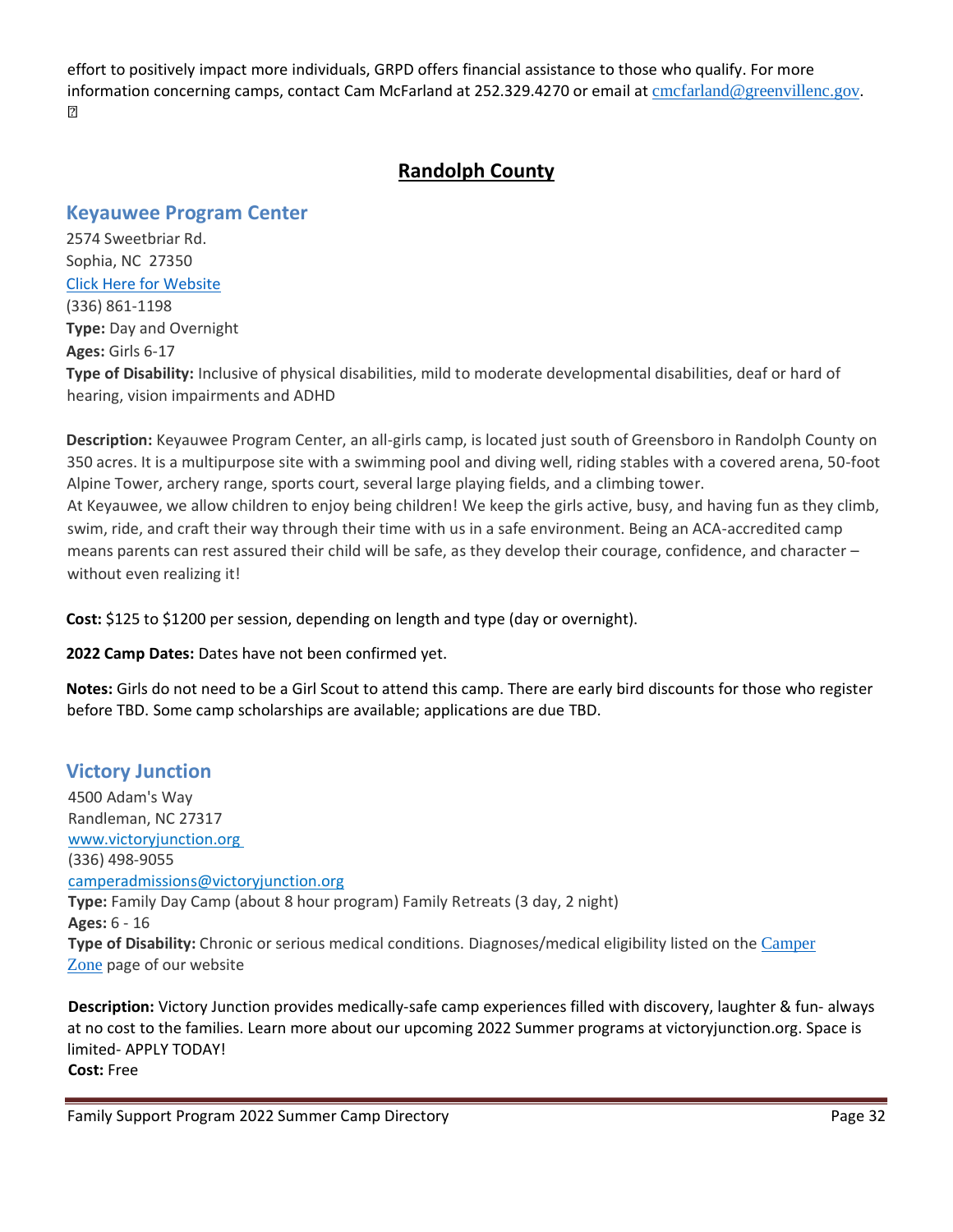#### **2022 Camp Dates:**

**Family Weekends** June 10-12 June 17-19 June 24-26 July 1-3 **Traditional Summer Camp Sickle Cell/Oncology:** July 9-13 **Spina Bifida/Cerebral Palsy/Muscular Dystrophy:** July 16-20 **Heart/Lung/Kidney/Rheumatology:** July 23-27 **Bleeding Diseases/GI/General Session:** July 30 – August 3

## **Richmond County**

### **Camp Sertoma**

1296 Mallard Drive Ellerbe, NC 28338 http://campsertomaclub.org (301) 620-2254 Email submission form available on website homepage **Type:** Overnight **Ages:** 8 - 16 **Type of Disability:** Deaf and hard of hearing

**Description:** This camp gives those who are deaf and hard of hearing an opportunity to meet and associate with others like themselves and be exposed to positive adult role models who are deaf, hard-of-hearing or hearing in a fun and safe 4-H camp environment. Activities include swimming, outdoor orienteering, archery, arts and crafts, horseback riding, and nature walks; older campers (ages 15 and 16) can enjoy swimming, canoeing, and sleeping under the stars.

Cost: \$25 deposit (additional \$25 late fee if registering after TBD); \$500 per camper (includes deposit)

**2022 Camp Dates:** July 31-August 5.

**Notes:** Campers are accepted on a first-come first-serve basis. Financial assistance is available.

## **Stokes County**

### **Camp Hanes YMCA**

1225 Camp Hanes Road King, NC 27021 [www.camphanes.org](http://www.camphanes.org/)  (336) 983-3131 [registrar@ymcanwnc.o](mailto:registrar@ymcanwnc.org) [rg](mailto:registrar@ymcanwnc.org)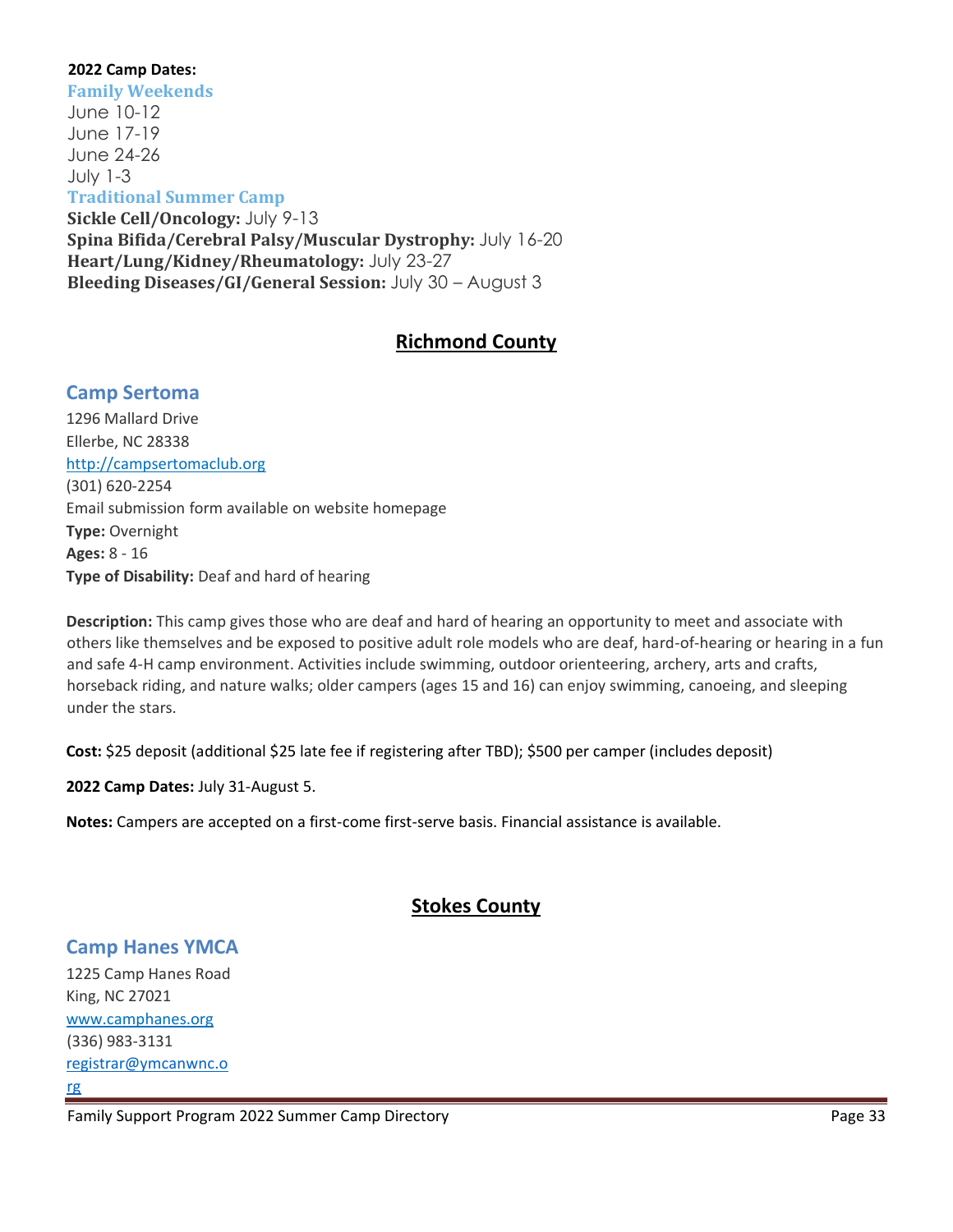**Type:** Day and overnight **Ages:** 6 - 16 **Type of Disability:** Inclusive

**Description:** Nestled at the base of Sauratown Mountain 25 miles north of Winston-Salem, Camp Hanes is a Christian-led camp with staff dedicated to providing an excellent camping experience for all youth regardless of their ability. Camp Hanes offers various camps including day, residential, family, and more; see website for details.

**Cost:** \$175 registration fee; \$267-\$1249 per session, depending on camper age and day or overnight camp.

**2022 Camp Dates:** Various week-long sessions June 20 – August 6th, organized by age, theme, and day or overnight session; visit<https://camphanes.org/summer-camp/dates-rates/> for exact dates.

**Notes:** \$50 discount for YMCA of Northwest North Carolina members and those registering more than one camper; some financial assistance is available through the Open Doors Program. Call (336) 983-3131 for more information.

## **Swain County**

## **Adventure Amputee Camp**

176 Saddleback Ln Winchester, VA 22602 [www.adventureamputeecamp.org](http://www.adventureamputeecamp.org/) (703) 568-0074 adventureamputeecamp@gmail.com **Type:** Overnight **Ages:** 8 - 17 **Type of Disability:** Missing one or more limb/Has a difference in one or more limbs

**Description:** Held in the mountains of North Carolina, this camp emphasizes outdoor adventure and hands-on learning. Activities include river rafting, high ropes and water skiing as well as bowling, crafts, games, swimming and horseback riding. All activities are modified as necessary to meet the ability and interest level of each camper.

**Cost:** Contact camp for details

**2022 Camp Dates**: Dates have not been confirmed yet.

## **SEE Adventure Camp**

Nantahala Outdoor Center, Bryson City, NC <https://ifbsolutions.org/programs-services/see-summer-camps/see-adventure-camp/> 828-335-1136 [jhardwig@ifbsolutions.org](mailto:jhardwig@ifbsolutions.org) **Type:** Residential, Co-Ed **Ages:** 13 – 19 (Grades 8 – 12) **Type of disability:** Blind or Visual Impairment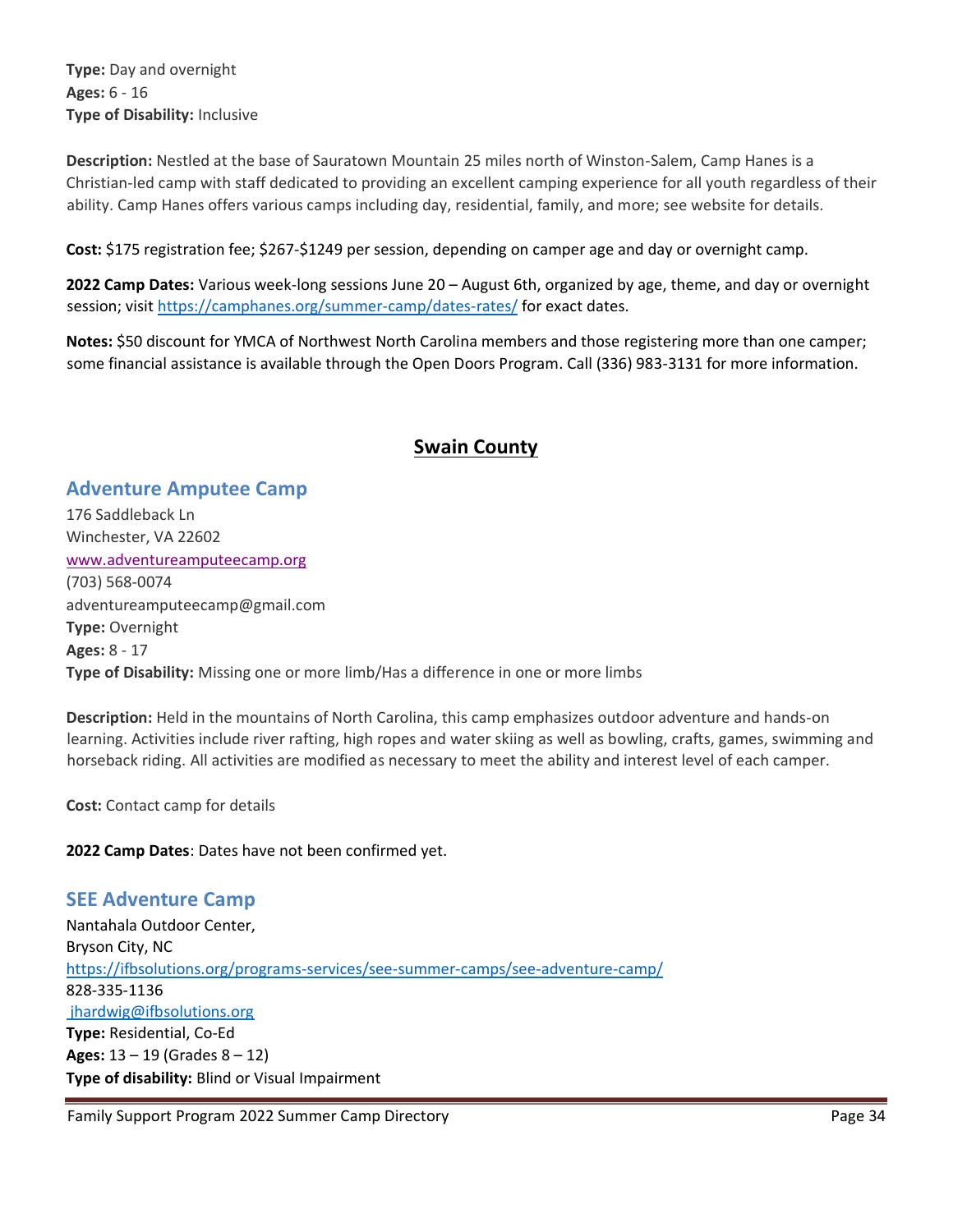**Description**: Overnight outdoor adventure camp for kids who are blind or have a significant visual impairment, and who are ready to stretch their legs and hit the trail. We plan to hike, raft, climb, swim, and zip in and around the Nantahala Gorge in Western North Carolina. We'll stay in the Group Lodge at Wildwater Nantahala. **Cost:** Free

**2022 Camp Dates:** July 17– July 21

**Notes:** Transportation is available to camp from Asheville, NC or Winston-Salem, NC.

To apply, email the camp director at [jhardwig@ifbsolutions.org](mailto:jhardwig@ifbsolutions.org) or call at 828-335-1136 to indicate interest. You will then be contacted for an eligibility screening over the phone.

### **YMCA Camp Watia**

Summer Address (May-August) [5030 Watia Road](https://maps.google.com/?q=5030+Watia+Road+%0D+Bryson+City,+NC+28713&entry=gmail&source=g) Bryson City, NC 28713 Winter Address (September-April) [201 Beaverdam Road](https://maps.google.com/?q=201+Beaverdam+Road+%0D+Asheville,+NC+28804&entry=gmail&source=g) Asheville, NC 28804 [www.ymcacampwatia.org](http://www.ymcacampwatia.org/) (828) 209-9600 [ymcacampwatia@ymcawnc.org](mailto:ymcacampwatia@ymcawnc.org) **Type:** Residential, Co-Ed **Ages:** 7 - 17 **Type of Disability:** Inclusive

**Description:** Activities include nature hikes, camp songs, group games, arts & crafts, swimming, outdoor exploration, water play, drama, sports and games, and weekly field trips.

**Cost:** \$750. Financial assistance is available.

**2022 Camp Dates:** Dates have not been confirmed yet.

## **Transylvania County**

### **Camp Pisgah Girl Scout Camp**

570 Girl Scout Camp Rd. Brevard, NC 28712 <http://www.camplikeagirl.org/> (828) 862-4435 **Type**: Day, Residential, Family **Ages:** Girls, 6 – 17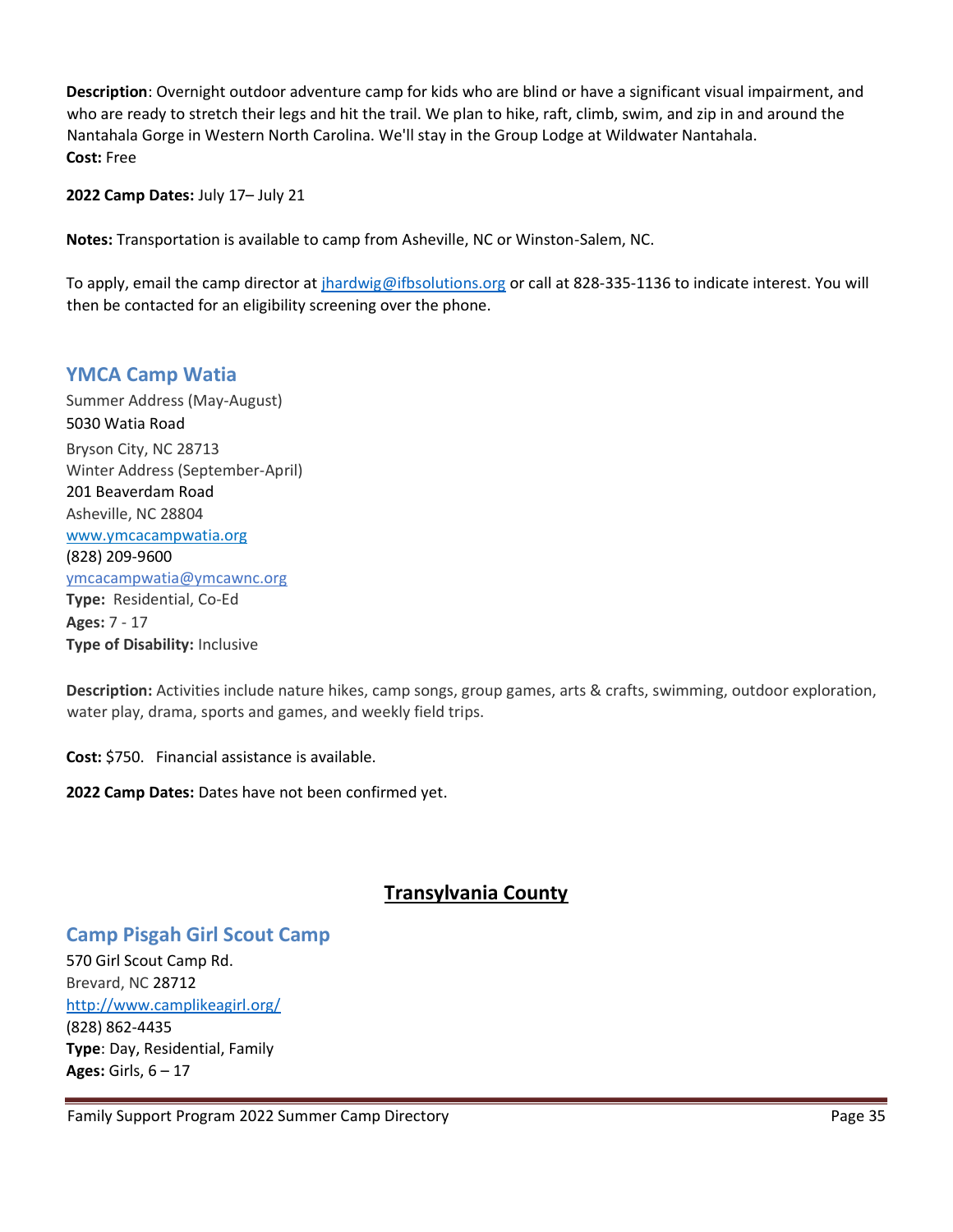**Type of Disability:** Inclusive of physical disabilities, mild to moderate developmental disabilities, deaf or hard of hearing, vision impairments, and ADHD.

**Description:** Camp Pisgah is a 160-acre camp nestled in the beautiful mountains of Brevard, North Carolina. It is an all-girls camp that prides itself for building girls of courage, confidence and character. We offer day, resident and family camp sessions lasting three, six or 12 days. We have over 60 unique programs for girls ages 6-17 years old, and although we are proudly affiliated with Girl Scouts Carolinas Peaks to Piedmont, girls do not have to be registered Girl Scouts to attend Camp Pisgah. Being an ACA-accredited camp means parents can rest assured their child will be safe, as they develop their courage, confidence and character – without even realizing it! Every girl is welcome!

**Cost:** \$175 to \$820 per session, depending on lengths and type (day or overnight). See website for exact prices.

#### **2022 Camp Dates:** Dates have not been confirmed yet.

**Notes:** Girls do not have to be members of the Girl Scouts to attend this camp. Early bird discounts for those who register before March 15. Some scholarships are available based on family income.

## **Wake County**

### **Camp Exploration**

Marsh Creek Community Center 3050 N New Hope Road Raleigh, NC 27604 [Click Here for Website](https://raleighnc.gov/SupportPages/specialized-recreation-and-inclusion-services-summer-camps) (919) 996-2149 (Wendy Miller) [sris@raleighnc.gov](mailto:sris@raleighnc.gov) **Type:** Day **Age:** 16 – 21 **Type of Disability:** All disabilities

**Description:** Activities include fitness, nature and science, music, games, functional economics, and arts and crafts designed for campers with various developmental or physical disabilities. Campers will take field trips to enhance their community, leisure and life skills. Camp Exploration is offered at Marsh Creek Community Center. **Hours of operation are 8:00am-5:00pm** with a curriculum day of 9:00am-4:00pm. Supervised camper-choice activities will be available for arrival and dismissal hours. Weekly sessions beginning TBD.

The **Day Session** is for campers with disabilities who can engage in a small group setting (approximately 6-8 campers with 2-3 staff). **Behavior:** staff will provide positive behavior support, redirection, preferred activities and use behavior support strategies provided by families. Campers are expected to exhibit appropriate camp behavior, without presenting a safety concern to themselves, other campers or staff. **Feeding:** staff will provide verbal and visual prompting, reminders, assist with placement of food, break up food into small pieces, open containers for the camper. Campers should be able to physically feed themselves. **Participation:** staff will engage campers through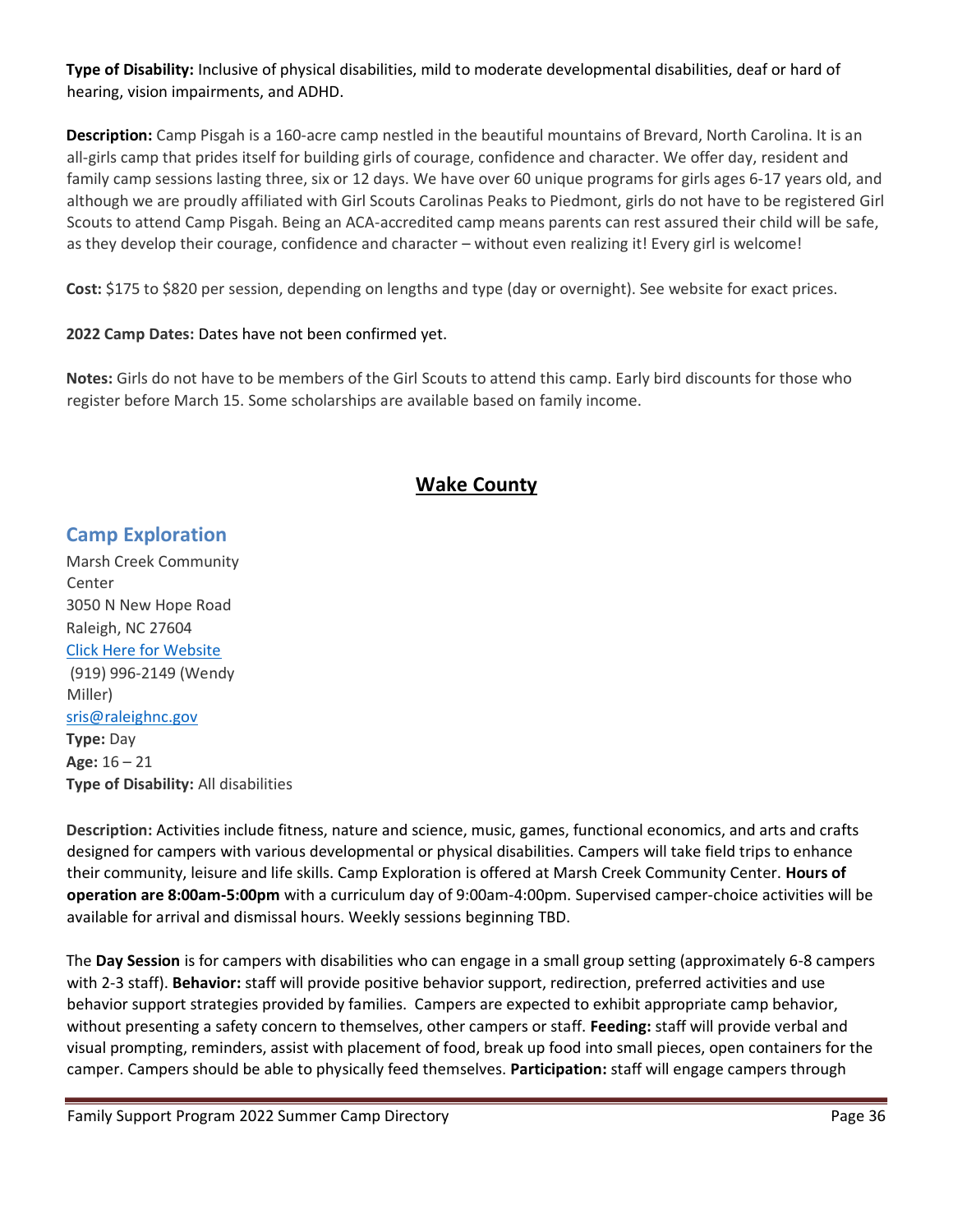multiple means of instruction, sensory engagement, supported transitions, and program modifications. Campers are expected to stay with their group, follow given/modeled direction, and demonstrate engagement during camp activities, during transitions, and in the community on field trips. **Toileting and Personal Care:** staff will provide verbal and visual prompting, assist camper with pull-up/diaper and/or clothing. Campers should be able to clean/wipe themselves with minimal assistance from staff.

The **Personal Assistant Session** is for campers needing more support for behavior, feeding, mobility, participation or personal care & toileting. **Families must provide their own personal assistant and register for the Personal Assistant Session.** Campers will be included with other campers and groups throughout the camp day. The City of Raleigh Parks, Recreation and Cultural Resources Department Personal Assistant Policy requires paperwork to be submitted from both the service provider and the parent/guardian of the participant for approval. These forms must be submitted no less than 2 weeks prior to the Personal Assistant attending camp. Forms not submitted by the appropriate deadline will not be processed in time and the Personal Assistant may not be authorized to attend camp.

**Cost:** View website or contact for details.

**2022 Camp Dates:** Dates have not been confirmed yet.

**Notes:** Some scholarships are available upon request; contact Raleigh Parks, Recreation and Cultural Resources Department Business Office at (919) 996-4800.

## **Camp Friendly**

2401 Wade Avenue Raleigh, NC 27607 [Click Here for Website](https://raleighnc.gov/SupportPages/specialized-recreation-and-inclusion-services-summer-camps) (919) 996-2147 **Type:** Day **Age:** 6 – 15 **Type of Disability:** All disabilities

**Description:** Campers participate in games, nature, music and movement, arts and crafts and field trips created for those with various developmental or physical disabilities. Camp Friendly is offered at two locations: Durant Nature Preserve and Carolina Pines Community Center. Hours of operation are 8:00am-5.

The **Day Session** is for campers with disabilities who can engage in a small group setting. **Mini sessions** are available for campers who need more individualized assistance. The **Personal Assistant Session** is for campers needing more support. Families must provide their own personal assistant and register for the Personal Assistant Session. Please review more detailed descriptions with specific expectations can be found at the weblink above.

**Cost:** See website for details

**2022 Camp Dates:** Dates have not been confirmed yet.

**Notes:** Some scholarships are available upon request; contact Raleigh Parks, Recreation and Cultural Resources Department Business Office at (919) 996-4800.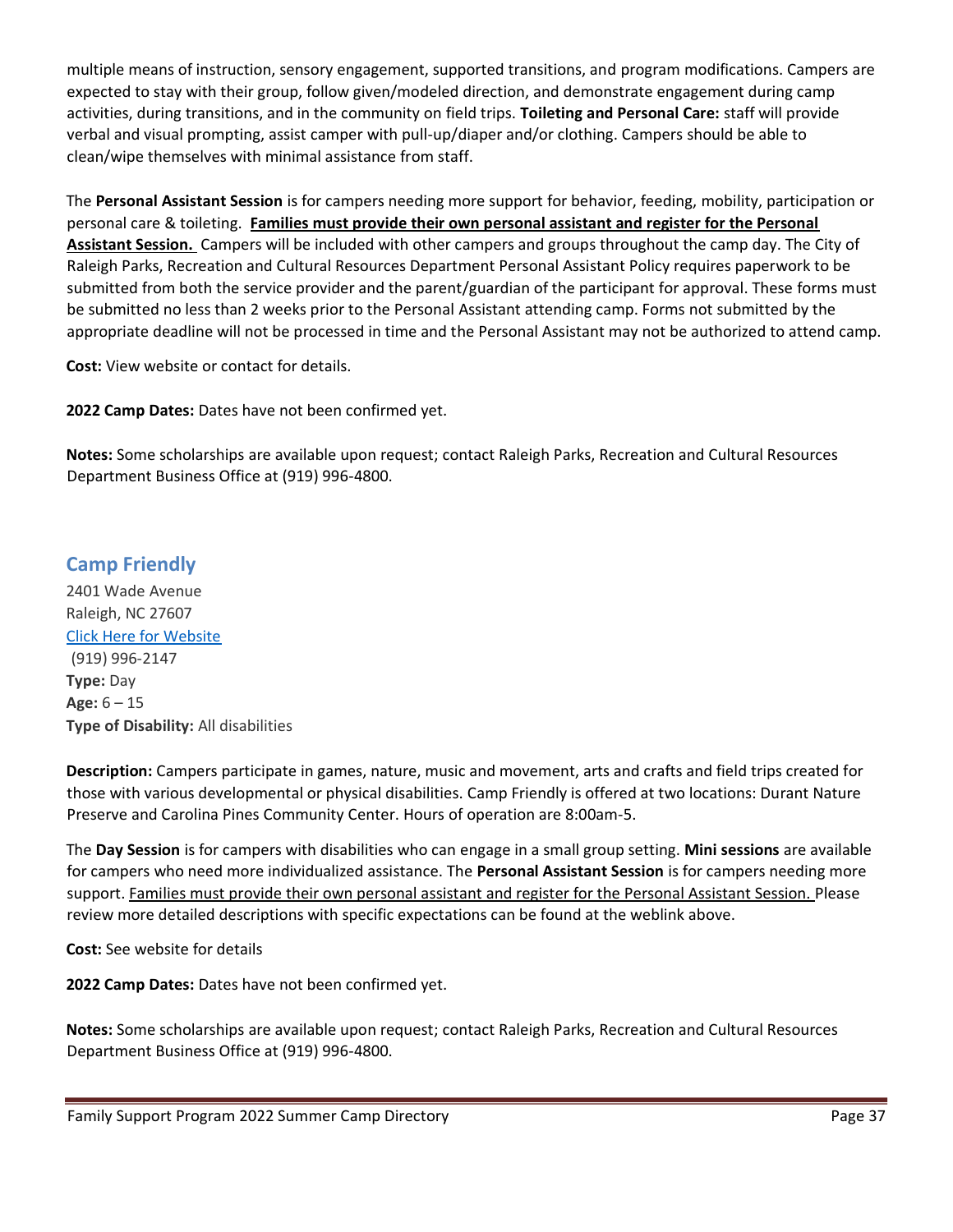## **Camp G.R.A.C.E.**

9216 Baileywick Rd Raleigh, NC 27615 [www.ymcatriangle.org/programs-and-services/camps/camp-grace-north-raleigh](http://www.ymcatriangle.org/programs-and-services/camps/camp-grace-north-raleigh) (919) 848-9622 [Carrie.weatherman@ymcatriangle.org](mailto:Carrie.weatherman@ymcatriangle.org) **Type:** Day, Monday-Friday, 9am-2:30pm **Ages:** 5 – 15 (willing to interview other ages) **Type of Disability:** Pervasive Developmental Disorders or Autism

**Description:** Camp G.R.A.C.E. (Growth, Recognition, Achievement, Character, Encouragement) offers a typical camp experience filled with opportunities to have fun, grow, learn and make new friends. Camp is organized into alternating two-week sessions: **Social Skills**, which has a 1:3 ratio and is designed for children who do not require one-on-one assistance, and **Building Blocks**, which has a 1:2 ratio to allow for individual attention.

#### **2022 Camp Dates:**

| <b>THEME</b>                   | <b>DAY</b>         | <b>DATE</b>     | <b>PRICE ON APRIL 1</b> | <b>AGES</b> |
|--------------------------------|--------------------|-----------------|-------------------------|-------------|
| Social Skills Week 2           | Mon - Fri          | Jun 20 - Jun 24 | M:\$236 PP:\$295        | $4 - 18$    |
| Social Skills Week 3           | Mon - Fri          | Jun 27 - Jul 1  | M:\$236 PP:\$295        | $4 - 18$    |
| <b>Building Blocks Week 04</b> | Tue, Wed, Thu, Fri | Jul 5 - Jul 8   | M:\$198 PP:\$248        | $4 - 18$    |
| <b>Building Blocks Week 05</b> | Mon - Fri          | Jul 11 - Jul 15 | M:\$236 PP:\$295        | $4 - 18$    |
| Social Skills Week 6           | Mon - Fri          | Jul 18 - Jul 22 | M:\$236 PP:\$295        | $4 - 18$    |
| Social Skills Week 7           | Mon - Fri          | Jul 25 - Jul 29 | M:\$236 PP:\$295        | $4 - 18$    |
| <b>Building Blocks Week 08</b> | Mon - Fri          | Aug 1 - Aug 5   | M:\$236 PP:\$295        | $4 - 18$    |
| <b>Building Blocks Week 09</b> | Mon - Fri          | Aug 8 - Aug 12  | M:\$236 PP:\$295        | $4 - 18$    |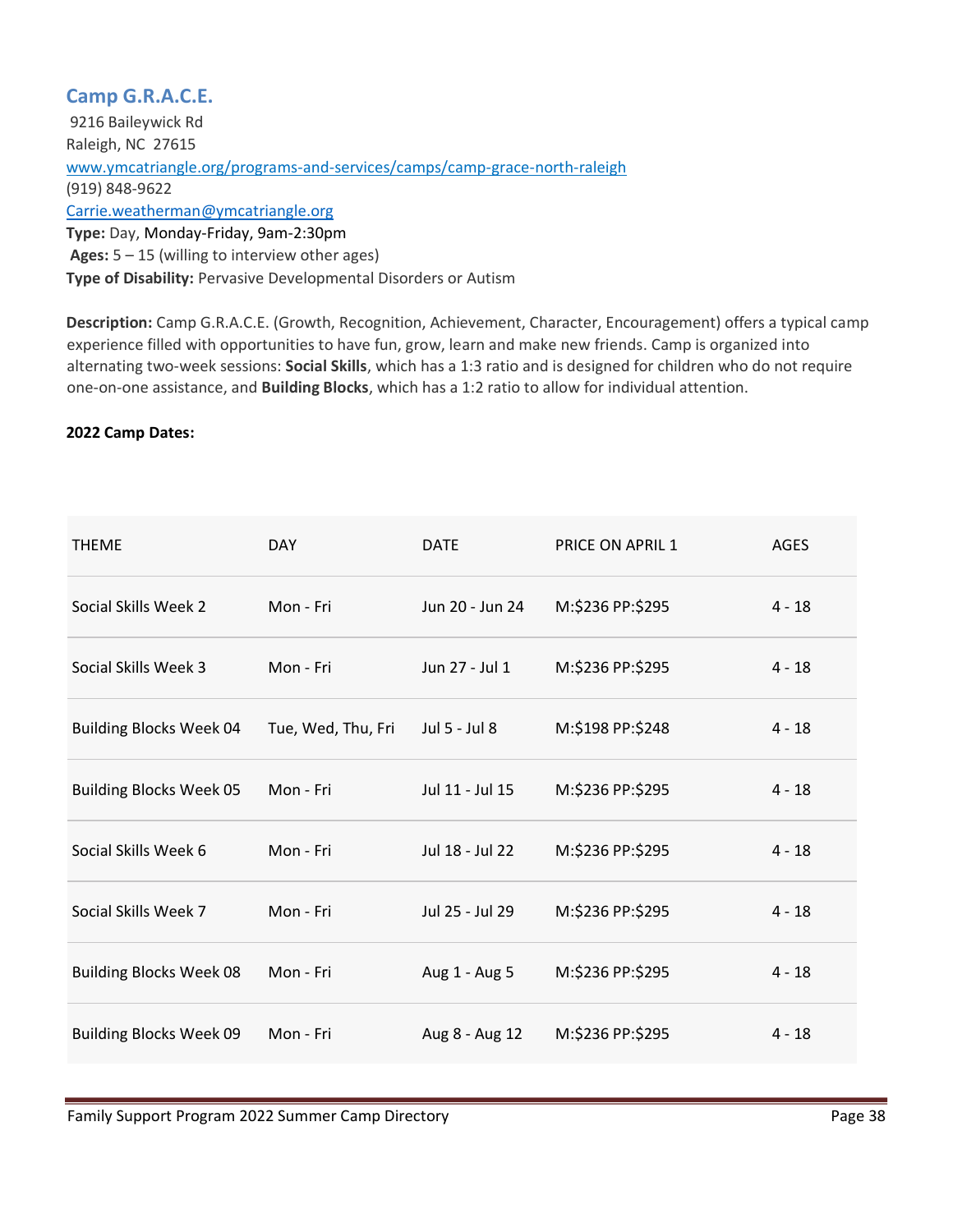### **Happiness Retreat**

Baptist Convention 205 Convention Drive Cary, NC 27512 [https://truettcamp.o](https://truettcamp.org/happinessretreat/) [rg/happinessretreat/](https://truettcamp.org/happinessretreat/) (800) 395-5102 Ext. 5630 or (919) 459-5630 [Developmental@ncbaptist.org](mailto:Developmental@ncbaptist.org) **Type**: Overnight **Ages:** All ages **Type of Disability:** Developmental, physical, and hearing impairment.

**Description**: Happiness retreat is a 3 day, 2 night retreat for people with developmental disabilities and delays. Sponsored by the Baptist State Convention of NC, the retreat is set up similar to Vacation Bible School and includes Bible study, puppets, creative movement, pool time, hand bells, worship and a talent show. Several retreats fill up quickly so register early.

**Cost:** \$175 per person

**2022 Camp Dates:** Dates have not been confirmed yet.

## **Watauga County**

#### **iCAMP**

634 Sky Ranch Rd Blowing Rock, NC 28605 828-264-8600 Director: Jack Sharp [www.icamplife.com](http://www.icamplife.com/) [jack@boonezip.com](mailto:jack@boonezip.com)

**Type:** Day Camp, 9 am – 3 pm **Ages:** All ages

**Type of Disability:** Inclusive of physical disabilities, mild to moderate developmental disabilities, vision impairments, children with Autism Spectrum Disorder.

**Description:** iCAMP is located on the property of Camp Sky Ranch in the gorgeous Blue Ridge Mountains. Our camp has theme days that include adventure, arts and crafts, nature, sports, safety, and science. We provide an inclusive environment for everyone to enjoy outdoor experiences. We are able to modify our menu for those with food allergies.

Applications can be found online.

**Cost:** See website for details

**2022 Camp Dates:** August 2-6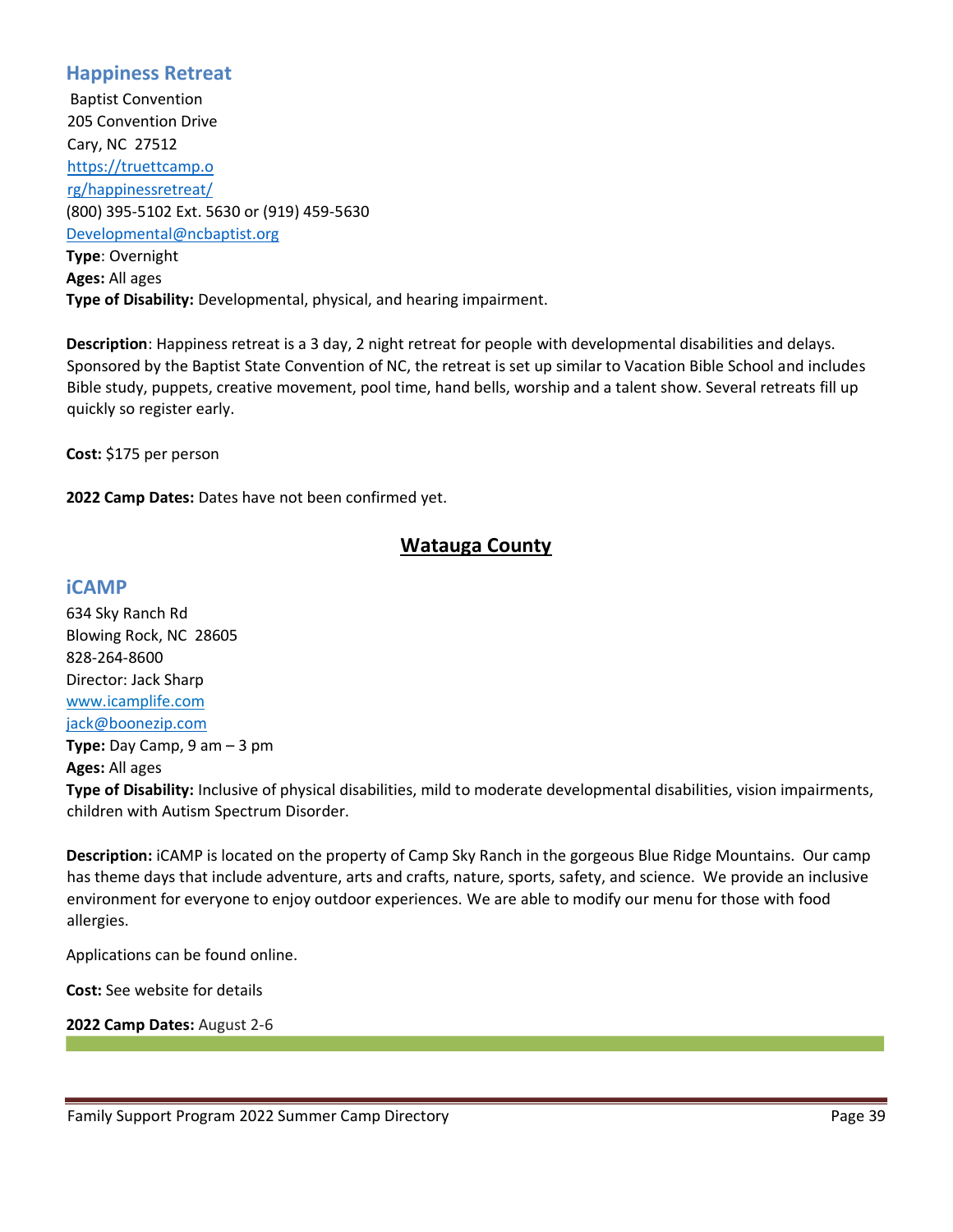### **OUT-OF-STATE CAMPS**

## **Maine**

### **Camp Sunshine at Sebago Lake**

35 Acadia Road Casco, ME 04015 [www.campsunshine.org](http://www.campsunshine.org/) (207) 655-3800 [info@campsunshine.org](mailto:info@campsunshine.org) **Type:** Family Camp / Overnight

**Ages:** Children birth to 18 years old and their families

**Type of Disability:** Children with life threatening illness attend with the families. Eligible diagnoses include: cancer, brain tumors, retinoblastoma, lupus, sickle cell disease, renal disease, recipients of solid organ transplants, ITP, TTP, aplastic anemia, beta thalassemia major, thrombocytosis, Fanconi Anemia, Diamond-Blackfan anemia, Shwachman-Diamond syndrome, and Dyskeratosis congenita / telomere biology disorders.

**Description:** Nestled alongside the shores of beautiful Sebago Lake, Camp Sunshine provides retreats offering respite, support, joy and hope to children with life-threatening illnesses and their immediate families through various stages of a child's illness. This program gives families the opportunity to meet other parents, siblings, and children facing similar experiences, while reconnecting with each other and participating in recreational camp programming.

#### **Cost:** Free

**2022 Camp Dates:** Various week-long/weekend programs offered year round, organized by type of illness. In-person programming is currently suspended due to the pandemic. Announcements regarding offerings for 2022 will be available on our website: [www.campsunshine.org](http://www.campsunshine.org/).

## **Pennsylvania**

#### **Camp Lee Mar**

805 Redgate Rd Dresher, PA19025 [www.leemar.com](http://www.leemar.com/) (215) 658-1708 [ari@leemar.com](mailto:ari@leemar.com) **Type:** Overnight **Ages:** 7-21 **Type of Disability:** Mild to moderate learning and developmental disabilities across a variety of diagnoses.

**Description:** Camp Lee Mar is a seven-week residential summer camp combining traditional camp activities with an Academic and Speech program. Campers enjoy traditional camp activities as well as academics, speech and language therapy, music and art therapy, daily living skills, sensory-motor-perceptual training, and computer skills. There is also therapeutic horseback riding, a zip line and overnight trips. A structured environment, individual attention and guidance are emphasized at all times.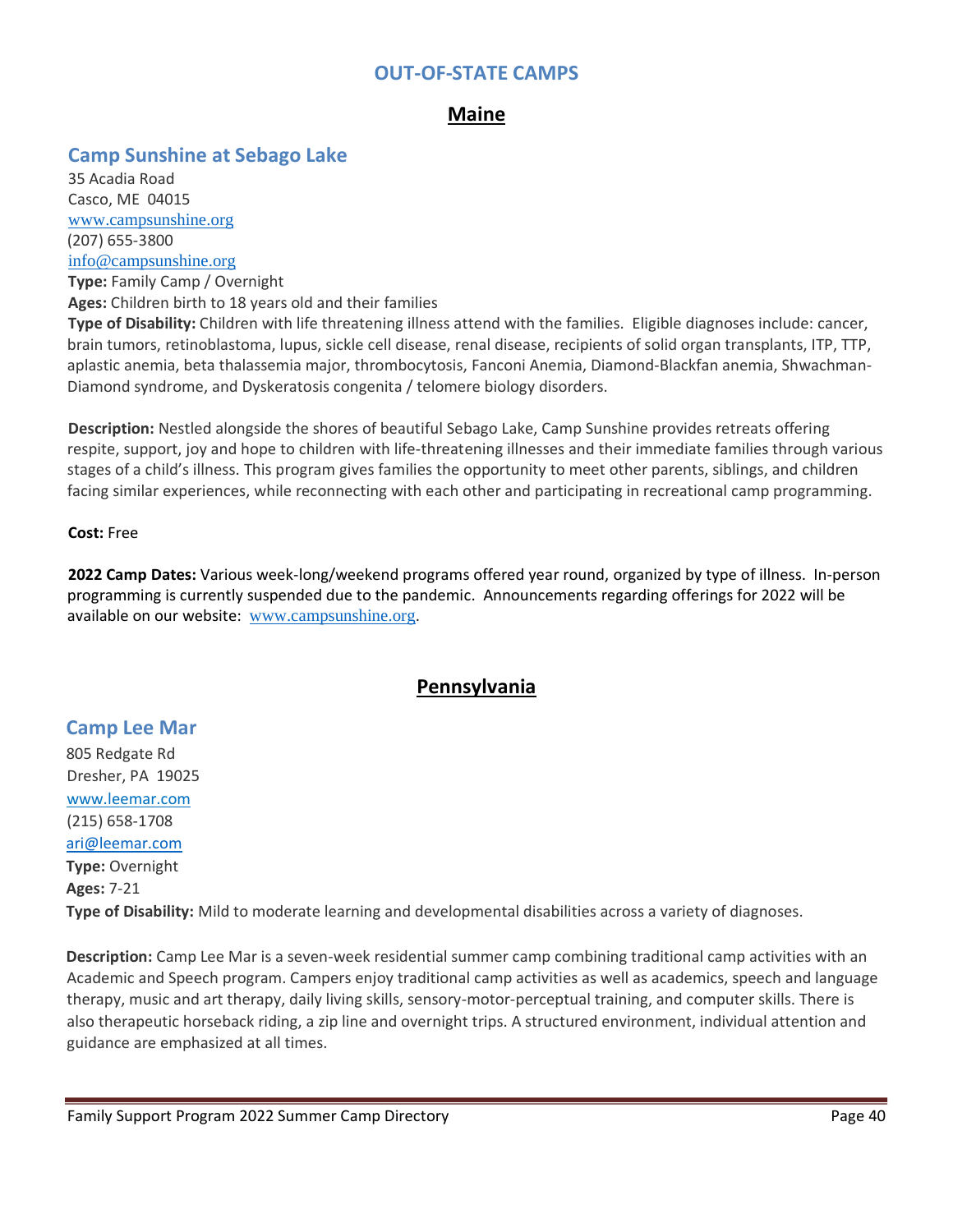**Cost:** \$12,900; scholarships available

#### **2022 Camp Dates:** June 25-August 8

## **Georgia**

### **Camp Breathe Easy**

210 South Broad Street Winder, GA 30680 www.campbreatheeasy.com (678) 809-6047 [lschmitt@camptwinlakes.org](mailto:lschmitt@camptwinlakes.org) **Type:** Overnight **Ages:** 7 - 13 **Type of Disability:** Asthma

**Description:** A 6-day, 5-night camp giving children with asthma the excitement and fun of a traditional summer camp with the advantage of staff who are responsive to their health concerns. Activities include swimming, fishing, archery, canoeing, tennis, ropes course, and arts and crafts. An extensive asthma education curriculum is incorporated into campers' weekly activities.

**Cost:** \$30 registration fee; \$275 per session

**2022 Camp Dates:** TBD, see website or contact for details

**Notes:** Scholarships are available based on family income.

### **Virginia**

## **Camp Easter Seals UCP**

900 Camp Easter Seals RD New Castle, VA 24127 Mailing address: 201 E. Main Street Salem, VA 24153 [www.campeastersealsucp.com](http://www.campeastersealsucp.com/) (540) 777-7325 [camp@eastersealsucp.com](mailto:camp@eastersealsucp.com) **Type:** Overnight **Age:** 6 – adult **Type of Disability:** All disabilities

**Description:** Camp Easter Seals Virginia offers several summer sessions for people with disabilities of all ages, as well as a family week. Campers can participate in activities such as canoeing, swimming, sports and games, climbing wall, arts and crafts, horseback riding, performing arts and much more.

**Cost:** \$75 registration fee; \$1000 per week, partial scholarships available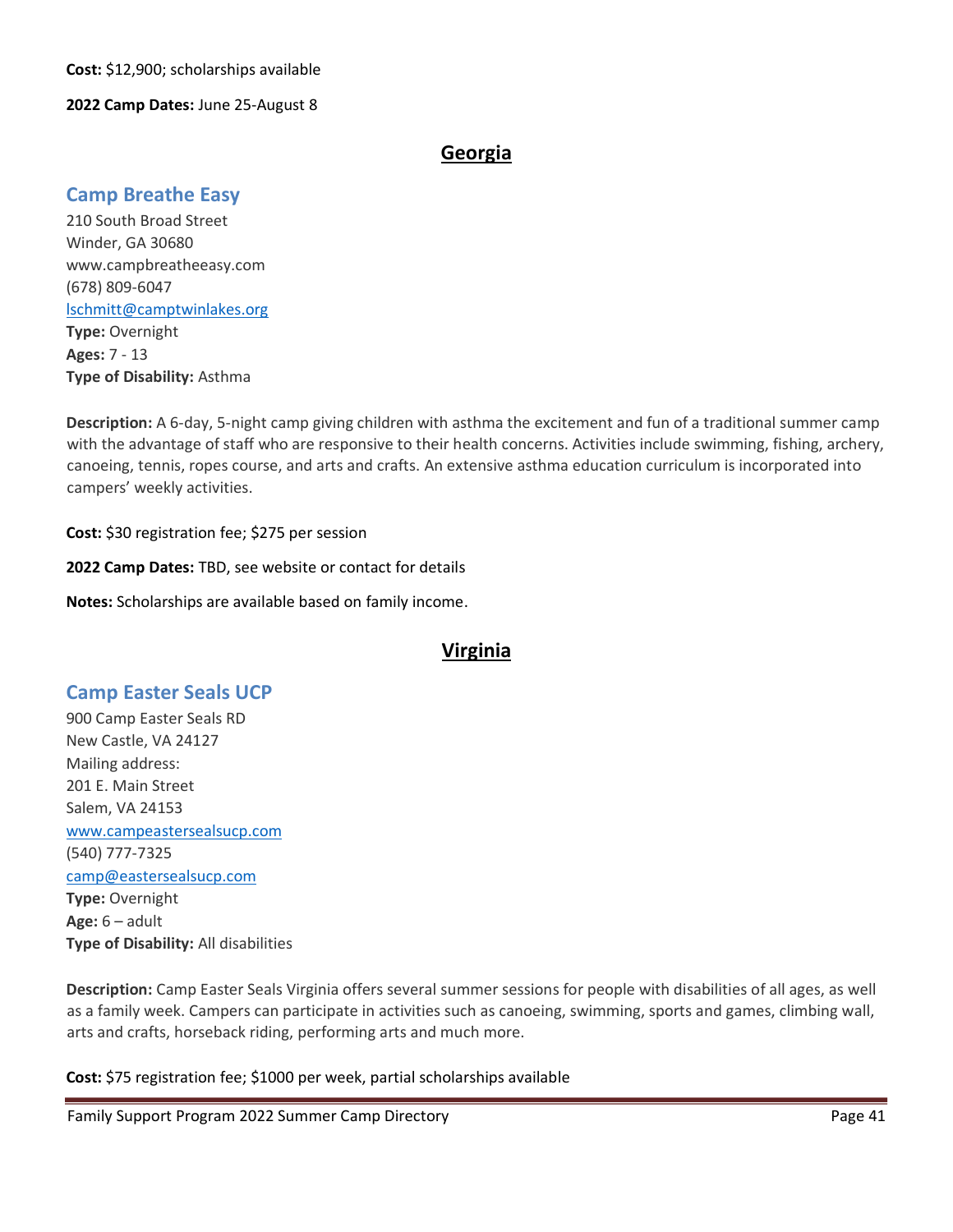**2022 Camp Dates:** Various dates based on age and theme; visi[t https://www.easterseals.com/NCVA/our](https://www.easterseals.com/NCVA/our-programs/camping-recreation/camp-schedule.html)[programs/camping-recreation/camp-schedule.html](https://www.easterseals.com/NCVA/our-programs/camping-recreation/camp-schedule.html) for details.

**Notes:** Some scholarships are available based on family income to cover a portion of the cost of camp; no full scholarships.

## **Camp Holiday Trails**

400 Holiday Trails Lane Charlottesville, VA22903 http://www.campholidaytrails.org/ (434) 977-3781 ext. 304 [campisgood@campholidaytrails.org](mailto:campisgood@campholidaytrails.org) **Type:** Overnight **Age:** 7 to 17

**Type of Diagnosis:** Camp Holiday Trails supports youth with a variety of diagnoses including asthma, epilepsy, diabetes, arthritis, bleeding disorders, cardiac disease, transplants, sickle cell, etc. Some campers attend our mixed diagnoses sessions while others attend sessions designed for a specific diagnosis group.

**Description:** Since 1973, Camp Holiday Trails has been committed to providing a positive camp experience for children with medical needs. Campers can enjoy activities such as canoeing, fishing, hiking, archery, arts and crafts, athletics, drama and music. Campers are invited to attend mixed diagnoses sessions or specific diagnosis weeks based on their needs.

**Cost:** At Camp Holiday Trails, all camper fees are subsidized. We ask for families to invest in the CHT experience with us at a minimum of 10% of the true cost of having a child at Camp for one week or two weeks. The minimum required payment for a child to attend Camp for a one-week session is \$185. The minimum required payment for a two-week session is \$370.

**2022 Camp Dates:** June 26-July 1; July 3-July 15; July 24-August 5

**Notes:** Further information about our programs can be found on our website, <https://www.campholidaytrails.org/>.

# **West Virginia**

## **Camp Oasis Crohn's & Colitis Foundation**

Camp Tall Timbers High View, WV 26808 [Click Here for Website](http://www.crohnscolitisfoundation.org/get-involved/camp-oasis/find-a-camp/) (646) 943-7480 [camp@crohnscolitisfoundation.org](mailto:camp@crohnscolitisfoundation.org) **Type:** Overnight **Ages:** Grades 2 - 10 / Leaders in Training Grades 11-12 **Type of Disability:** Crohn's Disease/Ulcerative Colitis